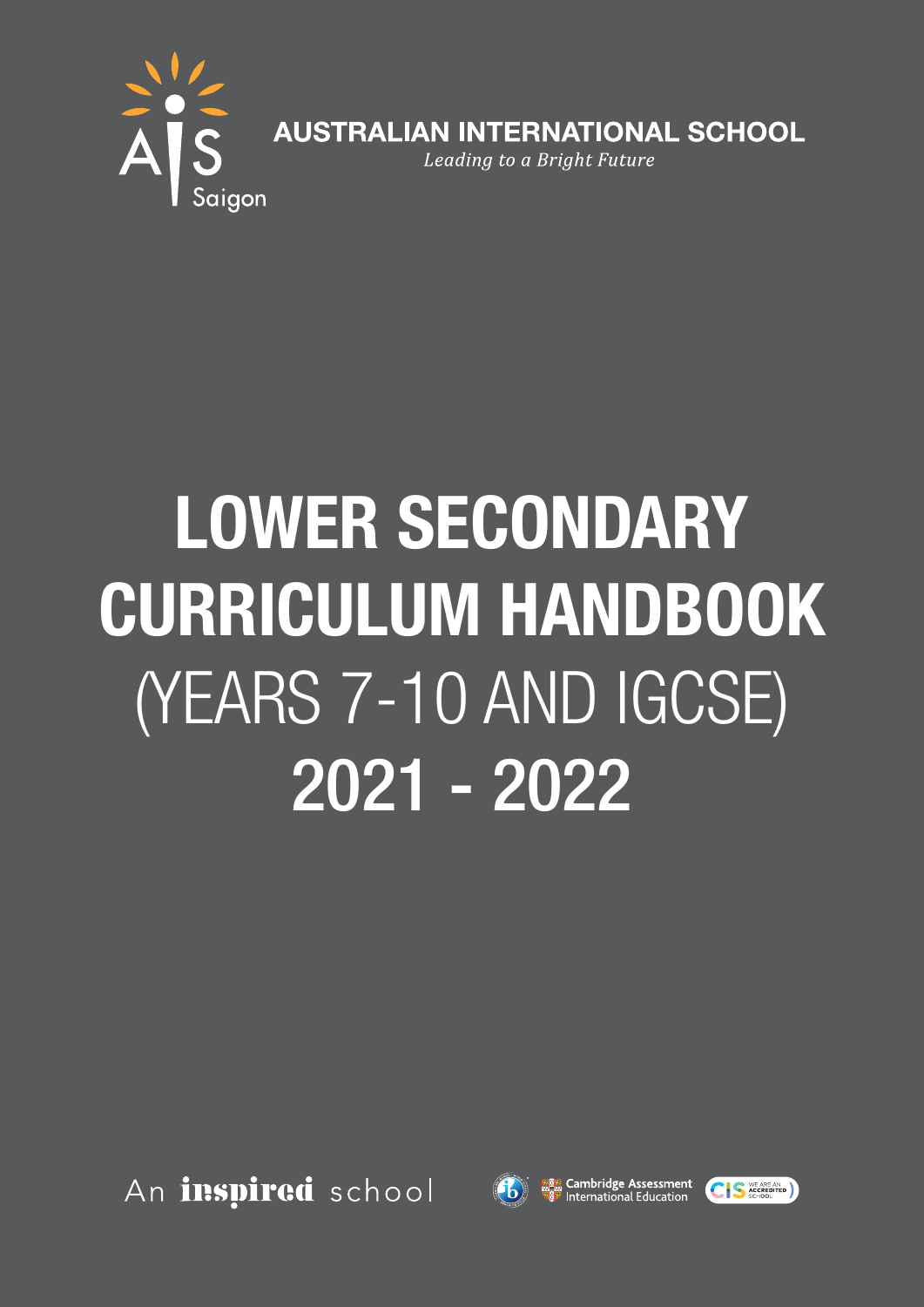# CONTENTS

| ENGLISH ADDITIONAL LANGUAGE (EAL) PROGRAMME 9 |  |
|-----------------------------------------------|--|
|                                               |  |
|                                               |  |
|                                               |  |
|                                               |  |
|                                               |  |
|                                               |  |
|                                               |  |
|                                               |  |
|                                               |  |
|                                               |  |
|                                               |  |
|                                               |  |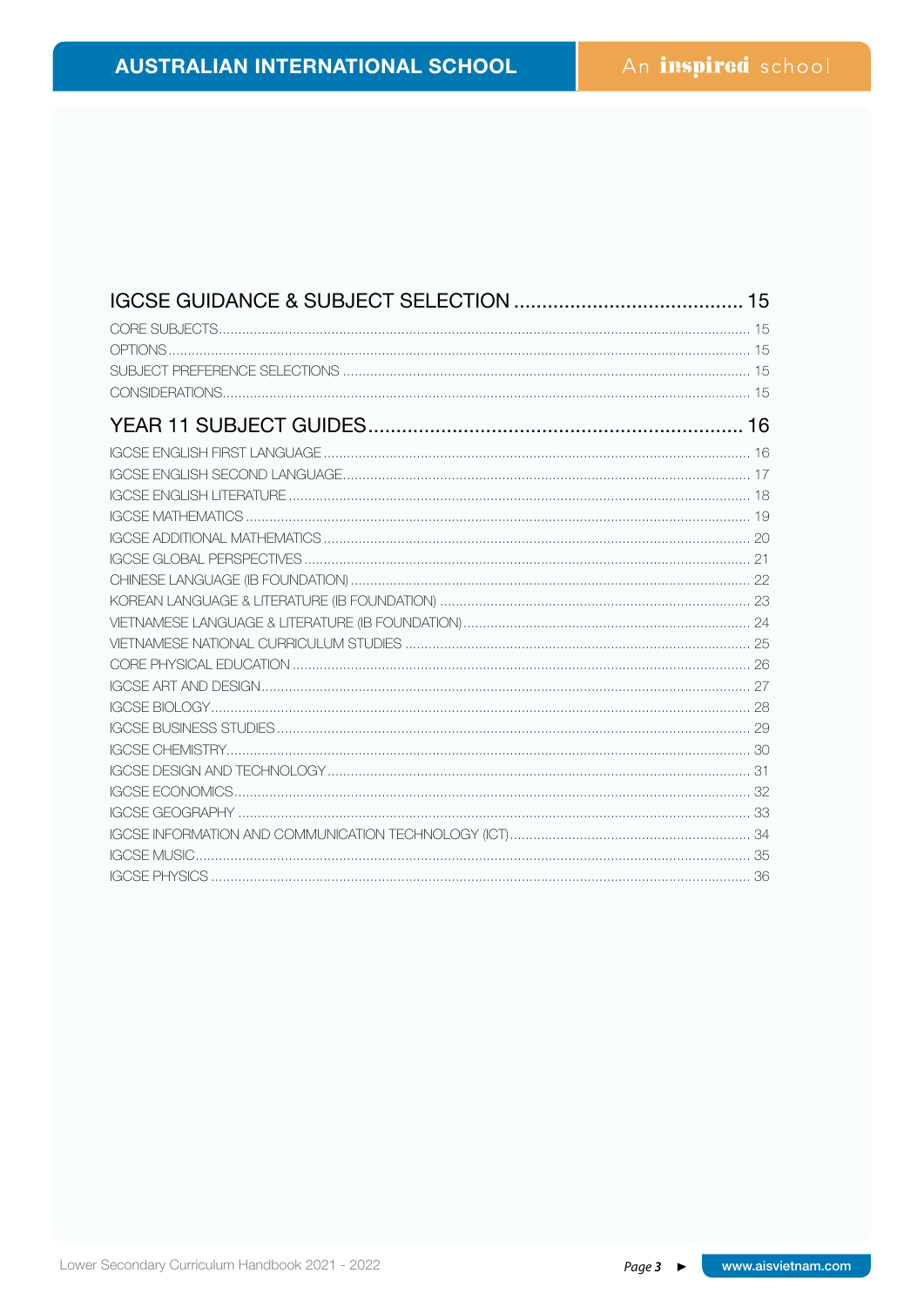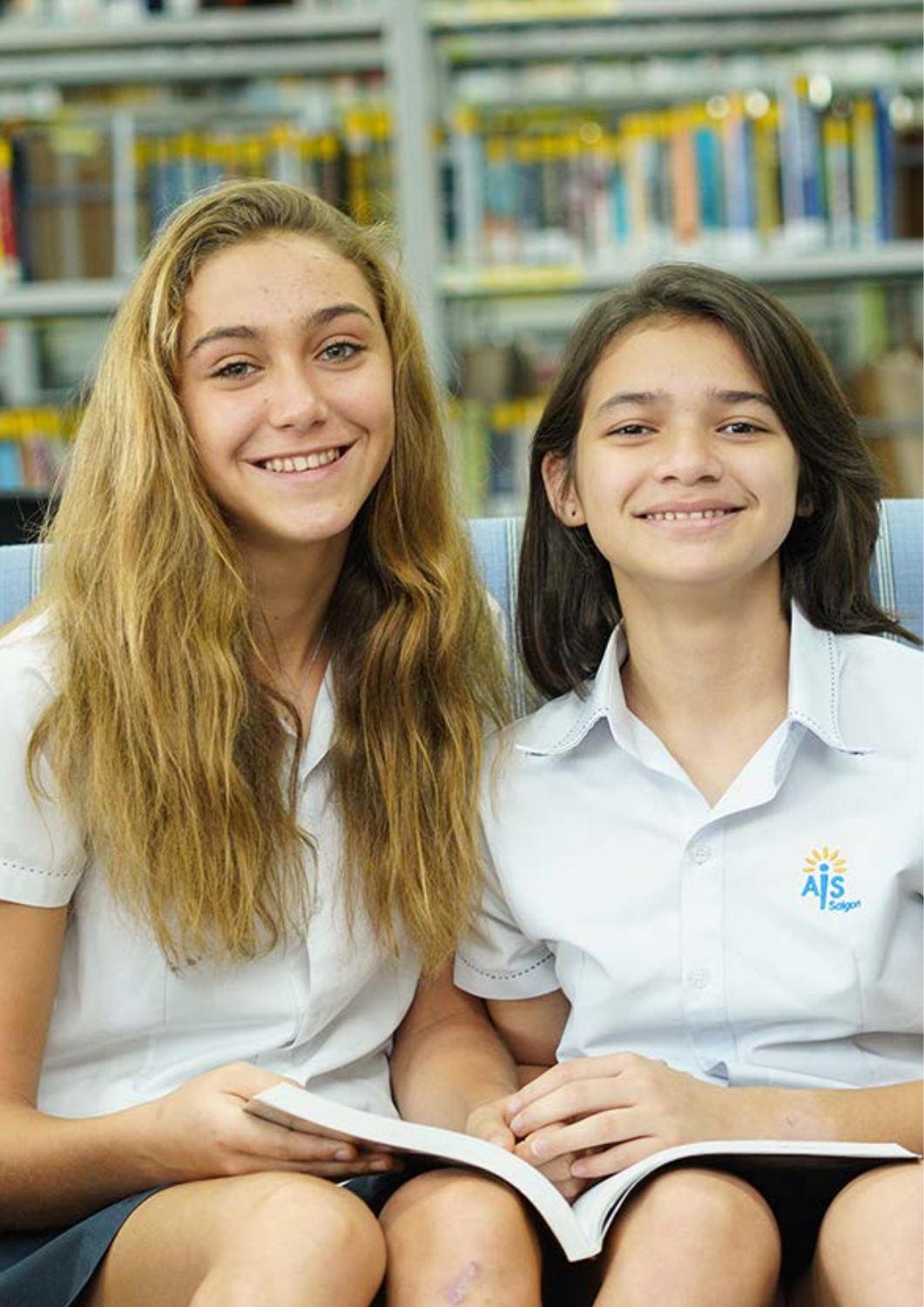# <span id="page-4-0"></span>INTRODUCTION

Year 7 - 10 programmes at the Australian International School (AIS) reflect our culturally diverse student body and extend the inquiry-based approach that the IB Primary Years Programme offers while also preparing the students for the rigours, challenges and demands of the Cambridge International Lower Secondary curriculum, the Cambridge Checkpoint assessment and ultimately the IGCSE external examinations. Because IGCSE is delivered as 1 year programme at AIS, the Middle School Programme effectively extends from Year 7 to Year 10.

AIS operates within a culture that combines a positive, caring and supportive learning environment with a climate of high quality expectations and self-accountability. We recognise the special qualities and needs of each student as an individual. In partnership with parents and students, we seek to provide a rigorous programme to enhance and extend understanding, skills and attitudes. The education of the 'whole student' is the central mission, and the students are also provided with opportunities to both explore and enrich their artistic, physical and social skills in an English speaking environment.

The School Vision and Values form the foundation of our curriculum. This is enriched by a wide range of resources to allow opportunities in all fields for our students in our changing and challenging global environment.

We value greatly the unique opportunities that living in Vietnam and Ho Chi Minh City provide. We also value the positive and special relationships that develop in a school with students and families from many different nationalities. Our students are able to experience the unique interaction of a truly multinational community and celebrate their own culture as well as the cultures of others. We encourage understanding and awareness of the rich cultures and traditions of Vietnam through numerous programmes.

# SUBJECT ALLOCATIONS

### YEARS 7 AND 8

#### Major Core

| English (1 <sup>st</sup> or 2 <sup>nd</sup> Language)                                                 | <b>Humanities</b> | <b>Mathematics</b> | Science |  |
|-------------------------------------------------------------------------------------------------------|-------------------|--------------------|---------|--|
| Languages:<br>Vietnamese 1 <sup>st</sup> Language for Vietnamese students<br>$\bullet$                |                   |                    |         |  |
| Korean 1 <sup>st</sup> Language for Korean students<br>$\bullet$                                      |                   |                    |         |  |
| Chinese 2 <sup>nd</sup> Language for all other students<br>$\bullet$                                  |                   |                    |         |  |
| Note: Vietnamese National Studies is compulsory for Vietnamese students and is delivered after school |                   |                    |         |  |

#### Minor Core

| Art          | Design Technology                 | Drama |
|--------------|-----------------------------------|-------|
| <b>Music</b> | P.E. (including Dance & Swimming) |       |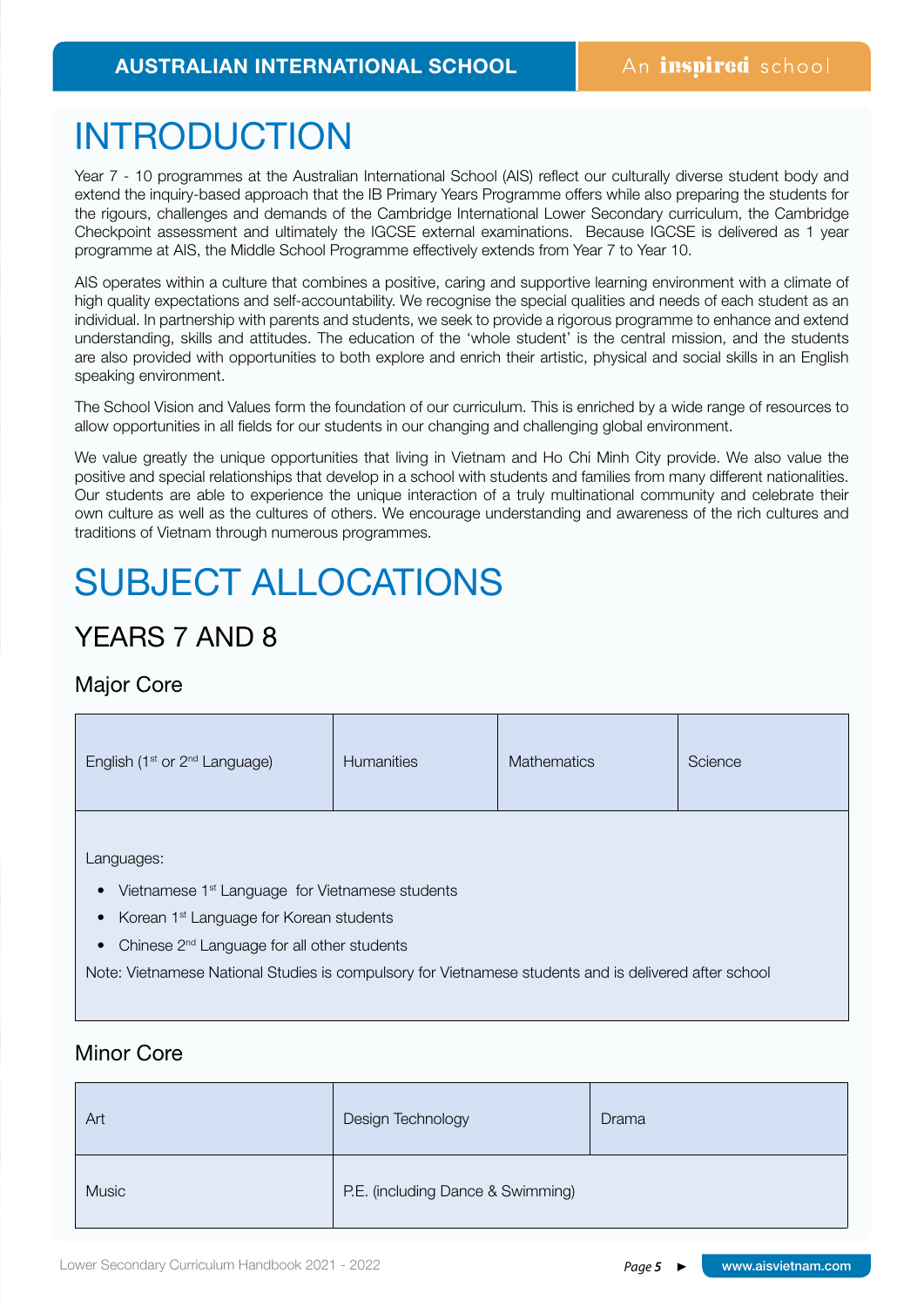### <span id="page-5-0"></span>YEAR 9 AND 10

#### Major Core

| English (1 <sup>st</sup> or 2 <sup>nd</sup> Language)                                                 | Humanities (Year 9) | Global Perspectives (Year 10) | <b>Mathematics</b> | <b>Science</b> |
|-------------------------------------------------------------------------------------------------------|---------------------|-------------------------------|--------------------|----------------|
| Languages:                                                                                            |                     |                               |                    |                |
| Vietnamese 1 <sup>st</sup> Language for Vietnamese students<br>$\bullet$                              |                     |                               |                    |                |
| Korean 1 <sup>st</sup> Language for Korean students<br>$\bullet$                                      |                     |                               |                    |                |
| Chinese 2 <sup>nd</sup> Language for all other students<br>$\bullet$                                  |                     |                               |                    |                |
| Note: Vietnamese National Studies is compulsory for Vietnamese students and is delivered after school |                     |                               |                    |                |
|                                                                                                       |                     |                               |                    |                |

#### Minor Core

| Art                    | Design Technology | Drama                             |
|------------------------|-------------------|-----------------------------------|
| Information Technology | <b>Music</b>      | P.E. (including Dance & Swimming) |

### YEAR 11

#### Compulsory Subjects

| IGCSE English Language/Literature<br>or IGCSE English 2 <sup>nd</sup> Language | <b>IGCSE Mathematics</b>                                                                                | Physical Education (Non-IGCSE) |
|--------------------------------------------------------------------------------|---------------------------------------------------------------------------------------------------------|--------------------------------|
| Either, one of:                                                                | Or:                                                                                                     |                                |
| <b>IB Foundation Vietnamese</b><br>$\bullet$                                   | <b>IGCSE Global Perspectives</b><br>$\bullet$                                                           |                                |
| <b>IB Foundation Korean</b><br>$\bullet$                                       |                                                                                                         |                                |
| <b>IB Foundation Chinese 2nd</b><br>$\bullet$<br>Language                      |                                                                                                         |                                |
| Studies after school.                                                          | Note: Vietnamese students who opt not to study IB Foundation Vietnamese must attend Vietnamese National |                                |

#### Preferences:

| Students select three of the following IGCSE subjects: |                   |              |
|--------------------------------------------------------|-------------------|--------------|
| <b>ICT</b><br>Chemistry<br>Art                         |                   |              |
| Biology                                                | Design Technology | <b>Music</b> |
| Business Studies or Economics<br>Physics<br>Geography  |                   |              |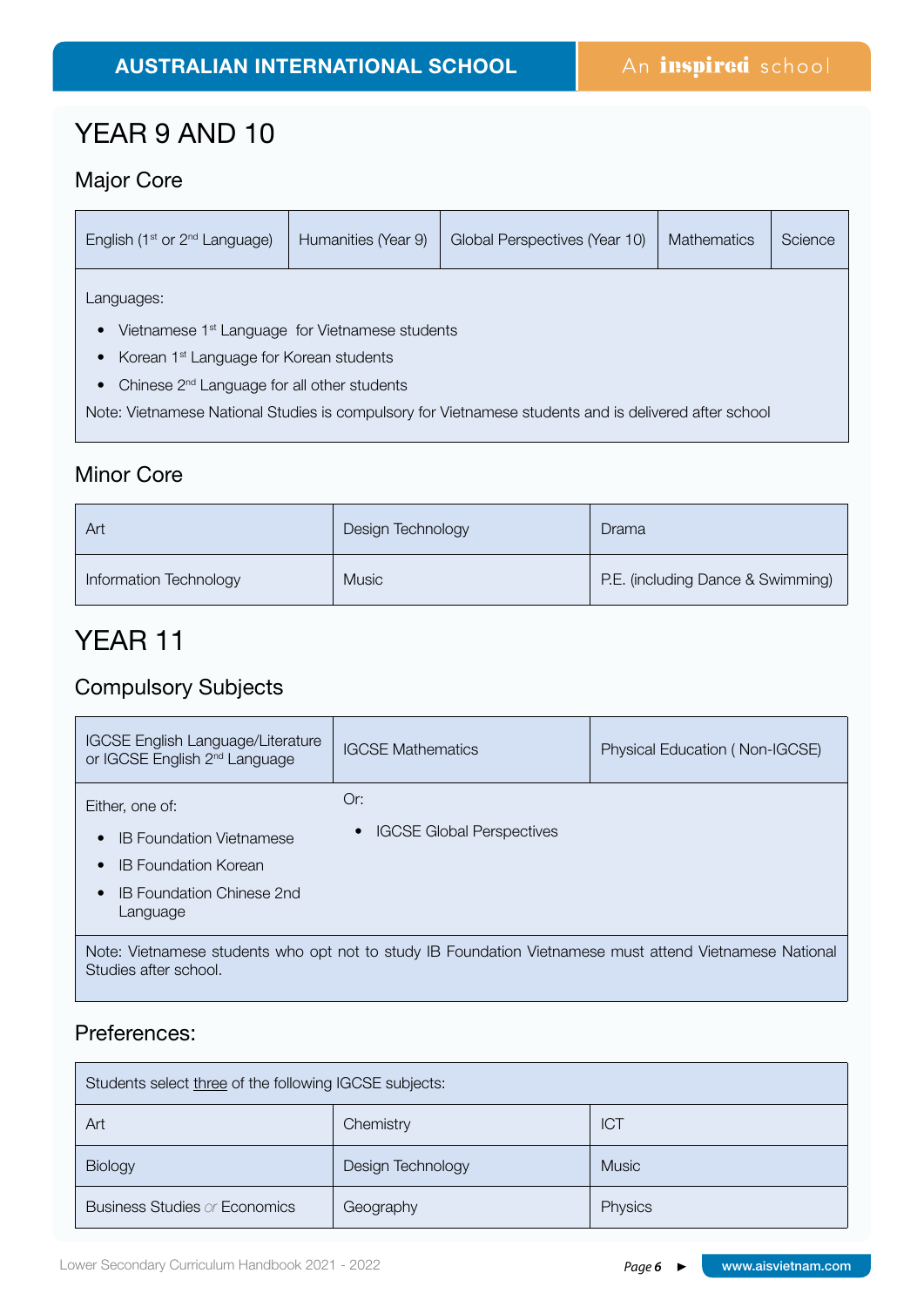# <span id="page-6-0"></span>ASSESSMENT AND REPORTING

Assessment is a continuous process that has both formal and informal components that can motivate students and provide information about their knowledge, strengths and needs and gives faculty, students and families, information about attainments and progress.

- A variety of assessment practices provide information so that learning can be evaluated and next steps can be appropriately developed.
- Standardised and non-standardised assessments are used to determine the potential, status and progress of students.
- Each week students in Years 7-10 will sit a standardised test in one of four subjects: English, Humanities, Mathematics and Science. These subjects will be tested in a 4 week rotational cycle.
- Assessment benchmarks are based on the school's curriculum and the standards set by those external programmes to which the school subscribes.
- Families receive written information about their son/daughter's progress through a regular formal reporting cycle.

Assessment is a continuous process throughout the school year. The process informs the planning cycle (assess, plan, teach, assess). It also provides all stakeholders with information about each student's strengths and needs.

### EXAMINATION AND REPORTING SCHEDULE

Ongoing assessment happens throughout the year at AIS. This takes many forms in order to give students of all learning styles access to be able to show what they know. This then informs both the student and teacher about areas where they are achieving and areas for continued development.

### COMMUNICATION WITH PARENTS

Parents may convey concerns to teachers via email, phone-call or letter. An after-school appointment may be useful to discuss concerns.

### PROGRESS REPORTS

Progress Reports are sent home to parents and students at the end of Term One. The grade on the report will reflect the work completed by the student throughout the term.

### FORMAL WRITTEN REPORTS

Formal written reports include written comments by each subject teacher. They are sent home to parents and students at the end of each semester.

### CHECKPOINT TESTS

In Term 3, Year 9 students sit Checkpoint tests in English, Mathematics and Science. Checkpoint is not a formal qualification with a certificate, although a Statement of Achievement is produced. Cambridge Checkpoint is ideal for those beginning courses leading to Cambridge IGCSE examinations in English, Mathematics and Science. They also provide benchmark for students and teachers with regards to a student's overall ability.

Cambridge Checkpoint Tests:

- Are valued and accepted throughout the world for their high standards of assessment
- Are delivered worldwide through a network of schools, colleges and training providers
- Provide a good indication of potential Cambridge IGCSE results
- Were created with an international audience in mind so they are suitable for students of all cultural and language backgrounds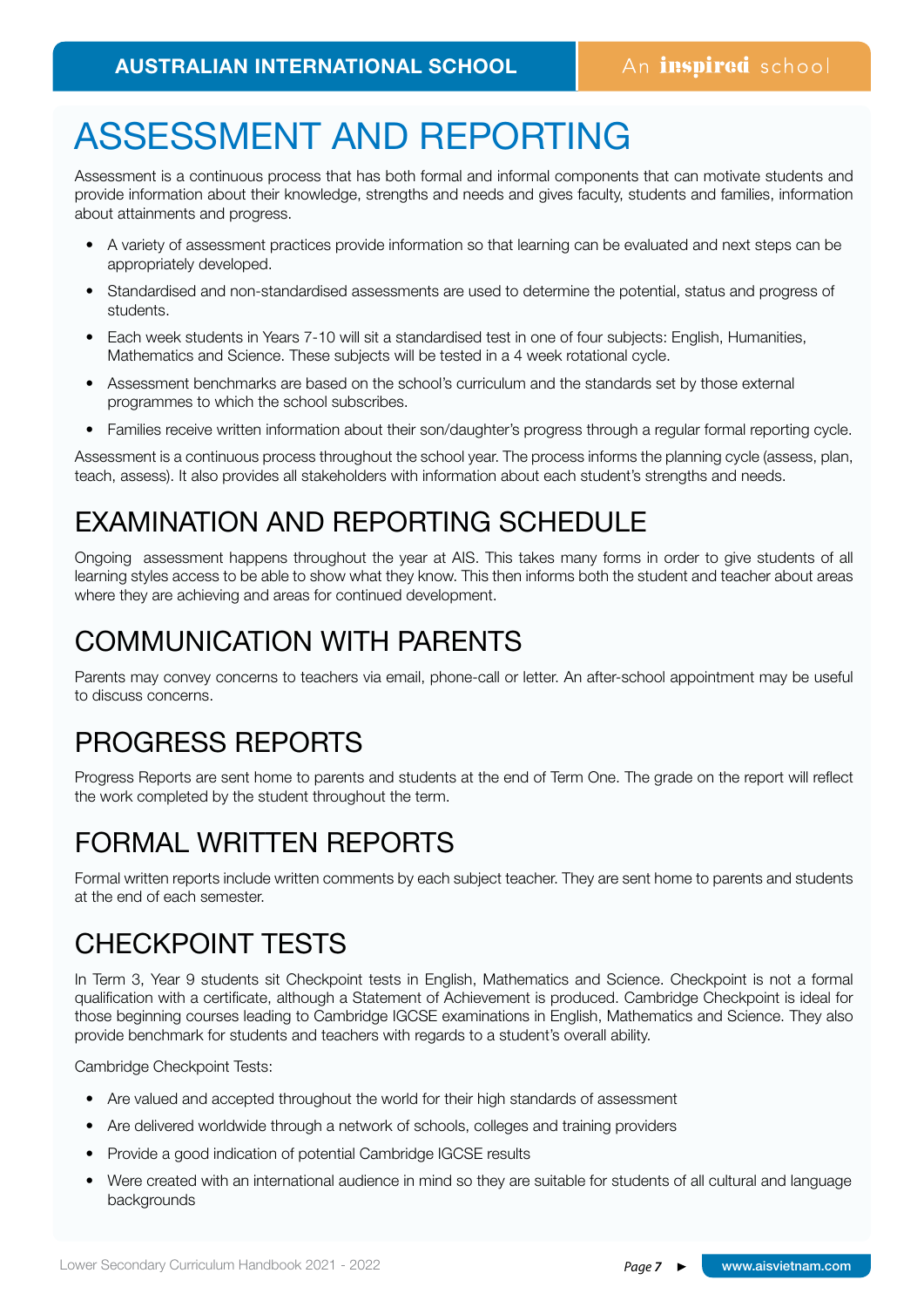- <span id="page-7-0"></span>• Provide teachers with detailed information about the strengths and weaknesses of their pupils in order to focus on their teaching
- Can be taken at a convenient time so as not to disrupt lessons.

There are two papers in each subject, each approximately one hour in length. They are excellent preparation tests for Cambridge IGCSE examinations, by allowing students to experience an internal exam.

All the questions have been tested by Cambridge to ensure they are suitable for 14 year olds and provide useful information and feedback. Marks are carefully analysed and a report is produced on students' work. This process takes about 4 weeks.

Each student will receive a Statement of Achievement and a report that provides more detail about their individual performance. Results are given as Checkpoint scores between 0.0 (weakest) and 6.0 (strongest). The average score is between 3.0 and 4.0. The report gives a score for the subject as a whole and for the main topics. Teachers can then identify any important strengths or weaknesses.

### ACADEMIC PROBATION

If a student consistently experiences serious academic difficulties coupled with motivation problems, he/she will be placed on Academic Probation. If this happens, the student's parents and the School will agree on a specific plan of action for the probation period. This plan may include specialised testing at parental expense, conferences or a learning support programme. At the conclusion of each semester, the student, parents, teachers, and Deputy Head of School will review the probation plan. A decision based on what is best for the student will be made for

the following semester. On rare occasions, the decision may result in a request for parents to find more appropriate educational services for their son / daughter. This action is taken only when existing resources have been exhausted and the student's needs demand another school situation. Recommendations regarding a particular student's education are made keeping the best interests of that student in mind.

# HOMEWORK

At AIS we believe homework is an integral part of the learning experience. Homework reinforces the knowledge and skills acquired throughout the school day and is an important means to keeping families informed about their children's progress and the School's instructional programme. Homework promotes the development of good study habits, effective time management and prepares students for the requirements of homework in Middle and Senior school.

### HOMEWORK GUIDELINES

- Homework will reinforce skills and knowledge already learned and therefore can be completed independently by the student.
- Teachers will modify homework expectations for students who receive assistance from the EAL staff.
- Homework will be assigned from Monday to Friday. Weekend homework will be set when daily classroom assignments have not been completed.
- Homework times are given as 'approximates' as students work at different speeds and will find tasks to be of varying difficulty.
- All questions and issues regarding student homework should be discussed directly with the Year Level or subject teacher.
- Teachers will use ManageBac to communicate daily homework tasks and expectations.
- Students are required to complete all homework set.

### YEAR LEVEL HOMEWORK

The homework for the Secondary School will include all subject areas. Homework should take a reasonable length of time and serve as consolidation of skills and learning from the class and preparation for future lessons.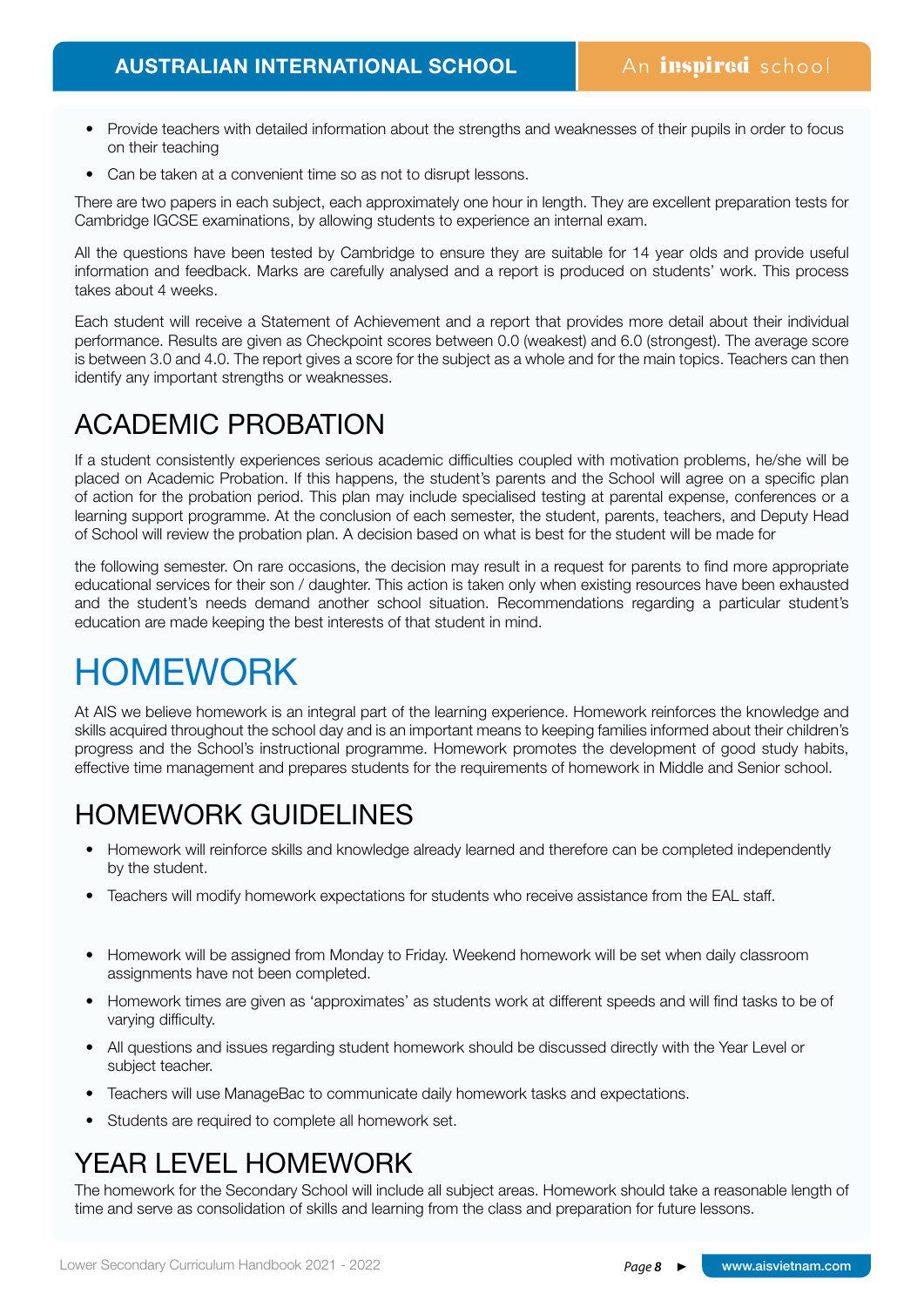# <span id="page-8-0"></span>ENGLISH ADDITIONAL LANGUAGE (EAL) PROGRAMME

All Students will be tested prior to entry to determine if they require language support to access the mainstream curriculum. The AIS benchmarks will determine whether the student will be placed in;

- 1. Mainstream with no support.
- 2. Mainstream with English as Additional Language (EAL) support.
- 3. Intensive English Language Programme. (IELP).

#### EAL Programme

The EAL programme aims to support the students who may have difficulty in accessing the mainstream curriculum. The focus is to develop their English language skills; reading, writing, speaking and listening. The EAL lessons also focus on the students' understanding of the vocabulary from subject areas such as Science and Humanities. The lessons are in Period 9 of the School day and students are required to attend 3 periods per week.

#### IELP Programme

The IELP aims to develop the students' English skills to a level so they can access the mainstream curriculum. This means the students will be in English lessons for twenty or more periods per week with an EAL specialist teacher. The lessons are very structured and follow the Cambridge Second Language Course. The programme enables students to have a solid foundation of English literacy skills. The students do not attend Science, Humanities, and some of the minor core subjects during the time they are in the IELP class.

#### Assessment

The IELP students are assessed at the end of Terms 2, 3 and 4. Parents will receive a report of their son/daughter's progress at the end of Terms 2 and 4. After students complete a full semester in the IELP Programme, students may join a mainstream Science class. Upon exiting the IELP Programme and entering the EAL Programme, students study a full, mainstream programme.

The EAL students are assessed at the end of Terms 2 and 4. Parents will receive a report stating whether their son/ daughter will continue or exit the EAL Programme.

| <b>INTENSIVE ENGLISH LANGUAGE Programme (IELP)</b> |                       |                 |                                    |                                                              |
|----------------------------------------------------|-----------------------|-----------------|------------------------------------|--------------------------------------------------------------|
| <b>YEAR LEVEL</b>                                  | <b>TEST CAMBRIDGE</b> | <b>DURATION</b> | <b>INTENSIVE</b><br><b>ENGLISH</b> | <b>ENGLISH AS AN</b><br><b>ADDITIONAL</b><br><b>LANGUAGE</b> |
| $\overline{7}$                                     | <b>KET</b>            | 1:50            | 45-60%                             | $60\% +$                                                     |
| 8                                                  | <b>KET</b>            | 1:50            | 45-65%                             | $65\% +$                                                     |
| 9                                                  | <b>PET</b>            | 2:15            | 45-60%                             | $60\% +$                                                     |
| 10                                                 | <b>PET</b>            | 2:15            | 45-65%                             | $65% +$                                                      |

#### Benchmarks Entry and Exit Points for English Support at AIS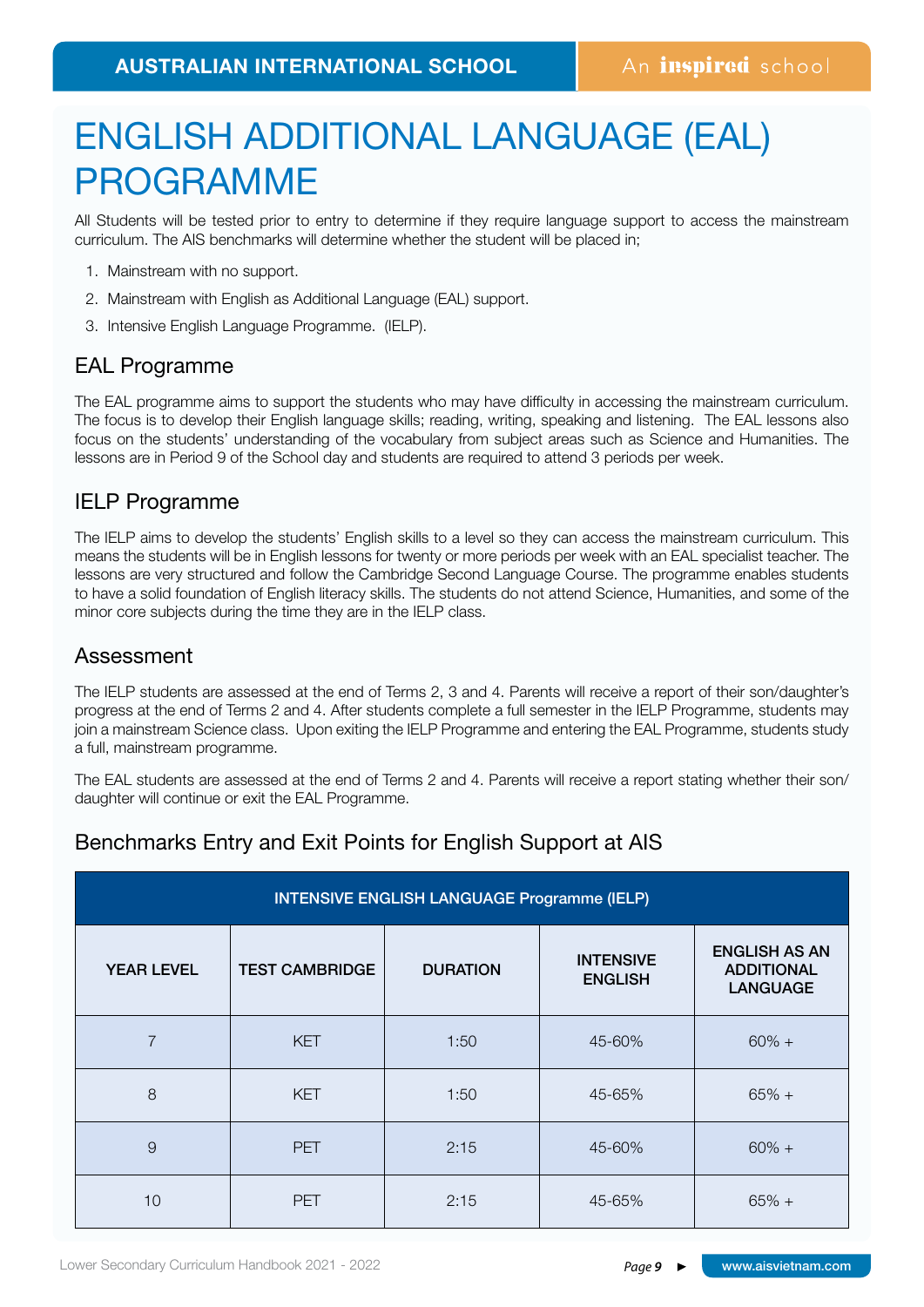<span id="page-9-0"></span>

| <b>ENGLISH AS AN ADDITIONAL LANGUAGE Programme (EAL)</b> |                       |                 |                                                              |                   |
|----------------------------------------------------------|-----------------------|-----------------|--------------------------------------------------------------|-------------------|
| <b>YEAR LEVEL</b>                                        | <b>TEST CAMBRIDGE</b> | <b>DURATION</b> | <b>ENGLISH AS AN</b><br><b>ADDITIONAL</b><br><b>LANGUAGE</b> | <b>MAINSTREAM</b> |
| 7                                                        | <b>KET</b>            | 2:15            | 60-80%                                                       | $80% +$           |
| 8                                                        | <b>PET</b>            | 2:15            | 60-70%                                                       | $70\% +$          |
| 9                                                        | <b>PET</b>            | 2:15            | 60-80%                                                       | $80\% +$          |
| 10                                                       | <b>FCE</b>            | 4:00            | 45-50%                                                       | $50\% +$          |
| 11                                                       | <b>FCE</b>            | 4:00            | 45-60%                                                       | $60\% +$          |

#### Factors Influencing Success in the Language Support Programmes.

Students entering the Language Support Programme will experience greater success if they are motivated to engage in English beyond the classroom. Students need to read English comics, books, magazines and newspapers to increase their vocabulary as well as understanding of English outside the classroom. It is important students watch English movies and television to hear and understand native speakers. Socialising in English will assist their speaking and listening skills.

Students need to take risks and learn making mistakes are a means of learning more about English. Encouragement and praising small successes will lead students to a positive learning attitude.

The length of time a student is in a English Language Support Programme will vary and a key factor will be their motivation.

# YEAR 7-10 SUBJECT DESCRIPTORS

### ART AND DESIGN

"Every child is an artist. The problem is how to remain an artist once he grows up." – Pablo Picasso

At AIS we believe that Visual Arts is an essential part of a broad and balanced education providing experiences that promote creativity, self-expression, communication, aesthetic awareness and the development of problem solving. The study of Visual Arts focuses on both the development of personal ideas and responses as well as skills and processes. Experiences in the Visual Arts stimulate risk taking, creative potential and an awareness of other cultures and the world in which we live.

There has been an exponential increase computer created and manipulated of images in recent years. Students learn how to make sensible and creative use of internet access for investigation in Art. Students learn how to use creatively image-viewing and image-manipulation software to develop their artworks.

At the end of Year 9, successful students are offered the option of higher art studies in Year 10 onwards. These studies can lead to internationally recognised qualifications in art studies: the IGCSE and IBDP.

### DRAMA

In Year 7 -10 Drama the focus is on the practical. Students participate in activities to develop fundamental dramatic skills, techniques and practices. They will explore several different forms of theatre through improvisation, play building, voice and movement workshops and scripted texts.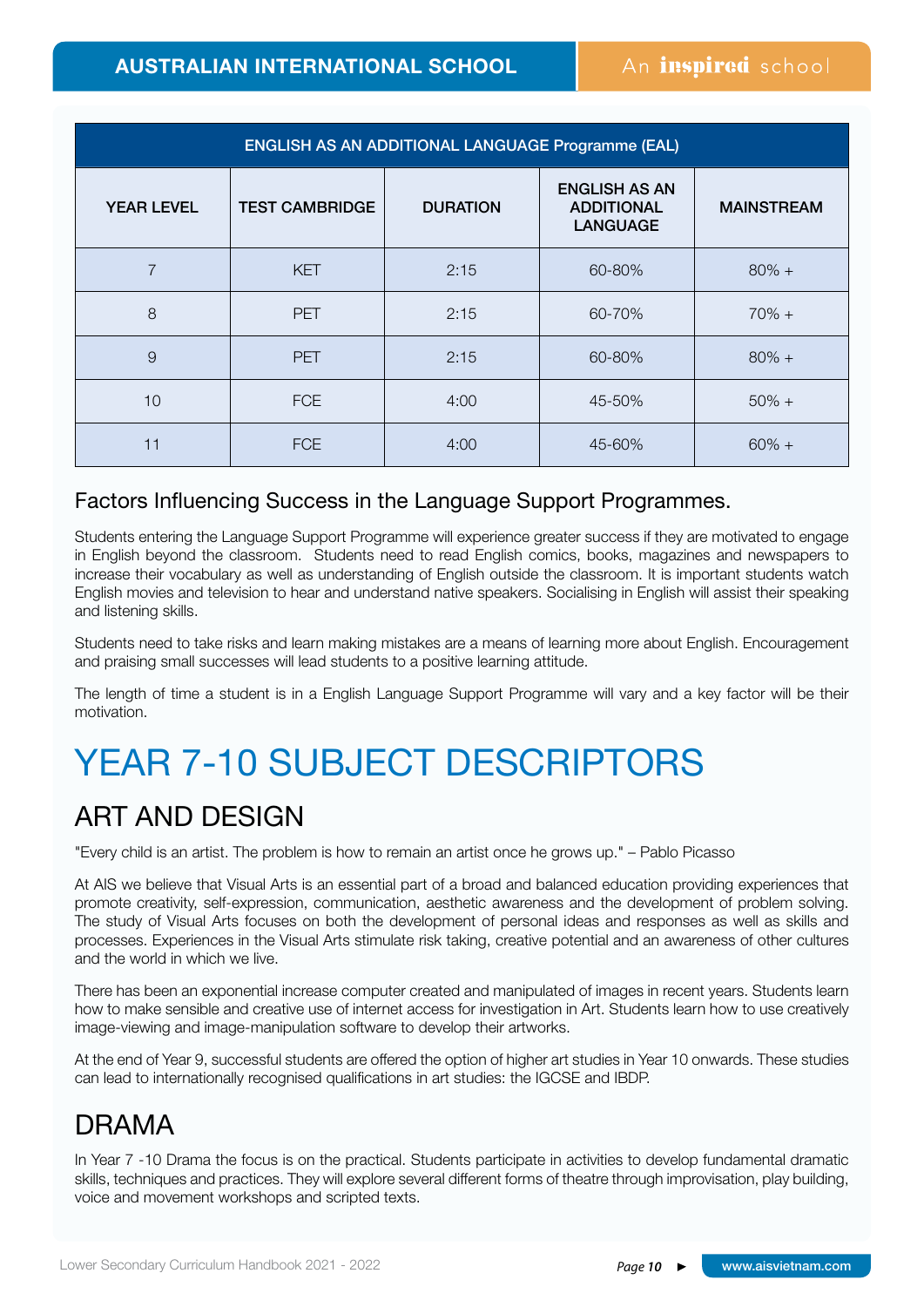<span id="page-10-0"></span>By creating and presenting Drama students develop:

- 1. How to use voice and movement to communicate to an audience
- 2. The ability to create and portray a character
- 3. Script-writing and storytelling skills
- 4. An understanding of the history and importance of theatre5
- 5. A critical eye for performance

This is all done in a dynamic and exciting environment where students can explore and engage safely and confidently.

### DESIGN AND TECHNOLOGY

"People ignore design that ignores people" – Frank Chimero

The study of Design and Technology offers students the opportunity to utilise creative thinking in combination with practical and technological skills to design and make products that meet human needs. Stimulating contexts provide a range of opportunities for students to identify real needs and opportunities and to respond with ideas and products/solutions that consider and develop their understanding of aesthetic, technical, cultural, social, industrial and environmental issues. Students have the opportunity to explore a range of materials, tools, equipment and innovative technologies, including CAD and CAM, both as individuals and as members of a team. Through the study of Design and Technology students learn to innovate, are able to apply creative thinking, develop confidence in using practical skills and gain awareness of the impacts of current and future technologies.

### ENGLISH

"Grammar is a piano I play by ear. All I know about grammar is its power" – Joan Didion

The AIS English Language Programme is offered to students in Years 7 – 9. The programme provides explicit English Language instruction through the study of International topics and themes. The aim of the programme is to improve the English language proficiency and academic skill level of students through the development of the four key strands of reading, writing, speaking and listening.

Students further their study of the English Language Syllabus in Years 10-11. Here they develop the ability to communicate accurately, appropriately and effectively in speech and writing. While there is a strong emphasis on reading and writing skills, speaking and listening will also be a key focus to promote effective communication across the curriculum and beyond into the global community.

The syllabus will help students to understand and respond appropriately to what they see, hear and experience, and to enjoy the full variety of the English language. Students will be encouraged to use relevant vocabulary, to employ correct grammar, spelling and punctuation, and to display a sense of style and audience. In addition, it will complement their other studies by developing general skills such as the ability to analyse, make inferences, order facts and present opinions. Students will develop the ability to respond to texts in the three main forms (Prose, Poetry and Drama) and understand the ways in which writers' choices of form, structure and language shape meaning. The ability to produce informed, independent opinions and judgments on literary texts, and to communicate clearly the knowledge, understanding and insight relating to literary study is also promoted.

Through the study of literature students are encouraged to read, interpret and evaluate literary texts. They will develop an understanding of texts in terms of literary meaning, relevant contexts and deeper themes or attitudes. This study of literature allows students to explore areas of universal human concern, thus leading to a greater understanding of themselves and others.

### IGCSE GLOBAL PERSPECTIVES

"The key to growth is the introduction of higher dimensions of consciousness into our awareness". – Lao Tzu

Beginning in Year 10, IGCSE Global Perspectives is a course that is cross-curricular, stretching across traditional subject boundaries. It taps into the way today's students enjoy learning – including group work, seminars, projects, and working with other students around the world. The emphasis is on developing the ability to think critically about a range of global issues where there is always more than one point of view. IGCSE Global Perspectives encourages awareness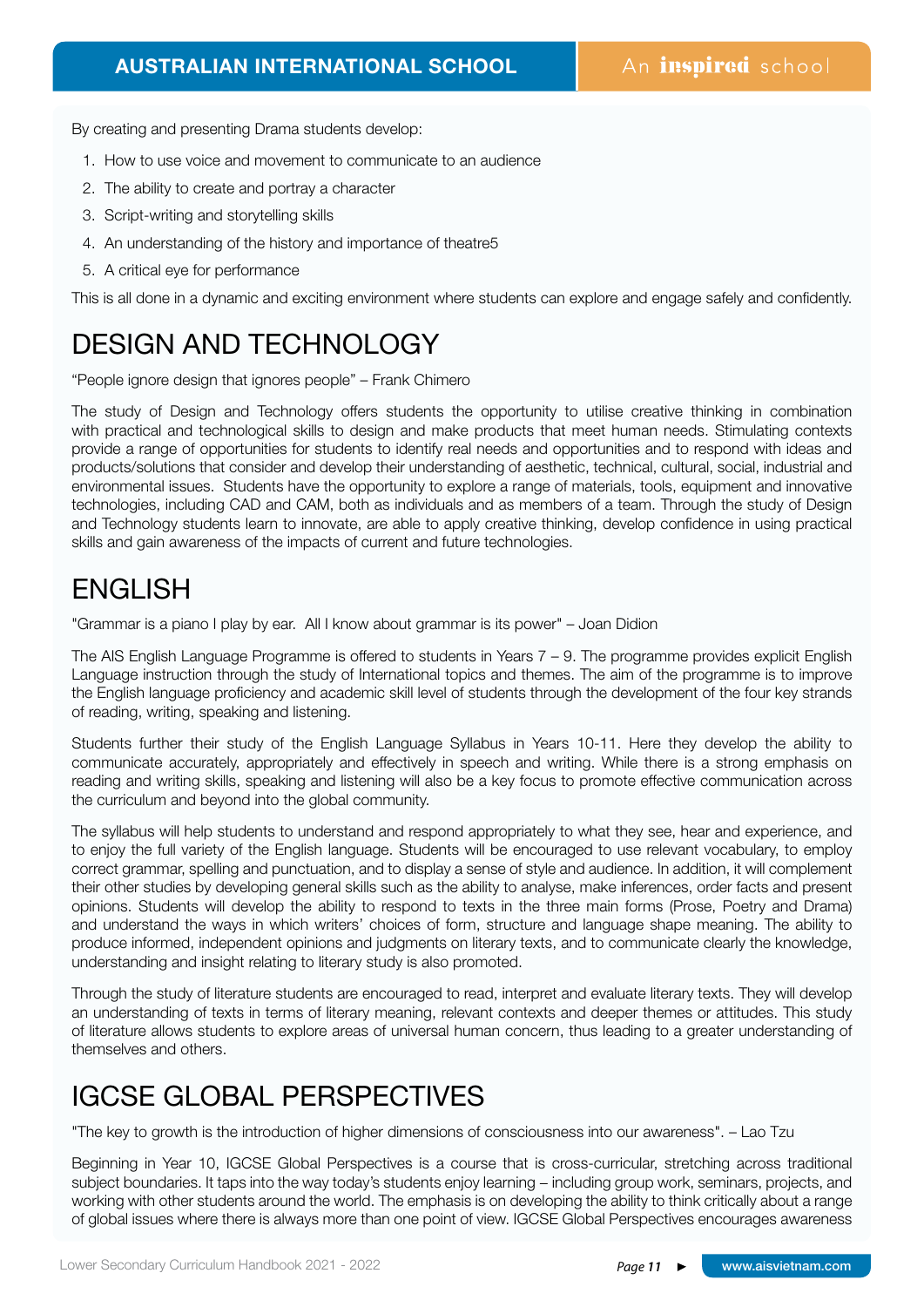#### <span id="page-11-0"></span>AUSTRALIAN INTERNATIONAL SCHOOL

of global problems and offers opportunities to explore possible solutions through cooperation and collaboration. The course values, supported, divergent thinking and opens minds to the great complexity of the world and of human thought and emotion. Topics may include: Belief systems, biodiversity and ecosystem loss, climate change, conflict and peace, disease and health, education for all, employment, family and demographic change, fuel and energy, humans and other species, language and communication, law and criminality, poverty and inequality, sport and recreation, technology and the economic divide, trade and aid, tradition, culture and identity, transport and infrastructure, urbanisation, water, food and agriculture.

### HUMANITIES

#### Geography, History

"The calling of the humanities is to make us truly human in the best sense of the word" – J. Irwin Miller

The study of Humanities in years 7-10 allows students to develop their knowledge and experience of societies and our planet. The study of Humanities is designed to engage students in learning about societies and the environment both in the past and the present. A student develop a sense of their place in the world and enables them to extend their knowledge, skills and experiences so that they can effectively participate and contribute in local and global communities as informed, confident and responsible citizens. Humanities promotes an understanding of culture and heritage, continuity and change, cause and consequence, similarity and difference, resources and economic activity, the environment, and social organisation. Students will further develop their inquiry, values exploration and social decision making skills. The course will also facilitate the development of cross curricula skills, such as communication, co-operation, numeracy, literacy, study and self-management.

### INFORMATION AND COMMUNICATION TECHNOLOGY

"Having seen what computers can do we now know they will actually invent our future" – Bill Gates

The aims of the Computing course are to develop an understanding of the main principles of solving problems using computers, the range of applications of computers and the effects of their use, the organisation of computer systems including software, data, hardware, communications and people, and to acquire the skills necessary to apply this understanding to developing computer-based solutions to problems.

Through the study of ICT students will grow in their awareness of how applications are used in the workplace, and will consider the impact of new technologies on methods of working and on social, economic, ethical, and moral issues. Students will find their developing skills are useful to them in their work across the curriculum. The ICT syllabus contains a combination of theoretical and practical studies focusing on the ability to use common software applications, including word processing, spreadsheets, databases, interactive presentation software, electronic mail, web browsers and website design. Assessment of practical tasks is hardware and software independent.

### LANGUAGES (Chinese, Korean, Vietnamese)

"One language sets you in a corridor for life. Two languages open every door along the way". – Frank Smith

The study of a foreign language complements other areas of study by encouraging the use of skills with a more general application. Research has shown that mathematical and verbal skills improve with each additional year of foreign language study. Studying a foreign language can also improve analytic and interpretive capacities.

Students will deepen their knowledge of vocabulary, grammar, culture, and literature. Students obtain an insider's view of another culture and a new view of their own. Studying a new language, reading other peoples stories, and connecting with people in their own language can be a source of pleasure and surprise.

#### Chinese Mandarin

The aim for students learning Mandarin Chinese as a foreign language is to develop an ability to use the language effectively for purposes of practical communication. The courses are based on the linked language skills of listening, reading, speaking and writing, and these are built on as students' progress through their studies. The courses at a Middle School level offer insights into the culture and civilization of countries where the language is spoken, thus encouraging positive attitudes towards language learning and towards speakers of foreign languages.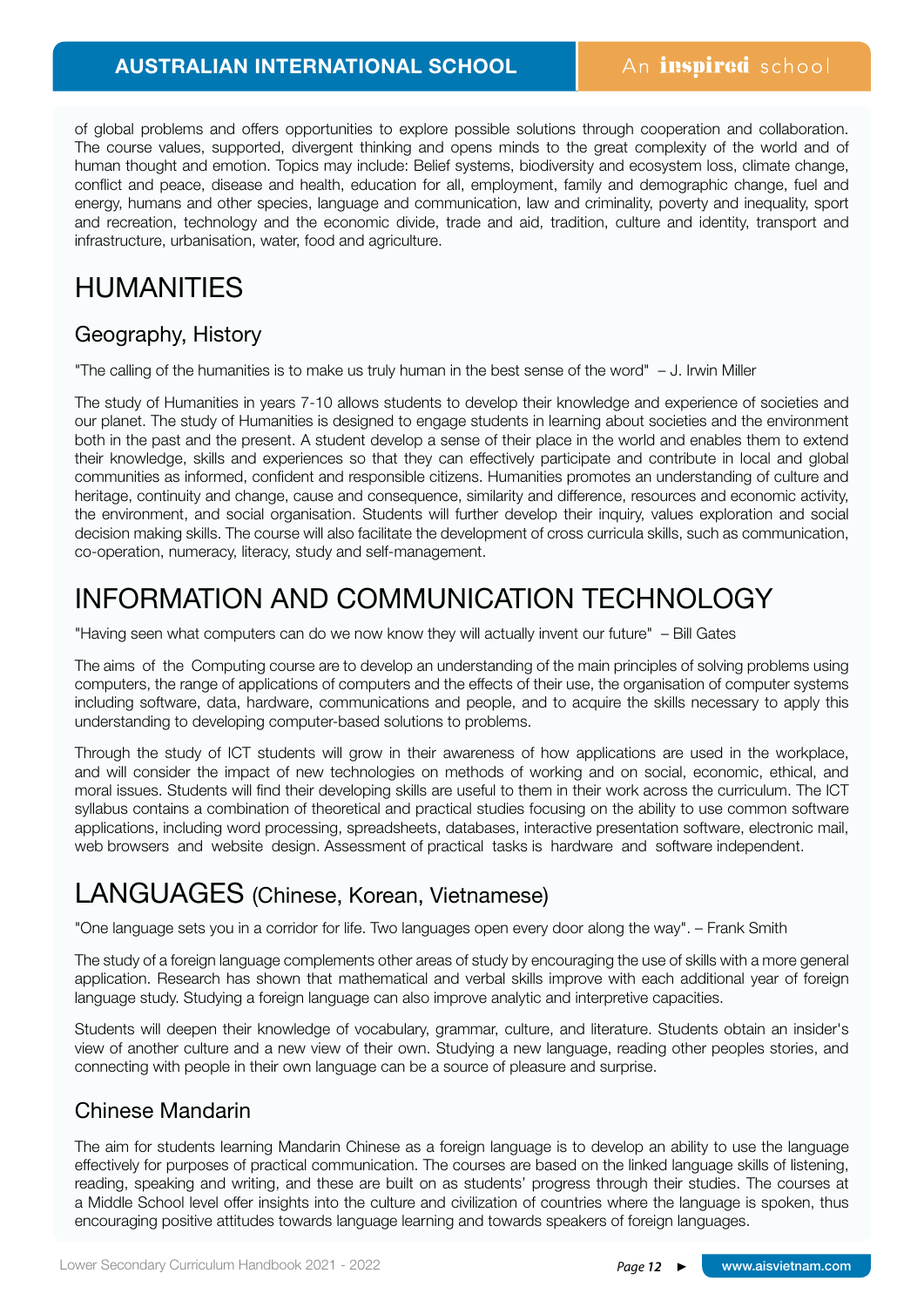#### <span id="page-12-0"></span>Korean Literature

Korean Literature is taught to all Korean students in Years 7 – 9 in mixed ability classes. Students cover four key areas of study throughout an academic year including: Literature, Reading, Writing and Cultural Studies. The language of instruction is Korean.

#### Vietnamese National Studies

Vietnamese National Studies is taught to all Vietnamese students in Years 7 – 9. Students cover four key areas of study throughout an academic year including: Vietnamese Culture, History, Geography and Literature. The language of instruction is Vietnamese.

### MATHEMATICS

"The mathematician does not study mathematics because it is useful, he studies it because he delights in it, and he delights in it because it is beautiful" – J. H. Poincare

The study of Mathematics has a rich and varied 4000 year history. No education would be complete without this time honoured discipline of the mind, which is considered a language in its own right. While there are many practical applications of mathematics, it also contains elements of philosophy and the skills that students learn can be utilised in a variety of situations. Such skills include the ability to analyse logically; to recognise when and how a situation may be represented mathematically; identify and interpret relevant factors; and, where necessary, select appropriate strategies. Students will also learn to use mathematics as a means of communication with emphasis on the use of clear and correct expression. They will acquire the mathematical foundation necessary for further study in this or related subjects. Students are encouraged to develop their mathematical knowledge and skills in a way which encourages confidence and provides satisfaction and enjoyment. They will develop a feel and appreciation for numbers and for patterns and relationships in Mathematics. There will be an emphasis on solving problems, conducting investigation and modelling tasks and presenting and interpreting results.

The Year 10 Mathematics programme provides the foundation for IGCSE Mathematics which most students sit at the end of Year 11. Able Year 10 students are accelerated and sit the IGCSE Mathematics examination at the end of the year. In Year 11 they can then progress to the challenging IGCSE Additional Mathematics programme.

### MUSIC

"Music washes away from the soul the dust of everyday life" – Berthold Auerbach

Listening, performing and composing fosters students' aesthetic and emotional development, self-discipline and creative skills. Students are encouraged to appreciate and enjoy music in local and world- wide contexts as they develop a perceptive, sensitive and critical response to the music of high art, folk and popular styles. Each style is placed in its historical and cultural context.

The major part of the IGCSE examination in Year 11 is related to both the Western European musical tradition and the music of other cultures is always represented. Students will develop a deeper understanding of music in its wider cultural context and be able to communicate understanding, supporting judgments by argument based on evidence.

### PHYSICAL EDUCATION (INCLUDING SWIMMING & DANCE)

"Exercise alone provides psychological and physical benefits. However, if you also adopt a strategy that engages your mind while you exercise, you can get a whole host of psychological benefits fairly quickly" – James Rippe, M.D.

Physical Education is an integral part of the educational process, where concepts and activities contribute to the physical, intellectual, socio-emotional and spiritual development of every student. The aim of physical education is the development of autonomous, life-long learners who readily participate in physical activity on a regular basis. Every participant will develop characteristics commonly associated with goal setting, social responsibility, and personal achievement. The aim of the physical education programme is to engender life-long physical participation.

Swimming is an integral part of the P.E programme. As well as having obvious benefits in terms of health and fitness, being able to swim is an essential life skill. Students have the option of substituting one period of P.E per week for Dance. Dance is an art form learned from many cultures and is also an enjoyable, health promoting physical activity.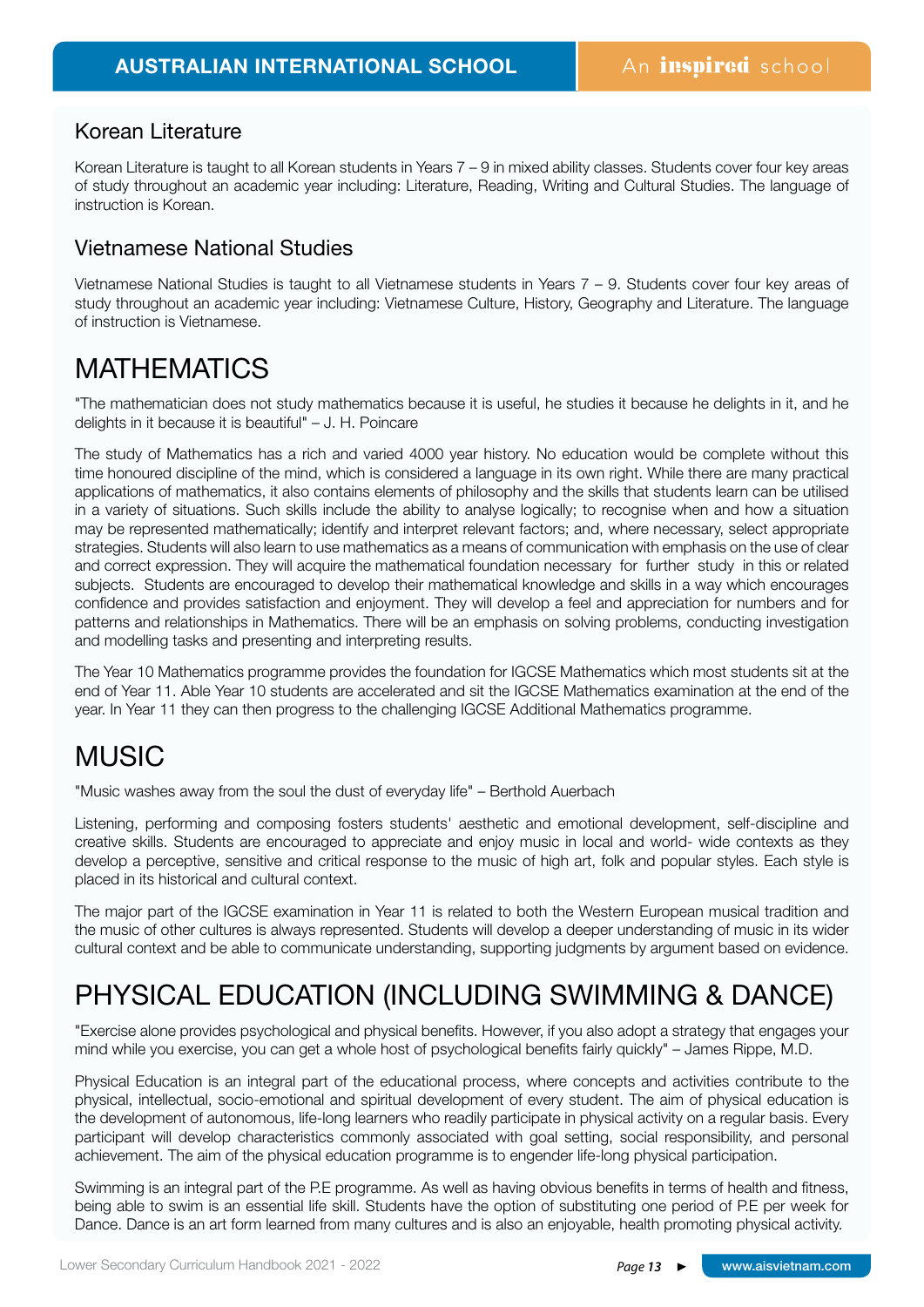#### <span id="page-13-0"></span>SCIENCE (Biology, Chemistry, Physics)

"Science is nothing but developed perception, interpreted intent, common sense rounded out and minutely articulate" – George Santayana.

Students in Years 7-10 follow a combined science programme which exposes them to all the major disciplines but also shows their interdependency. This programme also develops their practical scientific skills in parallel with their scientific analysis and thinking skills in preparation for specialization in Year 11 and beyond.

#### Biology

The study of Biology offers a combination of theoretical and practical studies leading to an understanding of the concerns and basic principles of biology, with emphasis on human biology. Students will develop scientific abilities and skills relevant to the study of biology in relation to the four main areas of syllabus content. These are: characteristics and classification of living organisms, organisation and maintenance of the organism, development of the organism and continuity of life, and relationships of organisms with one another and with their environment.

The course will stimulate an interest in, and concern for, the environment. It will prepare students to become confident citizens in a technological world, and to take an informed interest in scientific matters; it will also form a basis for more advanced study. Biology places considerable emphasis on understanding and use of scientific ideas and principles in a variety of situations, including those which are well-known to the learner and those which are new to them. The programme features a variety of learning experiences designed to enhance the development of skill and comprehension. Learners develop transferable life-long skills relevant to the increasingly technological environment in which people find themselves.

#### **Chemistry**

In 1886, John Wesley Hyatt, synthesised the first plastic created in the USA. He was trying to win the \$10,000 first prize for a substitute for the fast vanishing ivory used in the manufacture of billiard balls. Today, tens of thousands of synthetic materials influence the quality of our lives – most for our benefit although there are unfortunately, notorious exceptions. It would be difficult to imagine life without medicines, fuels, plastics and antiseptics, to name just a few commodities vital to our lifestyles. Chemistry is a fundamental branch of science that enables us to understand materials that are an essential part of our everyday lives and leisure. Through the study of Chemistry we are able to appreciate and explain the basic make-up of matter and how substances interact. The study of Chemistry can lead to careers in a wide variety of fields including medicine, geology, environmental studies, engineering, food science, forestry, teaching at secondary or tertiary levels, forensic science, dentistry, agricultural science and analytical chemistry. While Chemistry is an academic subject, it is intrinsically based on laboratory work. Theory is complemented by experiments in which you develop practical skills such as the use of modern laboratory equipment, powers of observation and the ability to communicate results and conclusions.

#### Physics

The Physics syllabus offers a combination of theoretical and practical studies leading to an understanding of the basic principles of Physics. Students will gain awareness of the study and practice of science and will understand that scientific applications have both beneficial and detrimental effects on the individual and the environment. The course will prepare students to become confident citizens in a technological world, and to take informed interest in scientific matters. Students will develop abilities and skills that are useful in everyday life and develop relevant scientific attitudes such as concern of accuracy and precision, objectivity, enquiry, initiative and inventiveness. The course develops an interest in, and care for, the environment in relation to the environmental impact of Physics and its applications. It promotes awareness that the study and practice of Physics are co-operative and cumulative activities, and are subject to social, economic, technological and cultural influences and limitations. The use of IT is promoted as an aid to experiments and as a tool for the interpretation of experimental and theoretical results.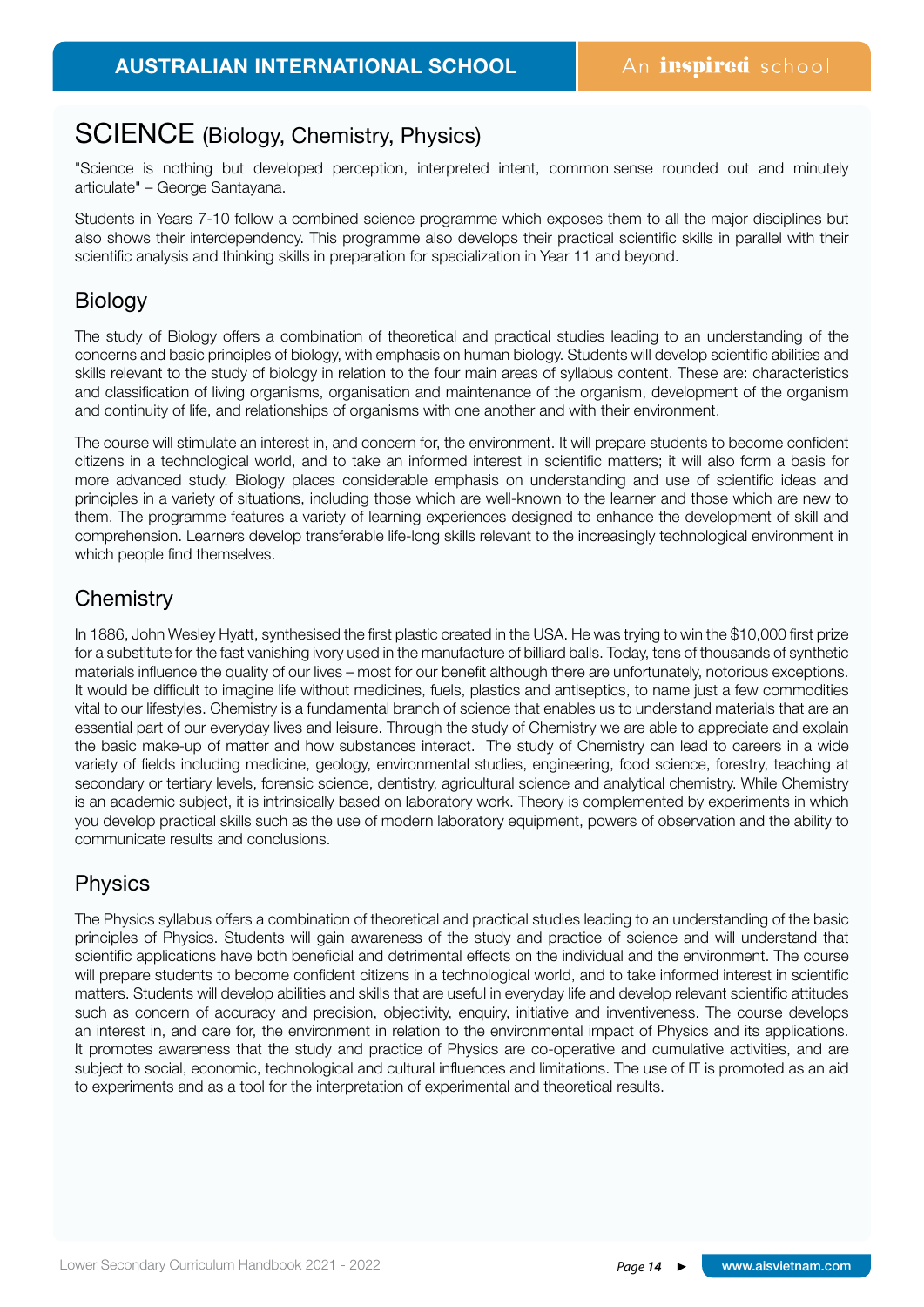# <span id="page-14-0"></span>IGCSE GUIDANCE & SUBJECT SELECTION

Students entering Year 11 are given guidance on subject content and subject preferences for IGCSE. Each year in Term 3 a subject preferences information booklet is issued for students in Year 10 who will be progressing into Year 11 and taking IGCSE the following academic year. In addition, information will be given at the Parent Information Evening and subject teachers and academic advisers are always willing to offer guidance to students at this important time.

The handbook provides information on the different subjects and an explanation of which subjects are compulsory and optional. Students who join the school after the start of the school year may find that some classes are full and that all their subject preferences are not available.

The information that follows is the handbook for students in Year 11 in 2017-18. While it can be used as a guide for students in later years, the combinations of subjects available may change.

### CORE SUBJECTS

- IGCSE English (Literature or 1st Language or 2nd Language)
- IGSCE Mathematics
- One of Vietnamese\* *or* Korean\* *or* Chinese 2nd Language\* (all IB Foundation) OR IGCSE Global Perspectives
- Physical Education (Non-IGCSE)
- Vietnamese National Studies (Literature, Vietnamese History and Geography) is compulsory for Vietnamese students.
- If Vietnamese isn't taken as a language preference in the school day, then that student will automatically be entered for classes after school. (Non-IGCSE)

### **OPTIONS**

• IGCSE Art

- IGCSE Economics \* • IGCSE Geography
- (ICT)
- **IGCSE Music**
- IGCSE Physics \*

• IGCSE Chemistry \*

• IGCSE Biology \*

• IGCSE Design Technology \*

• IGCSE Business Studies

• IGCSE Information and Communications Technology

### SUBJECT PREFERENCE SELECTIONS

- Students will take three subjects from the options list
- Not all students will be able to take their first three options, as some subjects will take place on the timetable at the same time.
- AIS will arrange the timetable so as many people as possible can take their top three preferences
- If a student has an unusual combination of options, he/she will be less likely to be able to take their top three choices

### CONSIDERATIONS

- Some subjects MUST be taken at IGCSE to be taken in Year 12 at IBDP. These are shown with an asterix\*
- It is always better to take a subject at IGCSE if a student wishes to take it at IBDP, even if it isn't compulsory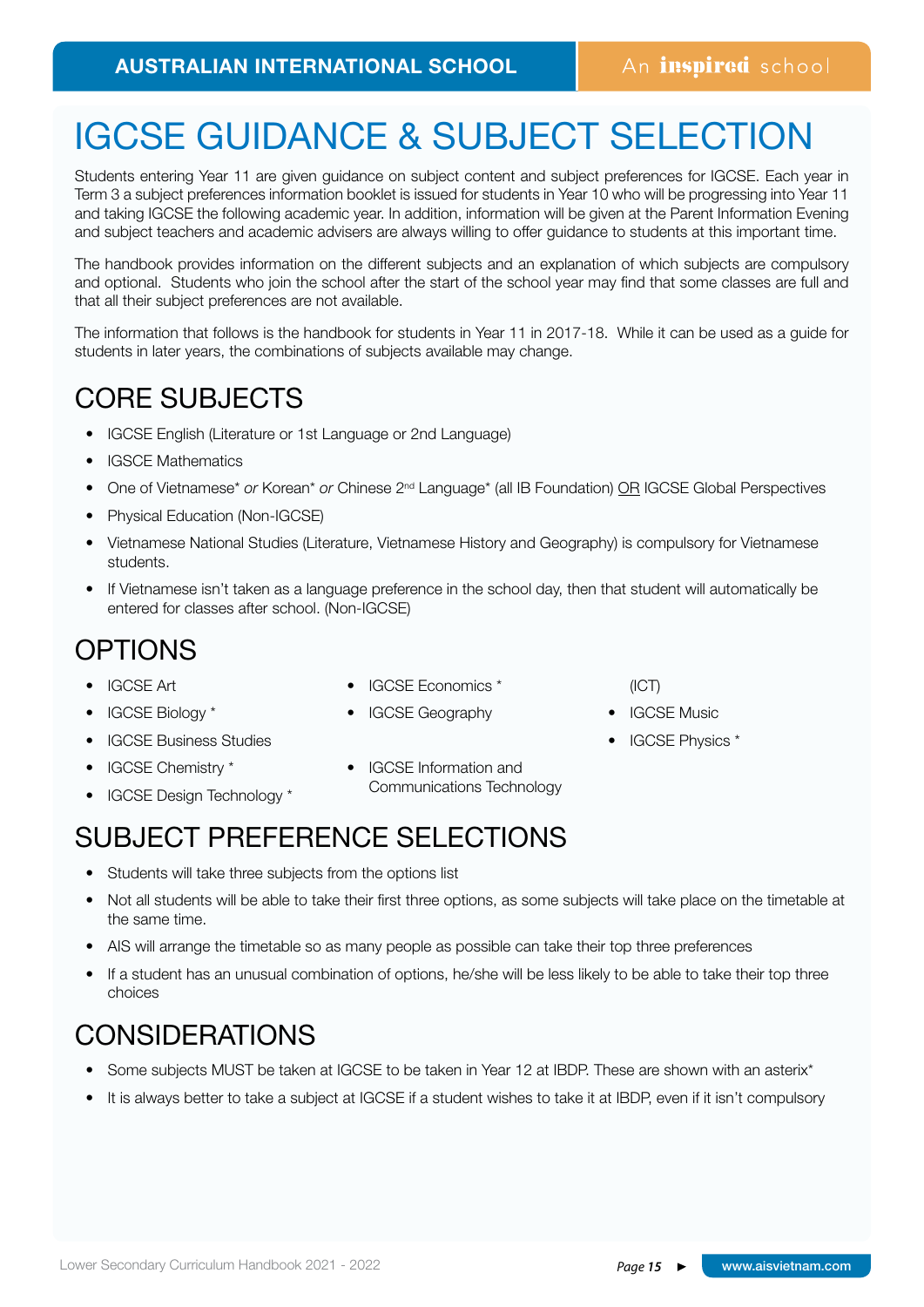# <span id="page-15-0"></span>YEAR 11 SUBJECT GUIDES

More information about the IGCSE programmes can be found on the CIE public website by at http://www.cie.org.uk/ programmes-and-qualifications/cambridge-secondary-2/cambridge-igcse/subjects/

### IGCSE ENGLISH FIRST LANGUAGE

| <b>Full subject title</b>                                                                        | <b>English First Language - Extended</b>                                                                                                                                                                                                                                                                                                                                                                                                                                                                                                                                                                                                                            |
|--------------------------------------------------------------------------------------------------|---------------------------------------------------------------------------------------------------------------------------------------------------------------------------------------------------------------------------------------------------------------------------------------------------------------------------------------------------------------------------------------------------------------------------------------------------------------------------------------------------------------------------------------------------------------------------------------------------------------------------------------------------------------------|
| <b>Syllabus number</b>                                                                           | 0500                                                                                                                                                                                                                                                                                                                                                                                                                                                                                                                                                                                                                                                                |
| % Coursework                                                                                     | 0%                                                                                                                                                                                                                                                                                                                                                                                                                                                                                                                                                                                                                                                                  |
| % Oral assessment                                                                                | 0%                                                                                                                                                                                                                                                                                                                                                                                                                                                                                                                                                                                                                                                                  |
| % Final exam                                                                                     | 50%<br><b>Reading Passages</b>                                                                                                                                                                                                                                                                                                                                                                                                                                                                                                                                                                                                                                      |
|                                                                                                  | 50%<br>Directed Writing and Composition                                                                                                                                                                                                                                                                                                                                                                                                                                                                                                                                                                                                                             |
| Some topics covered                                                                              | A wide range of topics ranging from current affairs to student interest will be<br>used as a vehicle to develop an understanding of various text types.                                                                                                                                                                                                                                                                                                                                                                                                                                                                                                             |
| <b>Course description</b>                                                                        | First Language English learners develop the ability to communicate clearly,<br>accurately and effectively in both speech and writing. They learn how to employ<br>a wide-ranging vocabulary, use correct grammar, spelling and punctuation, and<br>develop a personal style and an awareness of the audience being addressed.<br>Students are also encouraged to read widely, both for their own enjoyment and<br>to further their awareness of the ways in which English can be used. The course<br>also develops more general analysis and communication skills such as synthesis,<br>inference, and the ability to order facts and present opinions effectively. |
| What do students need to<br>know about this course<br>before they choose it for<br><b>IGCSE?</b> | This is not a Literature course, but one in which the students will be expected<br>to read widely and analyse both what is written and how it is written. Style and<br>audience are key features of written tasks.                                                                                                                                                                                                                                                                                                                                                                                                                                                  |
| What types of students do<br>well in this course?                                                | Students for whom English is their first language, who wish to pursue English as<br>their Language A option for the IB Diploma Programme.                                                                                                                                                                                                                                                                                                                                                                                                                                                                                                                           |
| What types of students<br>struggle with this course                                              | Students who gain less than a C grade at Year 10 may struggle with this course.                                                                                                                                                                                                                                                                                                                                                                                                                                                                                                                                                                                     |
| What kind of activities are<br>done in class regularly?                                          | Reading and analysing a variety of text types. Writing responses to texts and<br>completing narratives in response to a number of stimuli. Taking notes, making<br>summaries, answering questions orally, small group discussion, as well as<br>practice examination exercises for reading and writing.                                                                                                                                                                                                                                                                                                                                                             |
| What kind of activities are<br>done in class occasionally?                                       | Research projects.                                                                                                                                                                                                                                                                                                                                                                                                                                                                                                                                                                                                                                                  |
| What do students like the<br>most about this course?                                             | The students enjoy the opportunity to undertake creative writing, writing and<br>presenting speeches and debating.                                                                                                                                                                                                                                                                                                                                                                                                                                                                                                                                                  |
| What do students like the<br>least about this course?                                            | Reading for meaning (analyzing texts) is a large component of this course, as is<br>writing for different audiences. This can be challenging at times but will lead to<br>life- long skills.                                                                                                                                                                                                                                                                                                                                                                                                                                                                        |
| <b>Other information</b>                                                                         | The core course can be studied, but students will only be eligible for grades<br>C-G.                                                                                                                                                                                                                                                                                                                                                                                                                                                                                                                                                                               |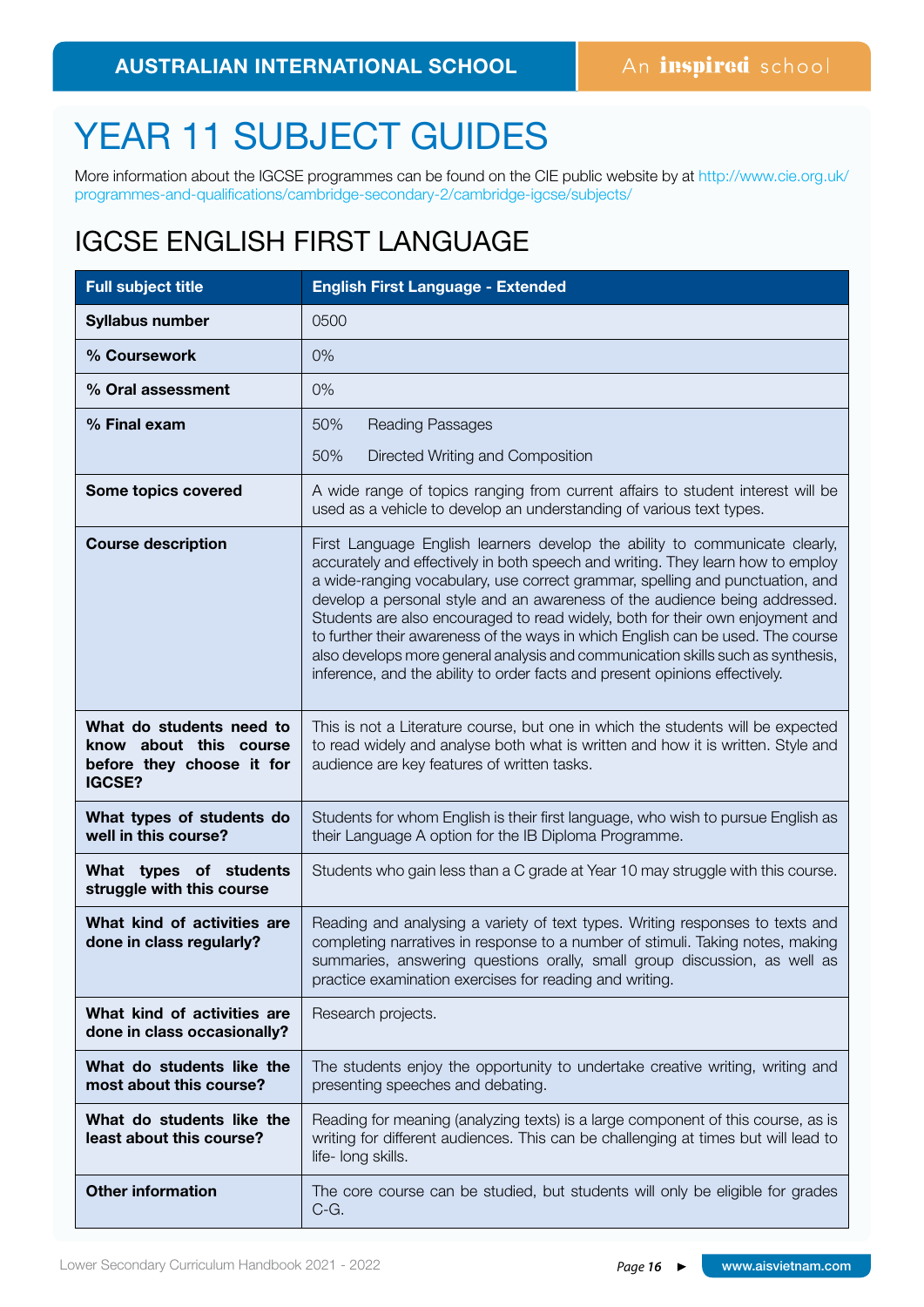### <span id="page-16-0"></span>IGCSE ENGLISH SECOND LANGUAGE

| <b>Full subject title</b>                                                                        | <b>IGCSE English Second Language - Oral Count-in, Core and Extended</b><br><b>Options</b>                                                                                                                                                                                                                                                                                                                                                                                                                                                                                                                                                                                                                                     |  |
|--------------------------------------------------------------------------------------------------|-------------------------------------------------------------------------------------------------------------------------------------------------------------------------------------------------------------------------------------------------------------------------------------------------------------------------------------------------------------------------------------------------------------------------------------------------------------------------------------------------------------------------------------------------------------------------------------------------------------------------------------------------------------------------------------------------------------------------------|--|
| <b>Syllabus number</b>                                                                           | 0511                                                                                                                                                                                                                                                                                                                                                                                                                                                                                                                                                                                                                                                                                                                          |  |
| % Coursework                                                                                     | 0%                                                                                                                                                                                                                                                                                                                                                                                                                                                                                                                                                                                                                                                                                                                            |  |
| % Oral assessment                                                                                | 15%<br>A 15 minute oral examination is conducted by certified coursework<br>examiners in Vietnam, and moderated internationally by Cambridge.                                                                                                                                                                                                                                                                                                                                                                                                                                                                                                                                                                                 |  |
| % Final exam                                                                                     | 70%<br>Reading and Writing                                                                                                                                                                                                                                                                                                                                                                                                                                                                                                                                                                                                                                                                                                    |  |
|                                                                                                  | 15%<br>Listening                                                                                                                                                                                                                                                                                                                                                                                                                                                                                                                                                                                                                                                                                                              |  |
| Some topics covered                                                                              | People of the World, The Natural Environment, Social Media, Sports & Games,<br>Endangered Species.                                                                                                                                                                                                                                                                                                                                                                                                                                                                                                                                                                                                                            |  |
| <b>Course description</b>                                                                        | This course teaches the productive skills of writing and speaking, and the<br>receptive skills of reading and listening for the purpose of communicative<br>English. It is not a Literature course. There is an international perspective and<br>students will become familiar with a range of western conventions which will<br>benefit them in situations where English is the language spoken. A range of<br>social registers from formal to informal will be covered in the course. The styles of<br>communication which are included are appropriate to use in dealings with official<br>and semi-official bodies, in studying for academic or occupational purposes, in<br>places of work, or in using public services. |  |
| What do students need to<br>know about this course<br>before they choose it for<br><b>IGCSE?</b> | Students who enter the Core class still have the opportunity to sit the Extended<br>examination provided they reach the level required by the end of Semester One.                                                                                                                                                                                                                                                                                                                                                                                                                                                                                                                                                            |  |
| What types of students do<br>well in this course?                                                | Students for whom English is their second language, who wish to pursue English<br>as their Language B option (SL or HL) for the IB Diploma Programme. Students<br>need some prior experience speaking, reading and writing English.                                                                                                                                                                                                                                                                                                                                                                                                                                                                                           |  |
| What types of students<br>struggle with this course?                                             | Students who gain less than a C grade at Year 10 may struggle with this course.                                                                                                                                                                                                                                                                                                                                                                                                                                                                                                                                                                                                                                               |  |
| What kind of activities are<br>done in class regularly?                                          | Reading Comprehension, writing formal and informal letters, writing articles,<br>writing summaries, taking notes, listening comprehension, oral communication,<br>completing forms. Taking notes, answering questions orally, summary writing,<br>small group discussions, grammar drills, practice examination exercises for<br>reading and writing, listening practice, speaking practice.                                                                                                                                                                                                                                                                                                                                  |  |
| What kind of activities are<br>done in class occasionally?                                       | Research projects and oral presentations.                                                                                                                                                                                                                                                                                                                                                                                                                                                                                                                                                                                                                                                                                     |  |
| What do students like the<br>most about this course?                                             | The work is divided into skills therefore students can practise and get really good<br>at one skill at a time. This builds students' confidence and they can see their<br>progress. Students enjoy researching topics and issues which interest them and<br>have some flexibility in how they present this information.                                                                                                                                                                                                                                                                                                                                                                                                       |  |
| What do students like the<br>least about this course?                                            | Reading skills are needed for writing, listening, and oral skills therefore students<br>must practise reading and vocabulary again and again. This is hard work but<br>very rewarding.                                                                                                                                                                                                                                                                                                                                                                                                                                                                                                                                        |  |
| <b>Other information</b>                                                                         | The course is studied by all students and allows them access to the IBDP<br>English B course in Year 12.                                                                                                                                                                                                                                                                                                                                                                                                                                                                                                                                                                                                                      |  |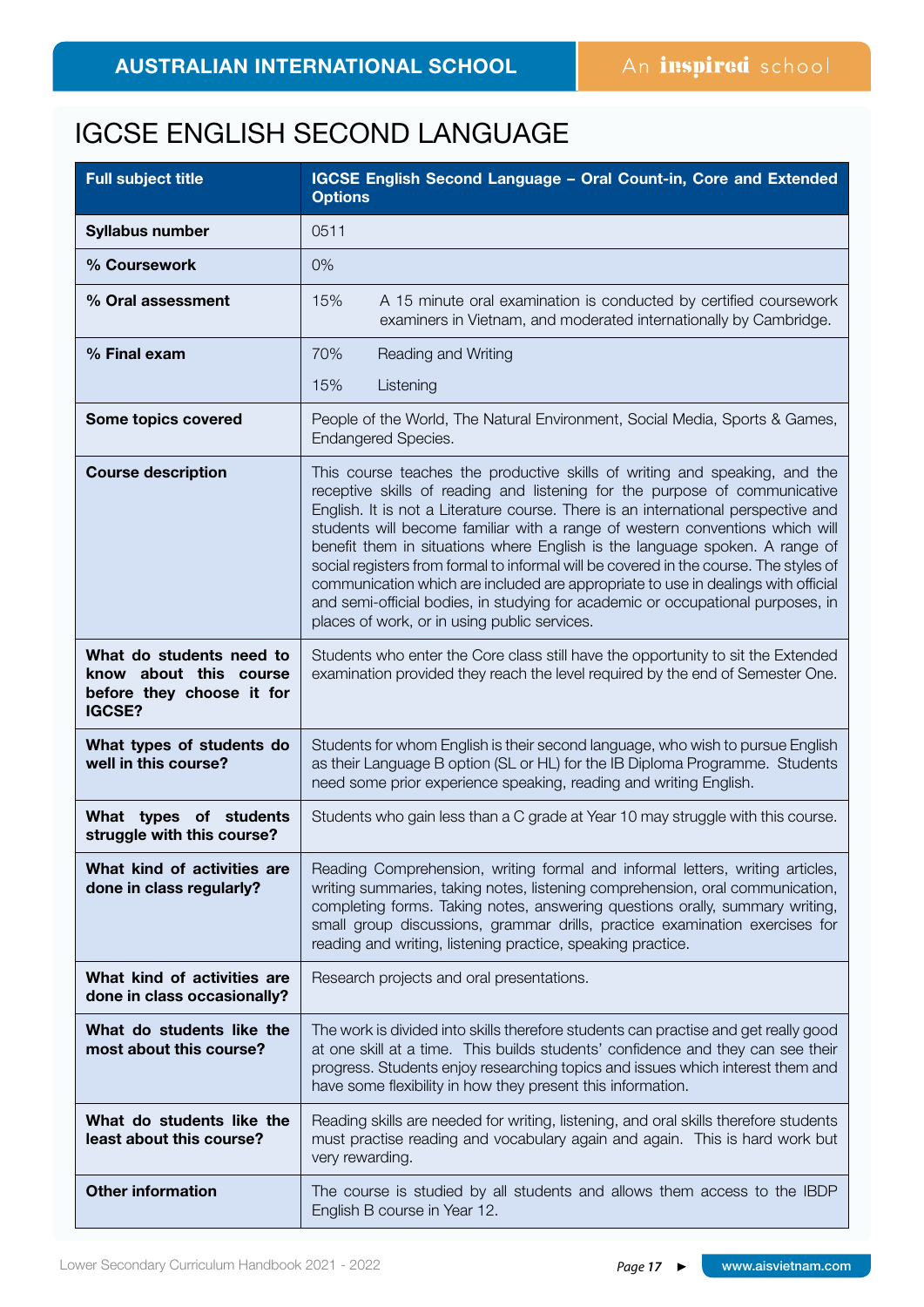### <span id="page-17-0"></span>IGCSE ENGLISH LITERATURE

| <b>Full subject title</b>                                                                        | <b>IGCSE English Literature</b>                                                                                                                                                                                                                                                                                           |
|--------------------------------------------------------------------------------------------------|---------------------------------------------------------------------------------------------------------------------------------------------------------------------------------------------------------------------------------------------------------------------------------------------------------------------------|
| <b>Syllabus number</b>                                                                           | 0475                                                                                                                                                                                                                                                                                                                      |
| % Coursework                                                                                     | $0\%$                                                                                                                                                                                                                                                                                                                     |
| % Oral assessment                                                                                | 0%                                                                                                                                                                                                                                                                                                                        |
| % Final exam                                                                                     | 100%                                                                                                                                                                                                                                                                                                                      |
| Some topics covered                                                                              | The course includes the study of selected classic and contemporary novels,<br>plays and poetry.                                                                                                                                                                                                                           |
| <b>Course description</b>                                                                        | Skills include in-depth analysis of classic and contemporary Literature texts<br>studied in class, planning and developing coherent arguments, reader-response<br>theory.                                                                                                                                                 |
|                                                                                                  | and the relationship between literature and society. Oral expression is<br>emphasised as students are required to articulately express their thinking about<br>texts using appropriate language. Students also need to demonstrate an ability<br>to write within strict timed conditions.                                 |
| What do students need to<br>know about this course<br>before they choose it for<br><b>IGCSE?</b> | This course is a demanding, 100% examination based course. Students study<br>literature topics for two exam papers:<br>50%<br>Paper 1:<br>Poetry and Prose – two essays: 1 hour 30 mins<br>Paper 2:<br>Drama - two essays: 1 hour 30 mins<br>50%                                                                          |
| What types of students do<br>well in this course?                                                | Students planning to sit IGCSE English Literature should be avid readers, able<br>to engage in debate, be well-informed about their world and be open to ideas<br>that challenge their current position. They must be prepared to source and study<br>extra material and to prepare practice essays on an on-going basis. |
| What types<br>of students<br>struggle with this course                                           | Students who do not receive C grade or higher for Year 9 English.                                                                                                                                                                                                                                                         |
| What kind of activities are<br>done in class regularly?                                          | Regular activities include:, essay writing, internet research, peer and self-<br>assessment, brainstorms, textual annotations, character role-play, group<br>projects and presentations.                                                                                                                                  |
| What kind of activities are<br>done in class occasionally?                                       | Quizzes, drama performances, viewing media performances of texts studied.                                                                                                                                                                                                                                                 |
| What do students like the<br>most about this course?                                             | It is thought-provoking and relevant with regard to current world-wide societal,<br>cultural and political issues.                                                                                                                                                                                                        |
| What do students like the<br>least about this course?                                            | The course is text oriented and all assessments are in essay form.                                                                                                                                                                                                                                                        |
| <b>Other information</b>                                                                         | Entry for this course is at the recommendation of the English Coordinator. This<br>subject is generally studied over 2 years.                                                                                                                                                                                             |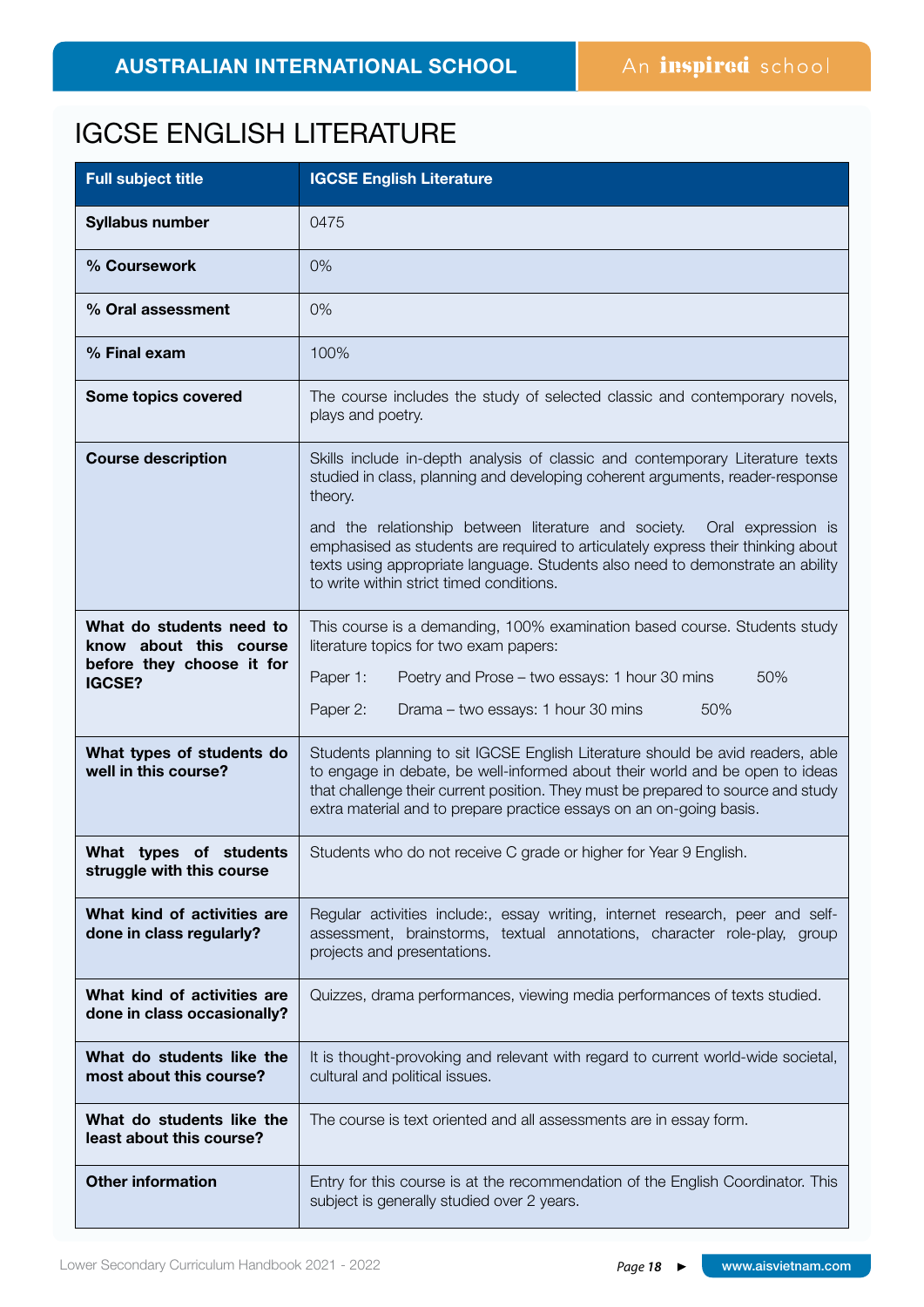### <span id="page-18-0"></span>IGCSE MATHEMATICS

| <b>Full subject title</b>                                                                        | <b>IGCSE Mathematics</b>                                                                                                                                                                                                                                                                                                                                                                                                                                                                                                                                                                                                                 |
|--------------------------------------------------------------------------------------------------|------------------------------------------------------------------------------------------------------------------------------------------------------------------------------------------------------------------------------------------------------------------------------------------------------------------------------------------------------------------------------------------------------------------------------------------------------------------------------------------------------------------------------------------------------------------------------------------------------------------------------------------|
| <b>Syllabus number</b>                                                                           | 0580                                                                                                                                                                                                                                                                                                                                                                                                                                                                                                                                                                                                                                     |
| % Coursework                                                                                     | 0%                                                                                                                                                                                                                                                                                                                                                                                                                                                                                                                                                                                                                                       |
| % Oral assessment                                                                                | 0%                                                                                                                                                                                                                                                                                                                                                                                                                                                                                                                                                                                                                                       |
| % Final exam                                                                                     | 100%                                                                                                                                                                                                                                                                                                                                                                                                                                                                                                                                                                                                                                     |
| Some topics covered                                                                              | Number, Algebra, Measurement, Trigonometry, Statistics & Probability.                                                                                                                                                                                                                                                                                                                                                                                                                                                                                                                                                                    |
| <b>Course description</b>                                                                        | IGCSE Mathematics is a fully examined course which encourages the<br>development of mathematical knowledge as a key life skill, and as a basis<br>for more advanced study. The syllabus aims to build students' confidence by<br>helping them develop a feel for numbers, patterns and relationships, and places<br>a strong emphasis on solving problems, presenting and interpreting results.<br>There are two options at this level: Extended and Core. All the material in<br>the Core curriculum is covered within the Extended scheme. The extended<br>Maths course prepares students for the IBDP Higher Level and Standard Level |
|                                                                                                  | Mathematics. The Core Mathematics course prepares students for the IBDP<br>Mathematics Studies.                                                                                                                                                                                                                                                                                                                                                                                                                                                                                                                                          |
| What do students need to<br>know about this course<br>before they choose it for<br><b>IGCSE?</b> | Mathematics is compulsory. Students will be placed into either the Core or<br>Extended class depending on their previous performance in Mathematics.                                                                                                                                                                                                                                                                                                                                                                                                                                                                                     |
| What types of students do<br>well in this course?                                                | Logical, hardworking students.                                                                                                                                                                                                                                                                                                                                                                                                                                                                                                                                                                                                           |
| What types of students<br>struggle with this course                                              | Unmotivated, disorganised students.                                                                                                                                                                                                                                                                                                                                                                                                                                                                                                                                                                                                      |
| What kind of activities are<br>done in class regularly?                                          | Investigations,<br>Mathematics Website challenges and activities, Text book<br>problems, solving mathematics problems, graphing, worksheets, formative<br>assessment.                                                                                                                                                                                                                                                                                                                                                                                                                                                                    |
| What kind of activities are<br>done in class occasionally?                                       | Quizzes, constructions, outdoor investigations.                                                                                                                                                                                                                                                                                                                                                                                                                                                                                                                                                                                          |
| What do students like the<br>most about this course?                                             | The variety of applications that are used to help students grasp mathematics<br>concepts.                                                                                                                                                                                                                                                                                                                                                                                                                                                                                                                                                |
| What do students like the<br>least about this course?                                            | In all mathematics courses, there is daily homework. Students who are not<br>engaged and motivated to do their best will not like this.                                                                                                                                                                                                                                                                                                                                                                                                                                                                                                  |
| <b>Other information</b>                                                                         | Students wanting to take IBDP Higher level Mathematics must take the Extended<br>Mathematics IGCSE paper and achieve at least a grade A.                                                                                                                                                                                                                                                                                                                                                                                                                                                                                                 |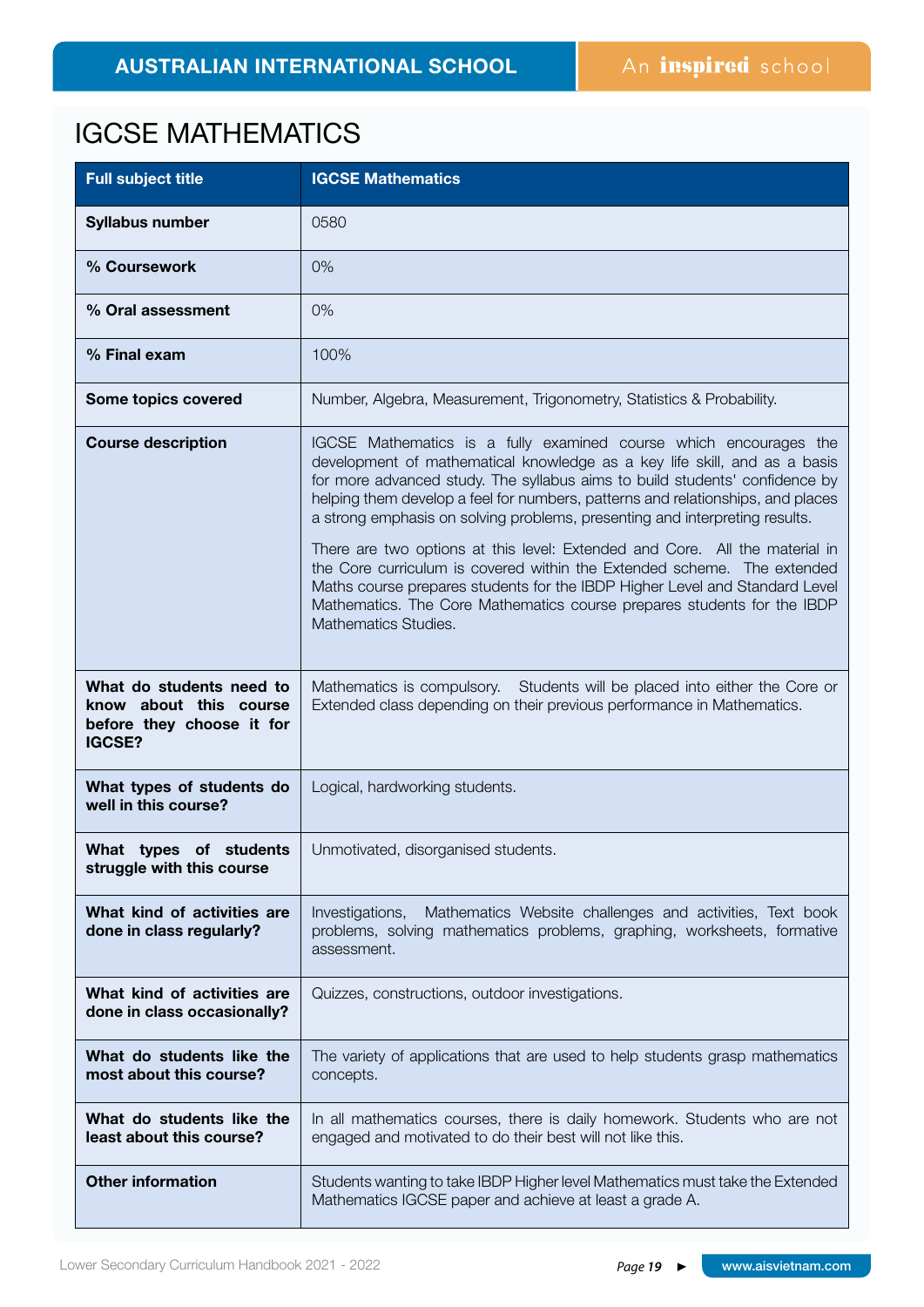### <span id="page-19-0"></span>IGCSE ADDITIONAL MATHEMATICS

| <b>Full subject title</b>                                                                 | <b>IGCSE Additional Mathematics</b>                                                                                                                                                                           |
|-------------------------------------------------------------------------------------------|---------------------------------------------------------------------------------------------------------------------------------------------------------------------------------------------------------------|
| <b>Syllabus number</b>                                                                    | 0606                                                                                                                                                                                                          |
| % Coursework                                                                              | 0%                                                                                                                                                                                                            |
| % Oral assessment                                                                         | 0%                                                                                                                                                                                                            |
| % Final exam                                                                              | 100%                                                                                                                                                                                                          |
| Some topics covered                                                                       | Number, Algebra, Exponentials, Logarithms, Binomial theorem and Calculus.                                                                                                                                     |
| <b>Course description</b>                                                                 | IGCSE Additional Mathematics is a fully examined course for students who have<br>sat the IGCSE Extended Mathematics examination and gained at least a high B.                                                 |
|                                                                                           | The course continues on from Extended Mathematics including pre-IB topics<br>such as exponentials, logarithms, binomial theorem and calculus in preparation<br>for IBDP Higher and Standard Level Mathematics |
| What do students need to<br>know about this course<br>before they choose it for<br>IGCSE? | Mathematics is compulsory. Students will be placed in this class based on their<br>past performance in Mathematics.                                                                                           |
| What types of students do<br>well in this course?                                         | Logical, hardworking students.                                                                                                                                                                                |
| What types of students<br>struggle with this course                                       | Unmotivated, disorganised students.                                                                                                                                                                           |
| What kind of activities are<br>done in class regularly?                                   | Investigations,<br>Mathematics Website challenges and activities, Text book<br>problems, solving mathematics problems, graphing, worksheets, formative<br>assessment.                                         |
| What kind of activities are<br>done in class occasionally?                                | Quizzes, constructions, outdoor investigations.                                                                                                                                                               |
| What do students like the<br>most about this course?                                      | The variety of applications that are used to help students grasp mathematics<br>concepts.                                                                                                                     |
| What do students like the<br>least about this course?                                     | In all mathematics courses, there is daily homework. Students who are not<br>engaged and motivated to do their best will not like this.                                                                       |
| <b>Other information</b>                                                                  | It is highly recommended that students wanting to take IBDP Higher level<br>Mathematics should get at least a B in Additional Mathematics.                                                                    |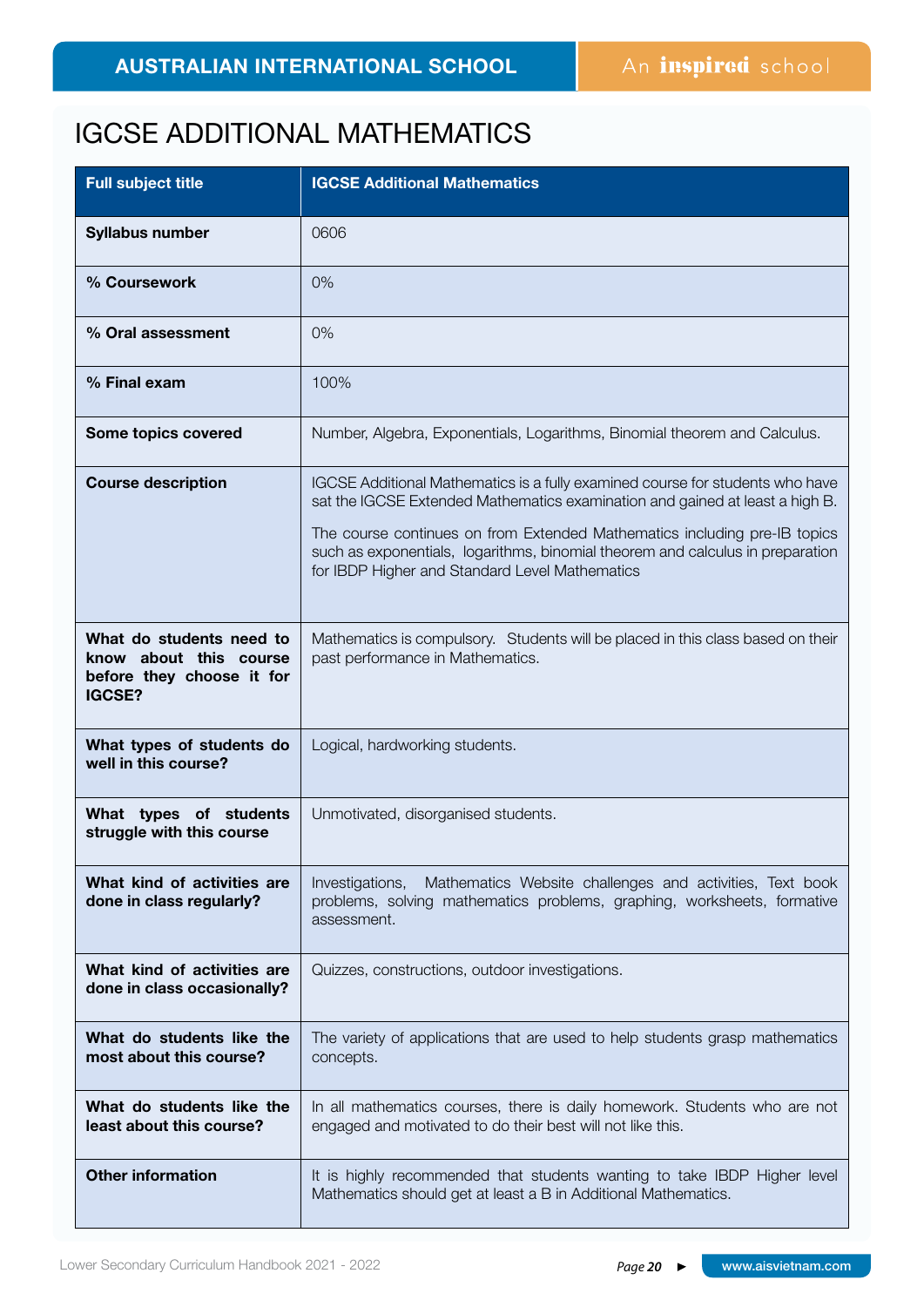### <span id="page-20-0"></span>IGCSE GLOBAL PERSPECTIVES

| <b>Full subject title</b>                                                                 | <b>IGCSE Global Perspectives</b>                                                                                                                                                                                                                                                                                                                                                                                                                                             |
|-------------------------------------------------------------------------------------------|------------------------------------------------------------------------------------------------------------------------------------------------------------------------------------------------------------------------------------------------------------------------------------------------------------------------------------------------------------------------------------------------------------------------------------------------------------------------------|
| <b>Syllabus number</b>                                                                    | 0457                                                                                                                                                                                                                                                                                                                                                                                                                                                                         |
| % Coursework                                                                              | 30% Individual Research Project<br>35% Group Project                                                                                                                                                                                                                                                                                                                                                                                                                         |
| % Oral assessment                                                                         | 0%                                                                                                                                                                                                                                                                                                                                                                                                                                                                           |
| % Final exam                                                                              | 35%                                                                                                                                                                                                                                                                                                                                                                                                                                                                          |
| Some topics covered                                                                       | For the Group project students choose a topic from a list of prescribed topics<br>such as 'Human Rights' or 'Disease and Health'. Students then choose a topic<br>for the Individual Report. Examples are: 'The Digital World' and 'Changing<br>Communities'. The Examination will be based on one topic such as 'Education<br>for All' or 'Globalisation'. Given the wide range of optional topics, the course<br>emphasises analytical and evaluative skills over content. |
| <b>Course description</b>                                                                 | IGCSE Global Perspectives is a ground breaking new course that is cross-<br>curricular, stretching across traditional subject boundaries. It taps into the way<br>today's students enjoy learning - including group work, seminars, projects, and<br>working with other students around the world. The emphasis is on developing<br>the ability to think critically about a range of global issues where there is always<br>more than one point of view.                     |
| What do students need to<br>know about this course<br>before they choose it for<br>IGCSE? | IGCSE Global Perspectives encourages awareness of global problems and<br>offers opportunities to explore possible solutions through cooperation and<br>collaboration. The course is not about getting everybody to think identically;<br>rather it is a matter of opening minds to the great complexity of the world and<br>of human thought, and opening hearts to the diversity of human experience and<br>feeling.                                                        |
| What types of students do<br>well in this course?                                         | Open, internationally minded students who enjoy vigorous discussion and<br>debate and learning about other people's perspectives on the world.                                                                                                                                                                                                                                                                                                                               |
| What types of students<br>struggle with this course                                       | Students who struggle to appreciate other people's points of view, and who are<br>very set in their ideas of right and wrong.                                                                                                                                                                                                                                                                                                                                                |
| What kind of activities are<br>done in class regularly?                                   | Discussion, debate, research projects, oral presentations                                                                                                                                                                                                                                                                                                                                                                                                                    |
| What kind of activities are<br>done in class occasionally?                                | Students learn social research skills to collect data. This avoids too narrow a<br>focus on computer based research.                                                                                                                                                                                                                                                                                                                                                         |
| What do students like the<br>most about this course?                                      | Learning about the world and how they can be a force for good in changing the<br>destiny of our planet and societies.                                                                                                                                                                                                                                                                                                                                                        |
| What do students like the<br>least about this course?                                     | Writing essays.                                                                                                                                                                                                                                                                                                                                                                                                                                                              |
| <b>Other information</b>                                                                  | This subject is compulsory for all students in Year 10. Students who do not do a<br>language continue the course to completion in Year 11. It is excellent preparation<br>for IBDP Theory of Knowledge and the IBDP Extended Essay.                                                                                                                                                                                                                                          |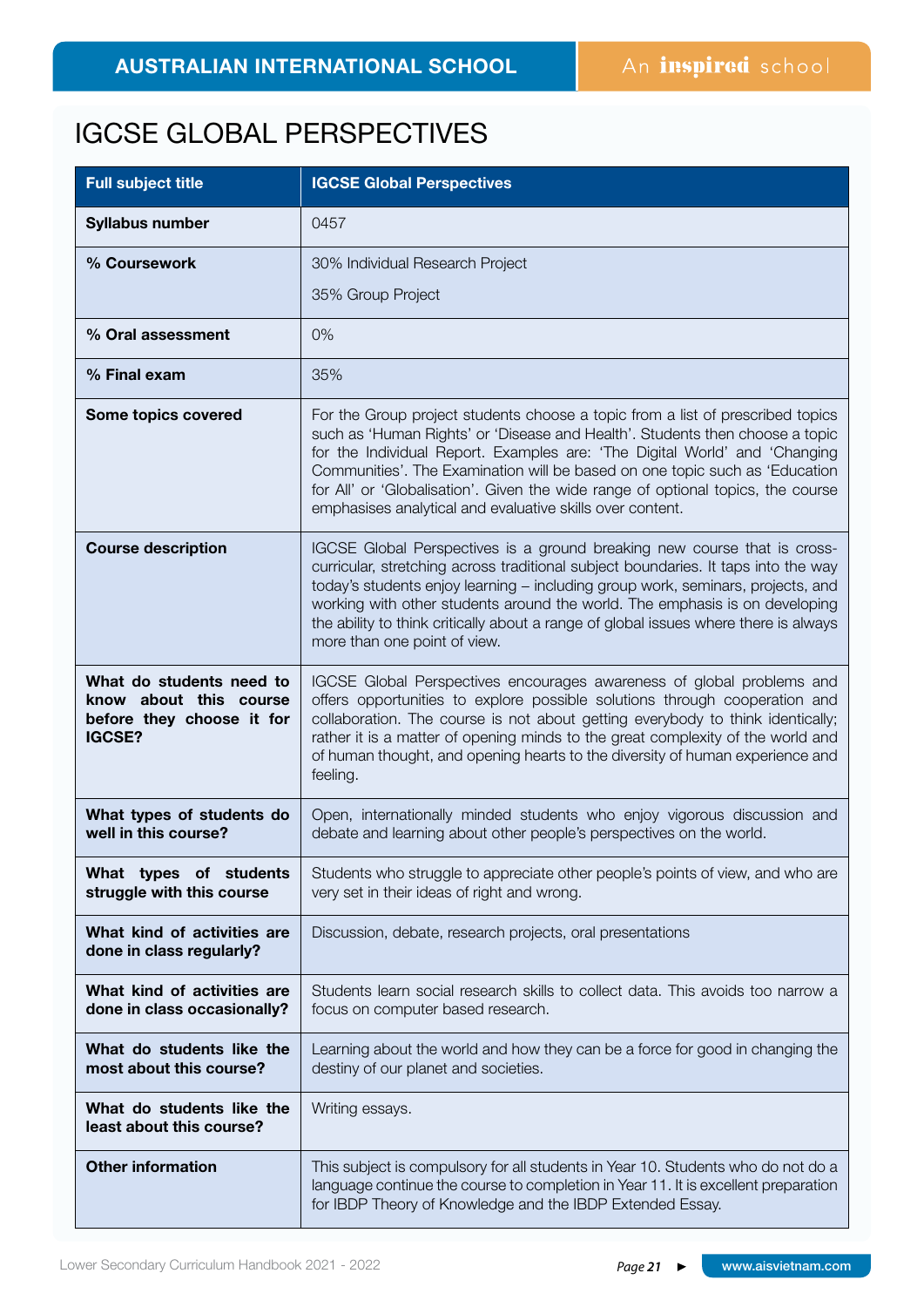### <span id="page-21-0"></span>CHINESE LANGUAGE (IB FOUNDATION)

| <b>Full subject title</b>                                                                      | <b>IB Foundation Chinese</b>                                                                                                                                                                                                                                                                            |
|------------------------------------------------------------------------------------------------|---------------------------------------------------------------------------------------------------------------------------------------------------------------------------------------------------------------------------------------------------------------------------------------------------------|
| <b>Syllabus number</b>                                                                         | Students may opt to enter IGCSE Chinese:                                                                                                                                                                                                                                                                |
|                                                                                                | Either: 0509 - Chinese as a First Language                                                                                                                                                                                                                                                              |
|                                                                                                | Or<br>0523 - Chinese as a Second Language                                                                                                                                                                                                                                                               |
| % Coursework                                                                                   | 0%                                                                                                                                                                                                                                                                                                      |
| % Oral assessment                                                                              | 0%                                                                                                                                                                                                                                                                                                      |
| % Final exam                                                                                   | 0509: Paper 1 - Reading 60%; Paper 2 - Writing 40%                                                                                                                                                                                                                                                      |
|                                                                                                | 0523: Paper 1 - Reading and Writing 70%; Paper 2 - Speaking 30%                                                                                                                                                                                                                                         |
| Some topics covered                                                                            | Self, family, home, neighbourhood and region, everyday life, school facilities, future<br>career planning, daily essentials, shopping, food and beverages, health, weather<br>and climate, transportation, travel, festivals and holidays, hobbies.                                                     |
| <b>Course description</b>                                                                      | Students will be able to express personal meaning by studying about 20 topics.<br>Students will also have better understanding of China at the same time by developing<br>Chinese communication skills Students will leave with a better understanding of the<br>Chinese language, culture and grammar. |
| What do students need<br>this<br>know<br>about<br>to<br>before<br>they<br>course<br>choose it? | Students will do better if they have learned Chinese for 2 years previously and<br>therefore have a good foundation. This course is strongly recommended for any<br>student who intends to take Language A or B Chinese at IBDP level next year.                                                        |
| What types of students<br>do well in this course?                                              | Hard working students who are willing to speak and read different topics on Chinese<br>culture, even they start at a low level.                                                                                                                                                                         |
| What types of students<br>struggle<br>with<br>this<br>course?                                  | Students who struggle with pronunciation and have too little previous vocabulary                                                                                                                                                                                                                        |
| What kind of activities<br>done<br>class<br><u>in</u><br>are<br>regularly?                     | Word cards, sentence cards, watch video, group work and pair work, lots of<br>speaking, listening exercises.                                                                                                                                                                                            |
| What do students like<br>the most about this<br>course?                                        | New vocabulary, expressing their own ideas with basic Chinese sentences.                                                                                                                                                                                                                                |
| What do students like                                                                          | 0547 - Writing an essay over 150 words as exam practice                                                                                                                                                                                                                                                 |
| the least about this<br>course?                                                                | 0509 - Writing an essay between 400-600 Chinese characters                                                                                                                                                                                                                                              |
| <b>Other information</b>                                                                       | Chinese students are recommended to take this course to ensure success at IBDP<br>Chinese next year. Students are advised not to take this subject if they have no prior<br>experience of the Chinese language.                                                                                         |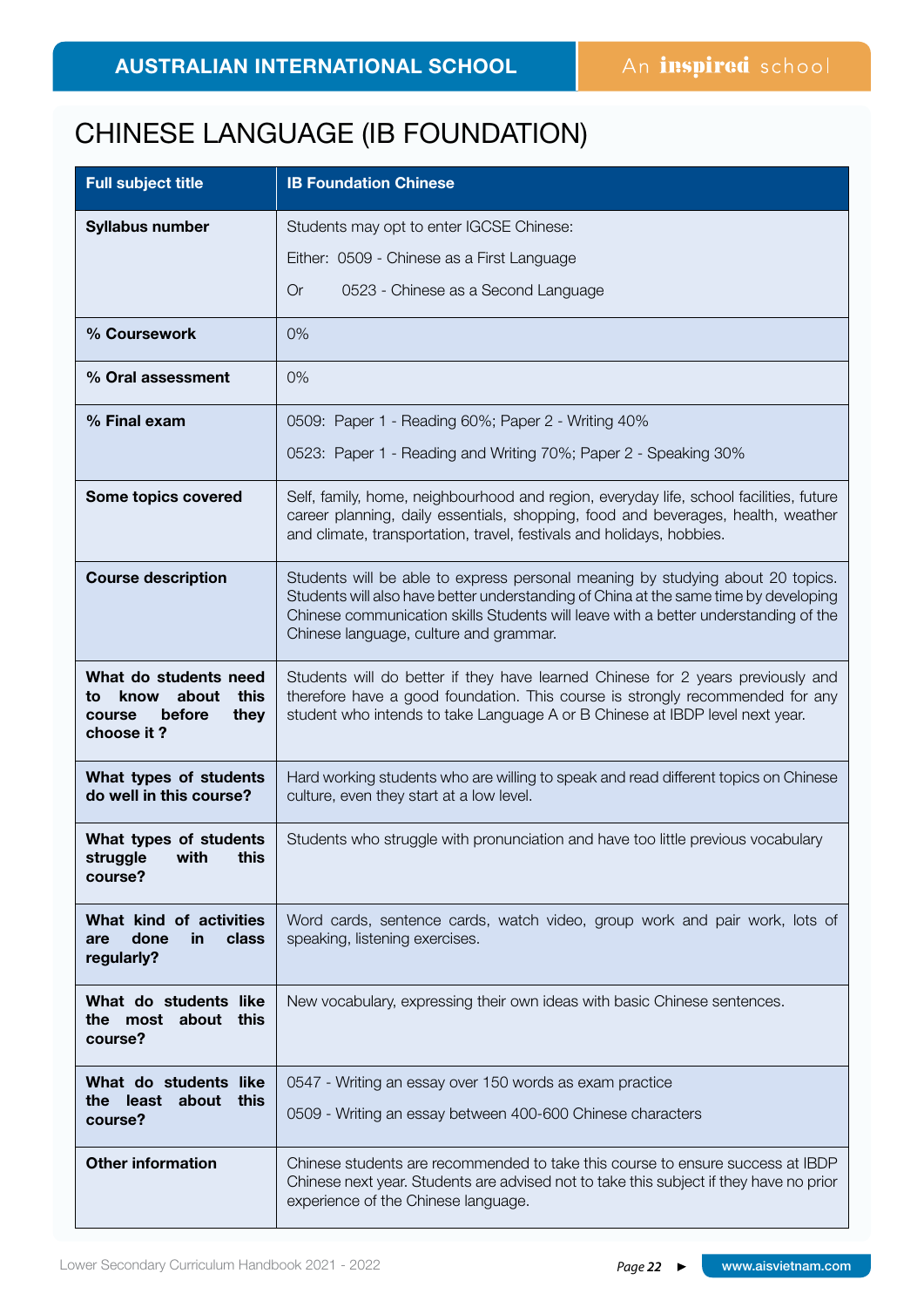### <span id="page-22-0"></span>KOREAN LANGUAGE & LITERATURE (IB FOUNDATION)

| <b>Full subject title</b>                                                                        | <b>IB Foundation Korean Language and Literature</b>                                                                                                                                                                                                                                                                                               |
|--------------------------------------------------------------------------------------------------|---------------------------------------------------------------------------------------------------------------------------------------------------------------------------------------------------------------------------------------------------------------------------------------------------------------------------------------------------|
| <b>Syllabus number</b>                                                                           | 0521 (NB: Students may opt to enter IGCSE First Language Korean).                                                                                                                                                                                                                                                                                 |
| % Coursework                                                                                     | 0%                                                                                                                                                                                                                                                                                                                                                |
| % Oral assessment                                                                                | 0%                                                                                                                                                                                                                                                                                                                                                |
| % Final exam                                                                                     | Reading 50%                                                                                                                                                                                                                                                                                                                                       |
|                                                                                                  | Writing 50%                                                                                                                                                                                                                                                                                                                                       |
| Some topics covered                                                                              | Topics are different every year because students discuss current issues. For<br>literary texts, they read a variety of works because the exam papers have unseen<br>texts only.                                                                                                                                                                   |
| <b>Course description</b>                                                                        | This course is for first language Korean speakers. The course trains students in<br>formal essay writing and text analysis and provides a qualification for students<br>in their native language.                                                                                                                                                 |
| What do students need to<br>know about this course<br>before they choose it for<br><b>IGCSE?</b> | Students should read a variety of texts and know how to analyse them. This<br>must not be limited to what is taught in class. The course involves lots of writing<br>tasks because the most part of the exam is writing. This course is strongly<br>recommended for any student who intends to take Language A Korean at IBDP<br>level next year. |
| What types of students do<br>well in this course?                                                | Students who do their best, complete all the work and refer to teacher's feedback<br>and the marking scheme for improvement                                                                                                                                                                                                                       |
| What types of students<br>struggle with this course?                                             | Students who do not spend sufficient time preparing their assignments.                                                                                                                                                                                                                                                                            |
| What kind of activities are<br>done in class regularly?                                          | Analysing texts, written comparisons, argumentative, descriptive and narrative<br>essays.                                                                                                                                                                                                                                                         |
| What kind of activities are<br>done in class occasionally?                                       | Discussion and debate.                                                                                                                                                                                                                                                                                                                            |
| What do students like the<br>most about this course?                                             | The atmosphere, relationship with the teacher, speaking Korean.                                                                                                                                                                                                                                                                                   |
| What do students like the<br>least about this course?                                            | Writing essays regularly.                                                                                                                                                                                                                                                                                                                         |
| <b>Other information</b>                                                                         | Korean students are recommended to take this course to ensure success at<br><b>IBDP Korean next year.</b>                                                                                                                                                                                                                                         |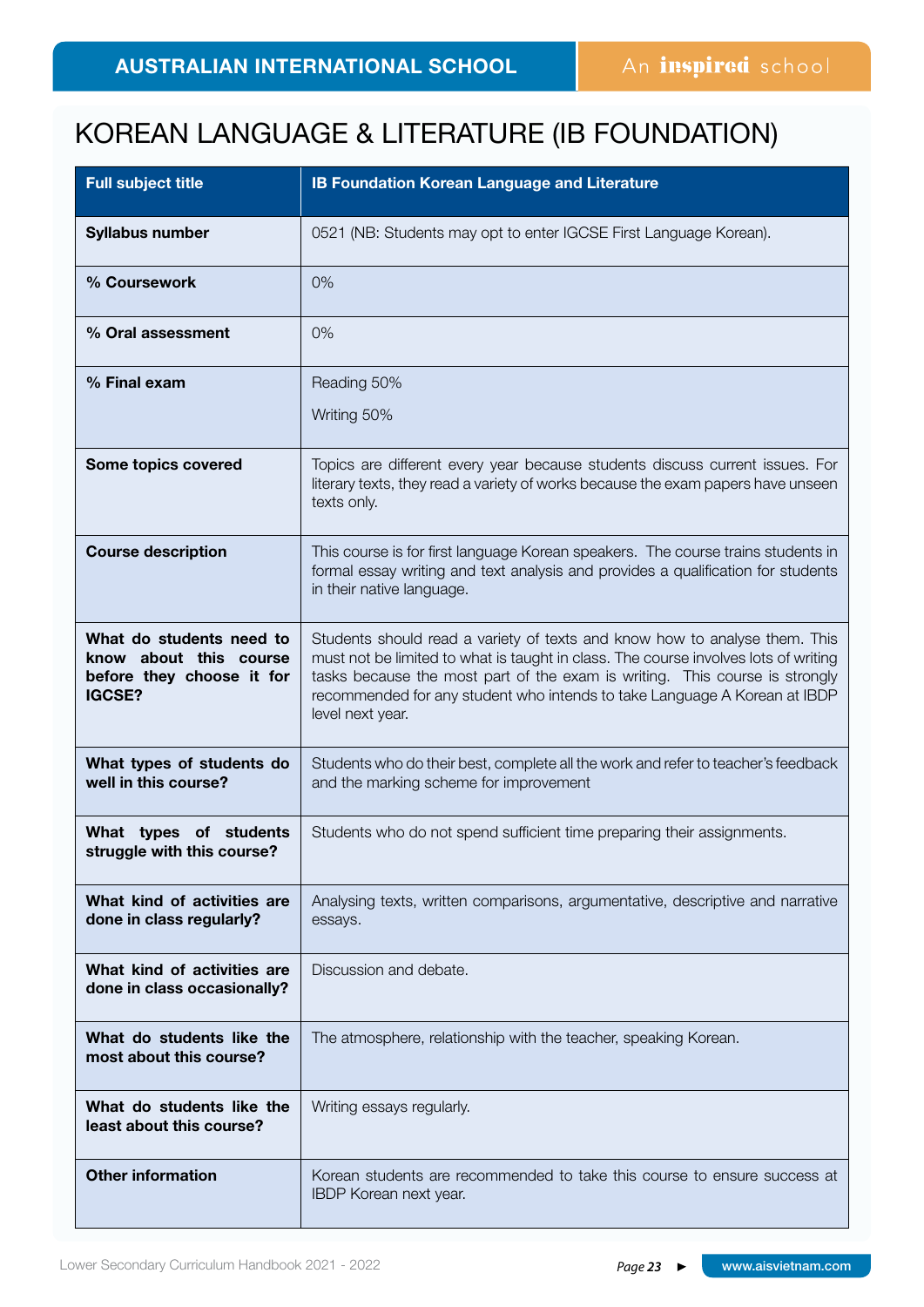### <span id="page-23-0"></span>VIETNAMESE LANGUAGE & LITERATURE (IB FOUNDATION)

| <b>Full subject title</b>                                                    | <b>IB Foundation Vietnamese Language and Literature</b>                                                                                                                                                                                                                                                                                                  |
|------------------------------------------------------------------------------|----------------------------------------------------------------------------------------------------------------------------------------------------------------------------------------------------------------------------------------------------------------------------------------------------------------------------------------------------------|
| <b>Syllabus number</b>                                                       | N/A                                                                                                                                                                                                                                                                                                                                                      |
| <b>Assessment</b>                                                            | Summative and Formative Assessments.                                                                                                                                                                                                                                                                                                                     |
| Some topics covered                                                          | Vietnamese Folk Literature, Vietnamese Classic Literature & World Literature.                                                                                                                                                                                                                                                                            |
| <b>Course description</b>                                                    | This course is for first language Vietnamese speakers. The course trains<br>students in formal essay writing and text analysis and provides a qualification for<br>students in their native language.                                                                                                                                                    |
| What do students need to<br>know about this course<br>before they choose it? | Students should read a variety of texts and know how to analyse them. This<br>must not be limited to what is taught in class. The course involves lots of writing<br>tasks because the largest part of the exam is writing. This course is strongly<br>recommended for any student who intends to take Language A Vietnamese at<br>IBDP level next year. |
| What types of students do<br>well in this course?                            | Students who like reading and exploring different kinds of texts. Students who<br>understand that language and literature are creative processes that encourage<br>the development of imagination and creativity through self-expression.                                                                                                                |
| What types of students<br>struggle with this course                          | Students who cannot read or write fluently in Vietnamese.                                                                                                                                                                                                                                                                                                |
| What kind of activities are<br>done in class regularly?                      | Reading, discussing and debating. Analysing texts and writing literary<br>commentaries & expository.                                                                                                                                                                                                                                                     |
| What kind of activities are<br>done in class occasionally?                   | Presenting information.                                                                                                                                                                                                                                                                                                                                  |
| What do students like the<br>most about this course?                         | The atmosphere, relationship with the teacher, speaking Vietnamese.                                                                                                                                                                                                                                                                                      |
| What do students like the<br>least about this course?                        | Writing essays regularly.                                                                                                                                                                                                                                                                                                                                |
| <b>Other information</b>                                                     | Vietnamese students are recommended to take this course to ensure success<br>at IBDP Vietnamese next year.                                                                                                                                                                                                                                               |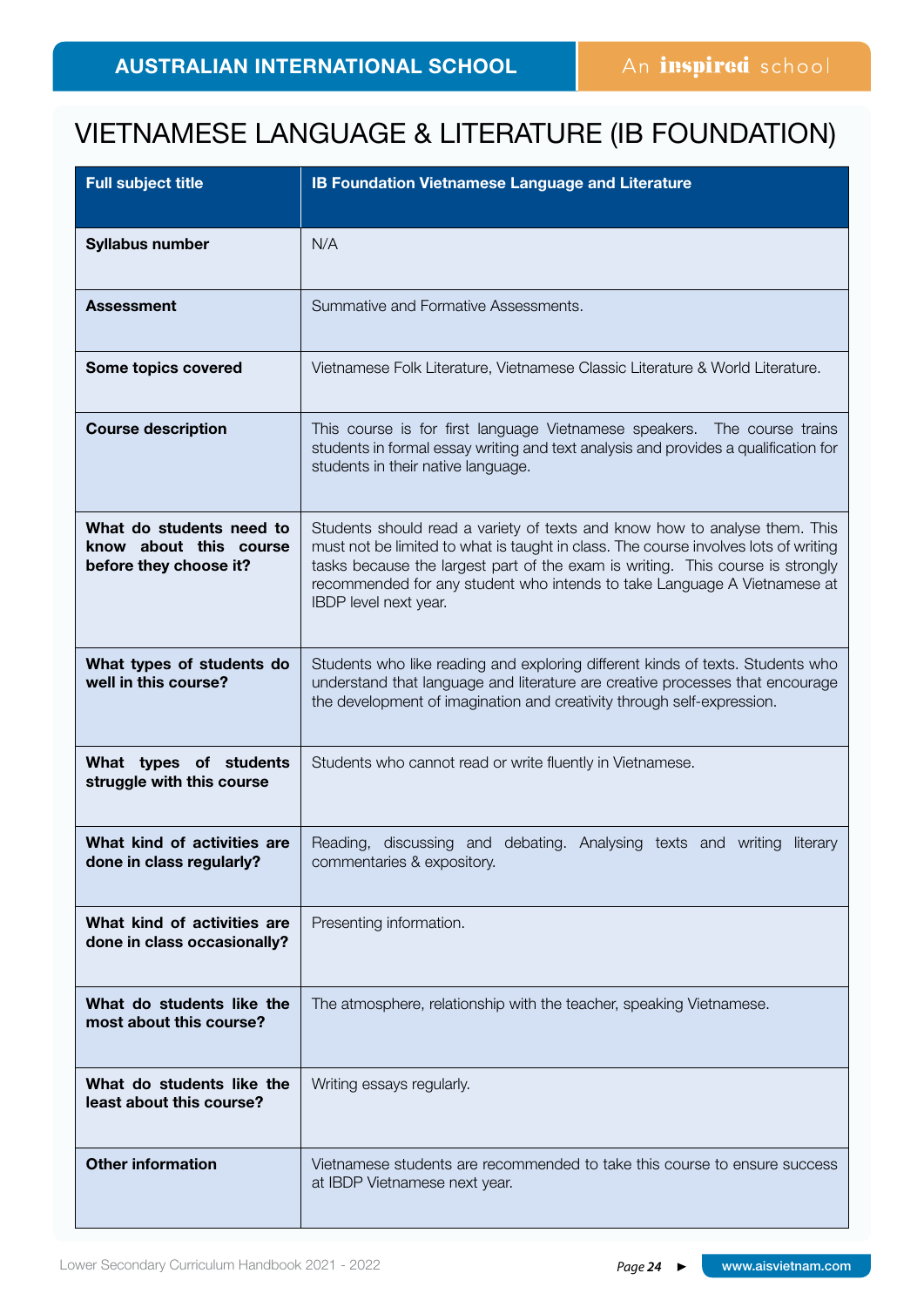### <span id="page-24-0"></span>VIETNAMESE NATIONAL CURRICULUM STUDIES

| <b>Full subject title</b>                                                    | <b>Vietnamese National Curriculum Studies</b>                                                                                                                                                                    |
|------------------------------------------------------------------------------|------------------------------------------------------------------------------------------------------------------------------------------------------------------------------------------------------------------|
| <b>Coursework</b>                                                            | Vietnamese Textbooks (Lich Su & Dia Ly Lop 10).                                                                                                                                                                  |
| % Oral assessment                                                            | N/A                                                                                                                                                                                                              |
| % Final exam                                                                 | Contributes 20% to the final grade of those studying Vietnamese Language &<br>Literature.                                                                                                                        |
| Some topics covered                                                          | Vietnamese History and Geographical features.                                                                                                                                                                    |
| <b>Course description</b>                                                    | This course is compulsory for all students who are registered with the school<br>under a Vietnamese passport. It is available after school.                                                                      |
| What do students need to<br>know about this course<br>before they choose it? | There are no formal requirements for students undertaking the course. Students<br>who take this course will often have finished the course-books Lich Su & Dia Ly<br>Lop 9.                                      |
| What types of students do<br>well in this course?                            | Students who enjoy learning about their heritage and who value their language<br>and history as part of their identity. Also students who are willing to work hard<br>at the complexities of written Vietnamese. |
| What types of students<br>struggle with this course                          | Students who cannot read or write fluently in Vietnamese.<br>Students who don't value their Vietnamese identity.                                                                                                 |
| What kind of activities are<br>done in class regularly?                      | Reading, discussion, group work, pair work, individual work.                                                                                                                                                     |
| What kind of activities are<br>done in class occasionally?                   | Research projects and presentations.                                                                                                                                                                             |
| What do students like the<br>most about this course?                         | Learning about their heritage, culture, heroes and history.                                                                                                                                                      |
| What do students like the<br>least about this course?                        | The vocabulary needed for understanding the texts. Learning facts and figures.                                                                                                                                   |
| <b>Other information</b>                                                     | This course is run after school and also forms part of the Vietnamese Language<br>and Literature course.                                                                                                         |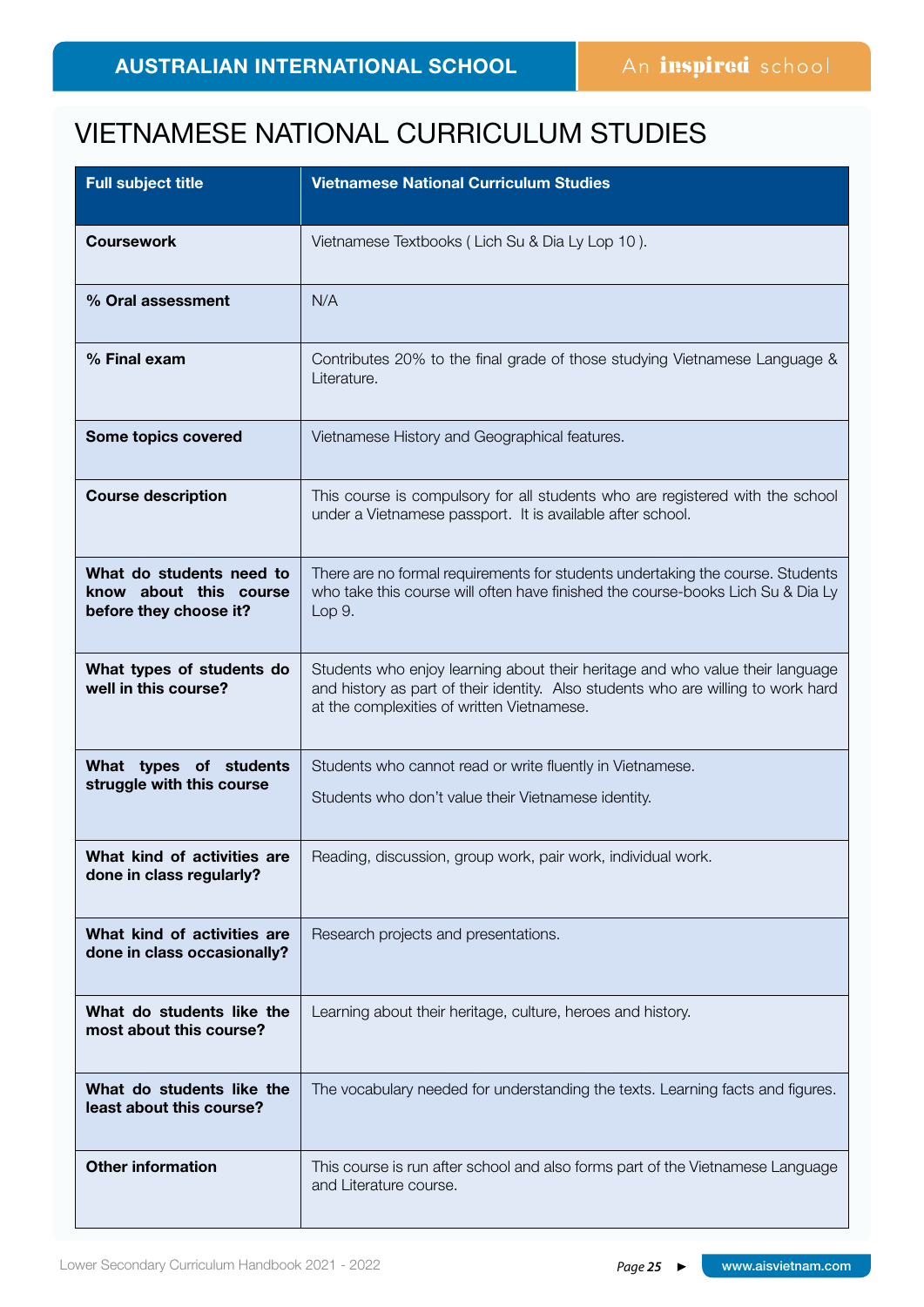### <span id="page-25-0"></span>CORE PHYSICAL EDUCATION

| <b>Full subject title</b>                                                   | <b>Core Physical Education</b>                                                                                                                                                                                                                     |
|-----------------------------------------------------------------------------|----------------------------------------------------------------------------------------------------------------------------------------------------------------------------------------------------------------------------------------------------|
| <b>Syllabus number</b>                                                      | N/A                                                                                                                                                                                                                                                |
| % Coursework                                                                | N/A                                                                                                                                                                                                                                                |
| % Final exam                                                                | N/A                                                                                                                                                                                                                                                |
| Some topics covered                                                         | Invasion sports, striking sports, net and wall sports, aquatics.                                                                                                                                                                                   |
| <b>Course description</b>                                                   | This course is designed to give students the opportunity to participate in physical<br>activity at least two periods a week.                                                                                                                       |
| What do students needto<br>know about this course<br>before they choose it? | Core PE is compulsory for all Year 11 students.                                                                                                                                                                                                    |
| What types of students do<br>well in this course?                           | Students who have an enthusiastic approach to physical activity, and possess<br>practical sporting and aquatic skills.                                                                                                                             |
| What types of students<br>struggle with this course?                        | Students who either have limited sporting skills and/or who limit their involvement<br>in practical classes.                                                                                                                                       |
| What kind of activities are<br>done in class regularly?                     | Students participate in a number of practical activities with a focus on improving<br>interpersonal skills trying to encourage students to enjoy physical activity and to<br>exercise regularly. A variety of sporting contexts are also explored. |
| What kind of activities are<br>done in class occasionally?                  | A variety of practical activities and sports.                                                                                                                                                                                                      |
| What do students like the<br>most about this course?                        | The opportunity to participate in physically active lessons at school, where they<br>have an opportunity to mix with other Year 11 students, develop social skills and<br>enjoy a variety of physical activities and sports.                       |
| <b>Other information</b>                                                    | Year 11 Core Physical Education classes are compulsory and will consist of two<br>practical classes each week.                                                                                                                                     |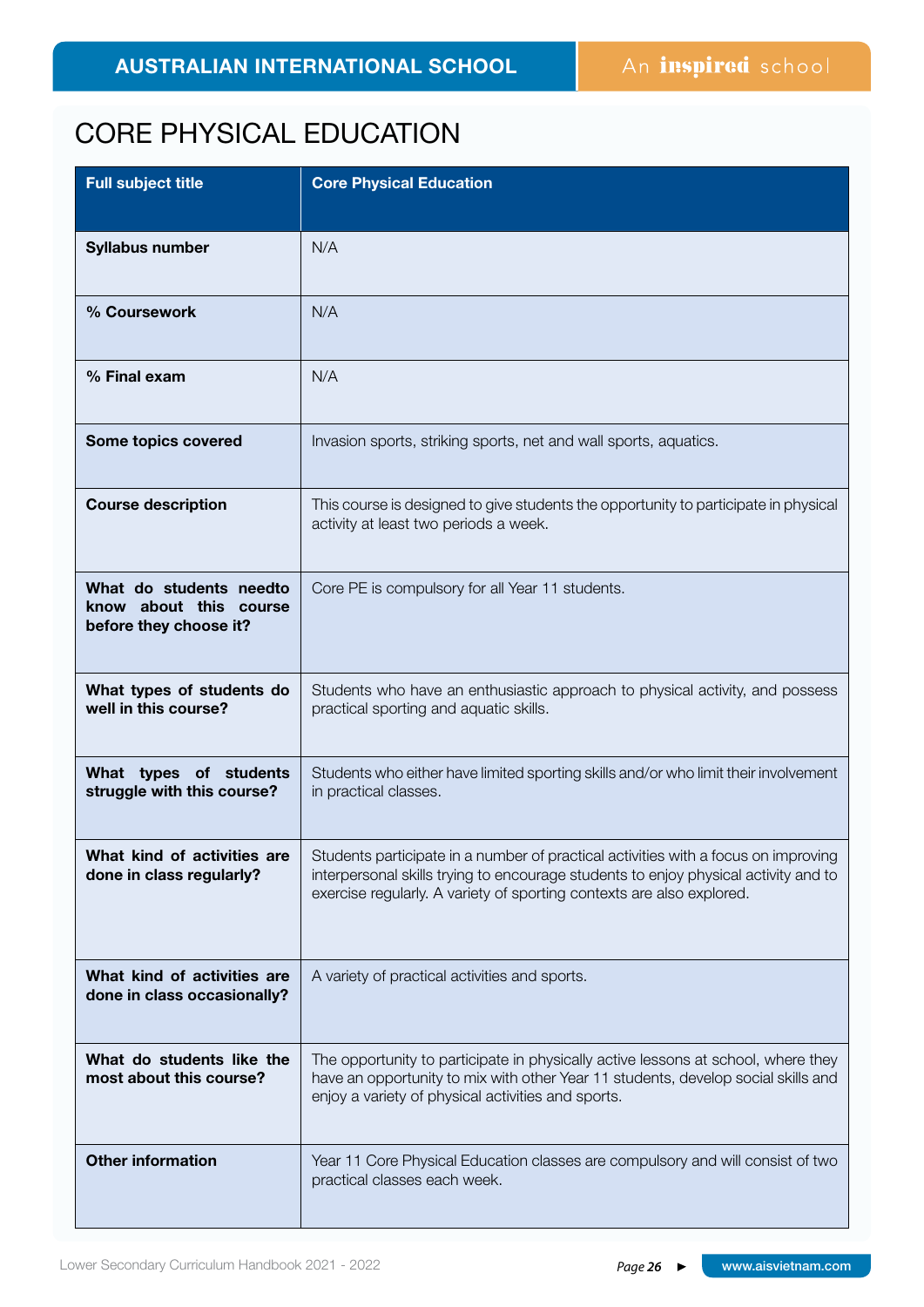### <span id="page-26-0"></span>IGCSE ART AND DESIGN

| <b>Full subject title</b>                                                                        | <b>IGCSE Art and Design</b>                                                                                                                                                                                                                                                                                                                                                                                                                                                                                                                                                                                                                                                                                                                                                      |
|--------------------------------------------------------------------------------------------------|----------------------------------------------------------------------------------------------------------------------------------------------------------------------------------------------------------------------------------------------------------------------------------------------------------------------------------------------------------------------------------------------------------------------------------------------------------------------------------------------------------------------------------------------------------------------------------------------------------------------------------------------------------------------------------------------------------------------------------------------------------------------------------|
| <b>Syllabus number</b>                                                                           | 0400                                                                                                                                                                                                                                                                                                                                                                                                                                                                                                                                                                                                                                                                                                                                                                             |
| % Coursework                                                                                     | 50% (August – December)                                                                                                                                                                                                                                                                                                                                                                                                                                                                                                                                                                                                                                                                                                                                                          |
| % Oral assessment                                                                                | N/A                                                                                                                                                                                                                                                                                                                                                                                                                                                                                                                                                                                                                                                                                                                                                                              |
| % Externally set task                                                                            | 50% (January – April)                                                                                                                                                                                                                                                                                                                                                                                                                                                                                                                                                                                                                                                                                                                                                            |
| <b>Course description</b>                                                                        | The IGCSE Art and Design syllabus aims to encourage a personal response by<br>stimulating imagination, conceptual and critical thinking, powers of observation<br>and analytical ability. Students gain confidence as they develop technical skills<br>in two and three dimensional form and composition, and are able to identify and<br>solve problems in visual and tactile forms. Students also learn how to develop<br>ideas from initial attempts to final solutions. An ideal foundation for further study,<br>IGCSE Art and Design also develops a greater awareness of the role played<br>by the visual arts in society and in history, broadening cultural horizons and<br>individual experience. Success in this course prepares students for IBDP Art<br>and Design. |
| What do students need to<br>know about this course<br>before they choose it for<br><b>IGCSE?</b> | This is a time-consuming and demanding course that requires a lot of studio<br>time outside of regular classes. An emphasis is placed on both the processes<br>involved in art making as well as creating finished pieces. Students are expected<br>to work in their sketchbook throughout the week outside of class.                                                                                                                                                                                                                                                                                                                                                                                                                                                            |
| What types of students do<br>well in this course?                                                | Students who have a passion for Art. Also, students who have prior experience<br>and have developed a range of art skills and attitudes. To succeed in this course<br>students need to be independent, motivated and hard working.                                                                                                                                                                                                                                                                                                                                                                                                                                                                                                                                               |
| What types of students<br>struggle with this course                                              | Students with little background/ experience in Art. Also students who<br>underestimate the demands of the course and chose it for the wrong reasons.                                                                                                                                                                                                                                                                                                                                                                                                                                                                                                                                                                                                                             |
| What kind of activities are<br>done in class regularly?                                          | Development of technical skills through practice. Development of original<br>responses to themes or starting points. Practicing specific skills and approaches,<br>to include individual study of the work of established artists. Process work<br>including: research and investigation, developing ideas, composition and<br>technical skills, self-evaluation exercises, creating finished artworks.                                                                                                                                                                                                                                                                                                                                                                          |
| What kind of activities are<br>done in class occasionally?                                       | Analysis of artworks (as a class/group), group critiques.                                                                                                                                                                                                                                                                                                                                                                                                                                                                                                                                                                                                                                                                                                                        |
| What do students like the<br>most about this course?                                             | Students have a lot of choice about the direction they want to pursue for the<br>coursework component.                                                                                                                                                                                                                                                                                                                                                                                                                                                                                                                                                                                                                                                                           |
| What do students like the<br>least about this course?                                            | Not all students are prepared for the amount of time they should be spending<br>in the studio.                                                                                                                                                                                                                                                                                                                                                                                                                                                                                                                                                                                                                                                                                   |
| <b>Other information</b>                                                                         | The course in a good foundation for taking IBDP Visual Art. Although there are<br>no entry requirements students should be careful not to take this course as an<br>'easy option', as the coursework requirements are substantial and a reasonable<br>degree of technical (drawing) skill is required.                                                                                                                                                                                                                                                                                                                                                                                                                                                                           |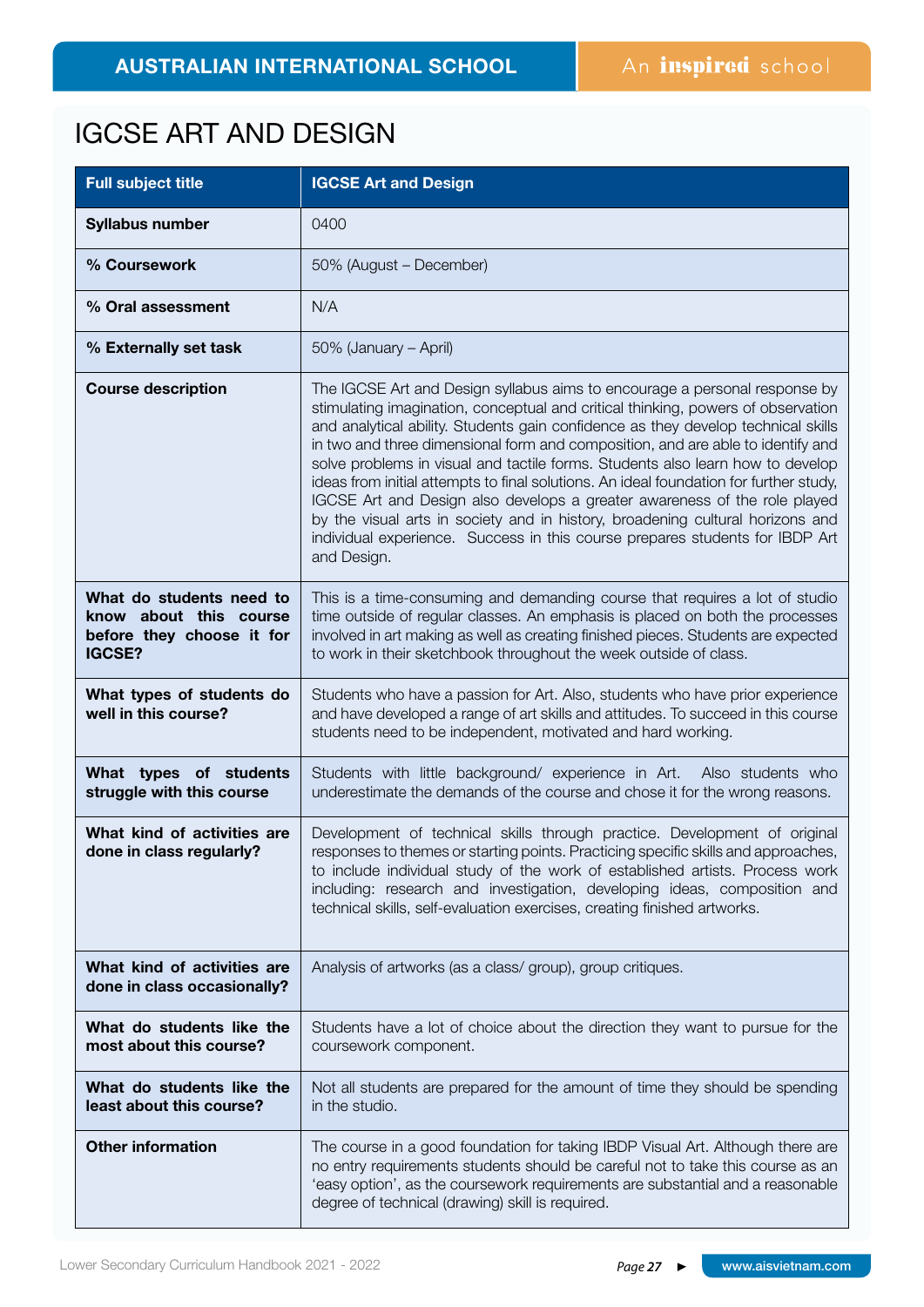### <span id="page-27-0"></span>IGCSE BIOLOGY

| <b>Full subject title</b>                                                                        | <b>Biology</b>                                                                                                                                                                                                                                                                                                                                                                                                               |
|--------------------------------------------------------------------------------------------------|------------------------------------------------------------------------------------------------------------------------------------------------------------------------------------------------------------------------------------------------------------------------------------------------------------------------------------------------------------------------------------------------------------------------------|
| <b>Syllabus number</b>                                                                           | 0610                                                                                                                                                                                                                                                                                                                                                                                                                         |
| % Coursework                                                                                     | 0%                                                                                                                                                                                                                                                                                                                                                                                                                           |
| % Oral assessment                                                                                | 0%                                                                                                                                                                                                                                                                                                                                                                                                                           |
| % Final exam                                                                                     | Paper 1 or 2 Multiple choice - 30% of total marks                                                                                                                                                                                                                                                                                                                                                                            |
|                                                                                                  | Paper 3 or 4 Theory paper - 50% of total marks                                                                                                                                                                                                                                                                                                                                                                               |
|                                                                                                  | Paper 6 Alternative to practical paper - 20% of total marks                                                                                                                                                                                                                                                                                                                                                                  |
| Some topics covered                                                                              | Cells and cell processes, animal nutrition, plant nutrition and transport, respiration<br>and transport in humans, coordination and homeostasis, plant reproduction,<br>human reproduction, inheritance and evolution, organisms and the environment,<br>human influences on the environment.                                                                                                                                |
| <b>Course description</b>                                                                        | As well as a focus on Biology, and with an emphasis on human Biology, the<br>IGCSE Biology syllabus enables students to better understand the technological<br>world in which they live, and take an informed interest in Science and scientific<br>developments. Students learn about the basic principles of Biology through a<br>mixture of theoretical and practical studies.                                            |
| What do students need to<br>know about this course<br>before they choose it for<br><b>IGCSE?</b> | An understanding of scientific methodology, how experiments are conducted<br>fairly, what variables are and how they affect an experiment.<br><b>Basic</b><br>understanding of human body systems and function, such as the circulatory,<br>respiratory, digestive and reproductive systems. How plants produce their own<br>food by photosynthesis and how living things are linked to one another in their<br>environment. |
| What types of students do<br>well in this course?                                                | Students with a good command of English. Biology is a very descriptive Science.<br>Students need to be able to explain biological processes in great detail using<br>very scientific language. Students with good Maths skills. All of the Sciences<br>require students to record, present and manipulate numerical data.                                                                                                    |
| What types<br>of students<br>struggle with this course?                                          | Students who lack good reading and writing skills in English will struggle with all<br>of the new vocabulary and the lengthy explanations required to answer exam<br>questions effectively. Students who aren't prepared to spend time learning the<br>definitions and theory well. Students who struggle to apply their knowledge to<br>new situations. Students who think Biology is the easy Science.                     |
| What kind of activities are<br>done in class regularly?                                          | Videos and animations to engage students and show biological principles in<br>action. Presentations to deliver key theory and practical experimental work<br>to learn the skills for paper 6. Students regularly use the internet for research<br>and produce presentations and leaflets/posters for display. We play games to<br>reinforce learning and use past papers to develop effective examination skills.            |
| What do students like the<br>most about this course?                                             | Human Biology, especially the heart, lungs and eye as they dissect these organs.                                                                                                                                                                                                                                                                                                                                             |
| What do students like the<br>least about this course?                                            | Learning vocabulary and definitions.                                                                                                                                                                                                                                                                                                                                                                                         |
| <b>Other information</b>                                                                         | This course prepares students for IBDP Biology and may help with some parts<br>of IBDP Environmental Systems and Societies.                                                                                                                                                                                                                                                                                                  |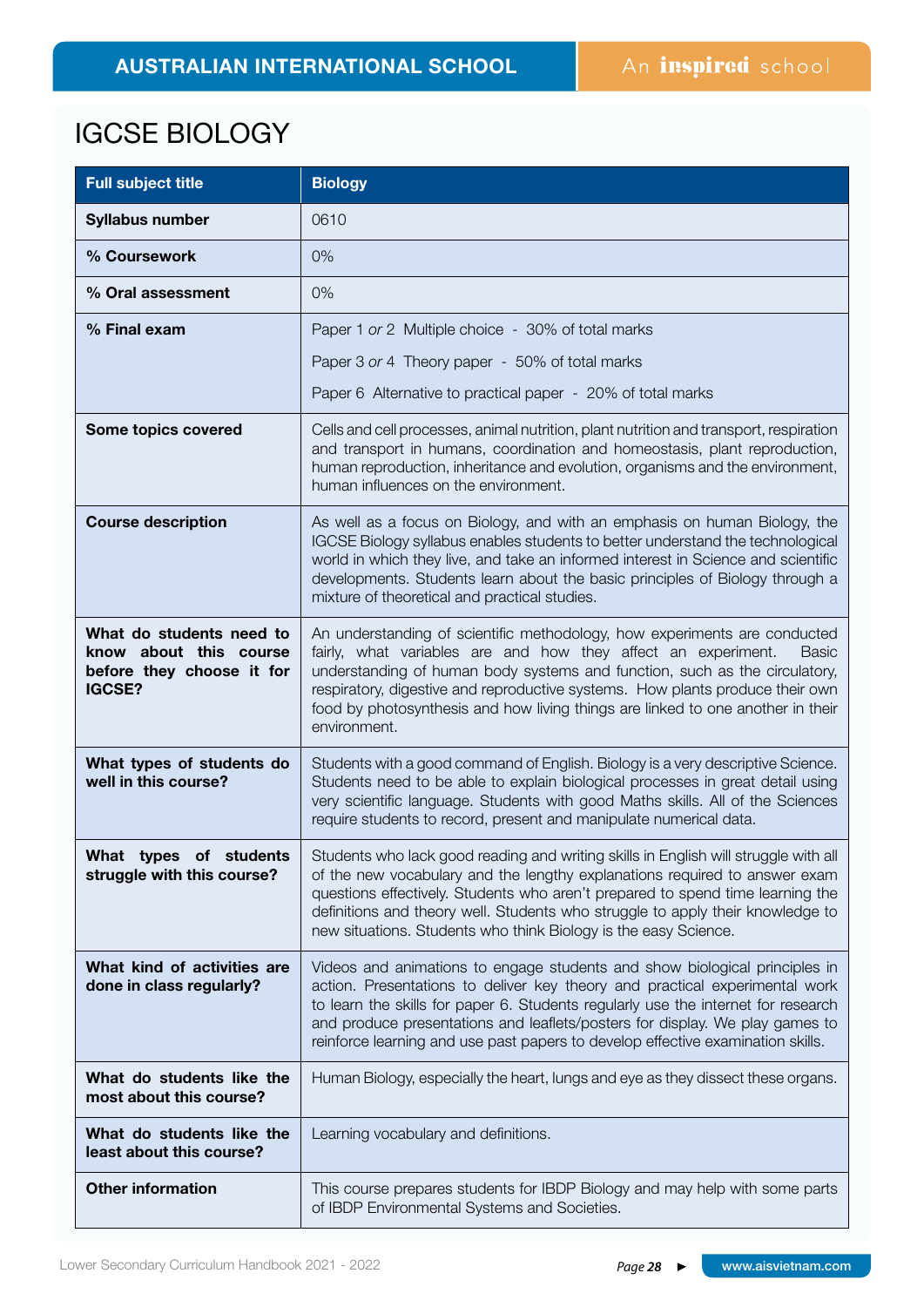### <span id="page-28-0"></span>IGCSE BUSINESS STUDIES

| <b>Full subject title</b>                                                                        | <b>IGCSE Business Studies</b>                                                                                                                                                                                                                                                                                                                                                                                                                                                                                                                                                                                                                                                                                    |
|--------------------------------------------------------------------------------------------------|------------------------------------------------------------------------------------------------------------------------------------------------------------------------------------------------------------------------------------------------------------------------------------------------------------------------------------------------------------------------------------------------------------------------------------------------------------------------------------------------------------------------------------------------------------------------------------------------------------------------------------------------------------------------------------------------------------------|
| <b>Syllabus number</b>                                                                           | 0450                                                                                                                                                                                                                                                                                                                                                                                                                                                                                                                                                                                                                                                                                                             |
| % Coursework                                                                                     | 0%                                                                                                                                                                                                                                                                                                                                                                                                                                                                                                                                                                                                                                                                                                               |
| % Oral assessment                                                                                | 0%                                                                                                                                                                                                                                                                                                                                                                                                                                                                                                                                                                                                                                                                                                               |
| % Final exam                                                                                     | Paper 1 Written Paper - 50%                                                                                                                                                                                                                                                                                                                                                                                                                                                                                                                                                                                                                                                                                      |
|                                                                                                  | Paper 2 Written Paper - 50%                                                                                                                                                                                                                                                                                                                                                                                                                                                                                                                                                                                                                                                                                      |
| Some topics covered                                                                              | Understanding business activity, people in business, marketing, operation<br>management, financial information and decisions, external influences on<br>business activity.                                                                                                                                                                                                                                                                                                                                                                                                                                                                                                                                       |
| <b>Course description</b>                                                                        | The Cambridge IGCSE Business Studies syllabus develops learners'<br>understanding of business activity in the public and private sectors, and the<br>importance of innovation and change. Learners find out how the major types<br>of business organisation are established, financed and run, how their activities<br>are regulated, and the role of people in business. IGCSE Business Studies is<br>accepted by universities and employers as proof of an understanding of business<br>concepts and techniques across a range of different businesses. A foundation<br>for the study of IBDP Business Management, the syllabus also encourages a<br>better understanding of the world in which students live. |
| What do students need to<br>know about this course<br>before they choose it for<br><b>IGCSE?</b> | No prior study is required.                                                                                                                                                                                                                                                                                                                                                                                                                                                                                                                                                                                                                                                                                      |
| What types of students do<br>well in this course?                                                | Less academic students who are interested in commerce will find Business<br>Studies more accessible than Economics. Literacy and numeracy skills are<br>important in the study of Business Studies. Students should also be able to<br>read and interpret charts and graphs.                                                                                                                                                                                                                                                                                                                                                                                                                                     |
| What types of students<br>struggle with this course?                                             | Students with poor literacy skills often struggle to understand some areas of the<br>course.                                                                                                                                                                                                                                                                                                                                                                                                                                                                                                                                                                                                                     |
| What kinds of activities are<br>done in class regularly?                                         | Cases Studies, classroom experiments, class individual response systems,<br>computer simulations, context-rich problems, cooperative learning, documented<br>problem solving, interactive lectures, interactive lecture demonstrations,<br>interdisciplinary approaches to teaching, writing, student research, using media<br>to enhance teaching and learning.                                                                                                                                                                                                                                                                                                                                                 |
| What kinds of activities are<br>done in class occasionally?                                      | Tests, assignments and examinations                                                                                                                                                                                                                                                                                                                                                                                                                                                                                                                                                                                                                                                                              |
| What do students like the<br>most about this course?                                             | This course gives students an increased understanding of real world events.                                                                                                                                                                                                                                                                                                                                                                                                                                                                                                                                                                                                                                      |
| What do students like the<br>least about this course?                                            | Learning vocabulary and definitions.                                                                                                                                                                                                                                                                                                                                                                                                                                                                                                                                                                                                                                                                             |
| <b>Other information</b>                                                                         | None                                                                                                                                                                                                                                                                                                                                                                                                                                                                                                                                                                                                                                                                                                             |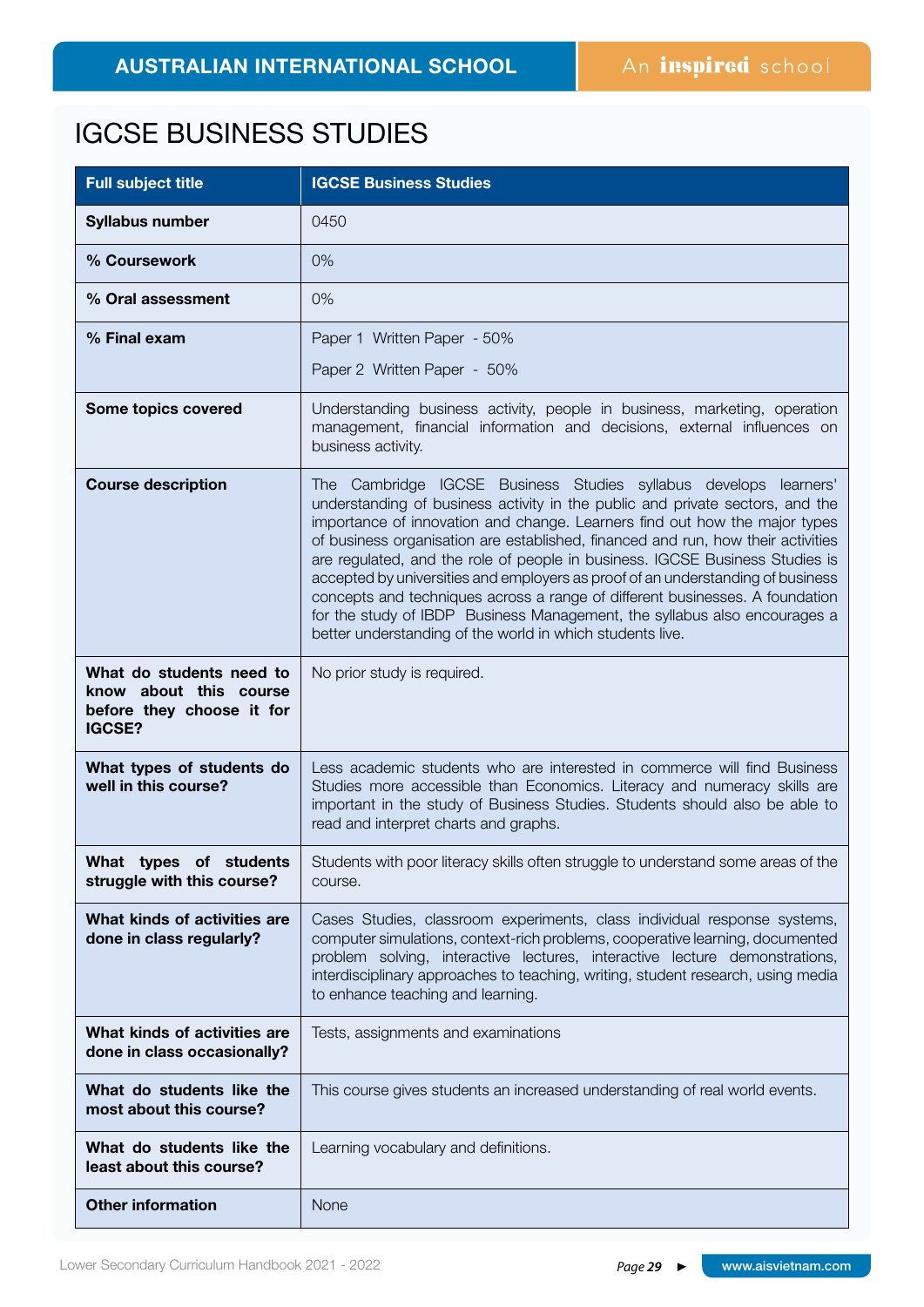### <span id="page-29-0"></span>IGCSE CHEMISTRY

| <b>Full subject title</b>                                                                        | <b>IGCSE Chemistry</b>                                                                                                                                                                                                                                                                                                                                                                                                                                                                                                                                    |
|--------------------------------------------------------------------------------------------------|-----------------------------------------------------------------------------------------------------------------------------------------------------------------------------------------------------------------------------------------------------------------------------------------------------------------------------------------------------------------------------------------------------------------------------------------------------------------------------------------------------------------------------------------------------------|
| <b>Syllabus number</b>                                                                           | 0620                                                                                                                                                                                                                                                                                                                                                                                                                                                                                                                                                      |
| % Coursework                                                                                     | 0%                                                                                                                                                                                                                                                                                                                                                                                                                                                                                                                                                        |
| % Oral assessment                                                                                | 0%                                                                                                                                                                                                                                                                                                                                                                                                                                                                                                                                                        |
| % Final exam                                                                                     | Paper 1 or 2 Multiple choice - 30% of total marks                                                                                                                                                                                                                                                                                                                                                                                                                                                                                                         |
|                                                                                                  | Paper 3 or 4 Theory paper - 50% of total marks                                                                                                                                                                                                                                                                                                                                                                                                                                                                                                            |
|                                                                                                  | Paper 6 Alternative to practical paper - 20% of total marks                                                                                                                                                                                                                                                                                                                                                                                                                                                                                               |
| Some topics covered                                                                              | Introduction and basic atomic structure, bonding and the periodic table, chemical<br>calculations, physical Chemistry, chemical reactions, nature's materials, organic<br>Chemistry.                                                                                                                                                                                                                                                                                                                                                                      |
| <b>Course description</b>                                                                        | Cambridge IGCSE Chemistry will help students gain knowledge and<br>understanding of the subject, learn how to handle information and solve<br>problems, and learn experimental skills and techniques of investigation. Together,<br>these will help students both develop a deep understanding of Chemistry, and<br>prepare them to become confident citizens of an increasingly technical world.                                                                                                                                                         |
| What do students need to<br>know about this course<br>before they choose it for<br><b>IGCSE?</b> | This is a demanding and fast paced course which requires a lot of personal study.<br>There is a significant amount of practical work. While Chemistry is an academic<br>subject, it is intrinsically based on laboratory work. Theory is complemented by<br>experiments in which you develop practical skills such as the use of modern<br>laboratory equipment, powers of observation and the ability to communicate<br>results and conclusions.                                                                                                         |
| What types of students do<br>well in this course?                                                | Students who have a genuine interest in Science and are willing to work hard in<br>their own time. In addition to having strong mathematical and numerical ability<br>students who would have a good chance at success in the course would have,<br>or want to develop, the following skills: analytical and problem-solving skills,<br>abstract thinking, time management and organisational skills, written and oral<br>communication, monitoring and maintaining records and data, teamwork, IT<br>and technology skills, practical laboratory skills. |
| What types of students<br>struggle with this course                                              | Students who find it difficult to spot patterns, struggle with analytical or abstract<br>thinking, very weak mathematic or numerical skills and disorganised students<br>would find this course very challenging.                                                                                                                                                                                                                                                                                                                                         |
| What kind of activities are<br>done in class regularly?                                          | Practical laboratory work, learning games, research, quizzes.                                                                                                                                                                                                                                                                                                                                                                                                                                                                                             |
| What do students like the<br>most about this course?                                             | Experiments and investigations.                                                                                                                                                                                                                                                                                                                                                                                                                                                                                                                           |
| What do students like the<br>least about this course?                                            | Calculations                                                                                                                                                                                                                                                                                                                                                                                                                                                                                                                                              |
| <b>Other information</b>                                                                         | It is essential to take IGCSE Chemistry if you wish to study IBDP Chemistry. In<br>addition, it is a requirement if you wish to study Medicine in the future and other<br>medically-based degrees such as nursing and bio-medical research.                                                                                                                                                                                                                                                                                                               |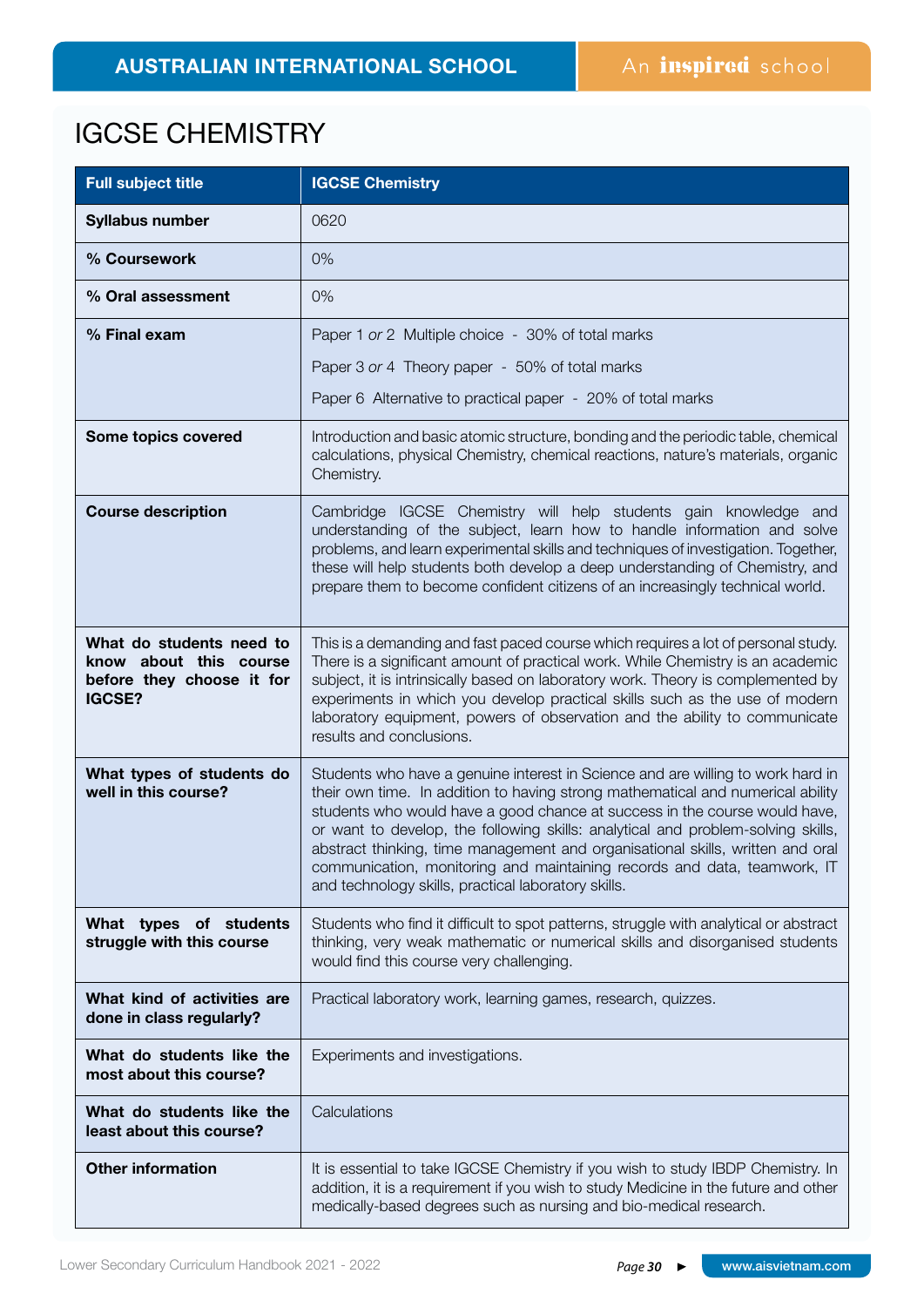### <span id="page-30-0"></span>IGCSE DESIGN AND TECHNOLOGY

| <b>Full subject title</b>                                                                        | <b>IGCSE Design and Technology</b>                                                                                                                                                                                                                                                                                                                                                                   |
|--------------------------------------------------------------------------------------------------|------------------------------------------------------------------------------------------------------------------------------------------------------------------------------------------------------------------------------------------------------------------------------------------------------------------------------------------------------------------------------------------------------|
| <b>Syllabus number</b>                                                                           | 0445                                                                                                                                                                                                                                                                                                                                                                                                 |
| % Coursework                                                                                     | 50% Paper 5 Project: Individual design project. Internally assessed, externally<br>moderated.                                                                                                                                                                                                                                                                                                        |
| % Final exam                                                                                     | Paper 1 Design: Assesses design ability. 25% of total marks.<br>Paper 3 Resistant Materials elective - Test knowledge of design and materials<br>and their processing. 25% of total marks.                                                                                                                                                                                                           |
| Some topics covered                                                                              | Observe and identify needs, research, idea generation, health and safety,<br>development of ideas, communicating with others, Design and Technology<br>in society, aesthetics, anthropometrics and ergonomics, energy, control,<br>mechanical control (static and dynamic), permanent fastenings.                                                                                                    |
| <b>Course description</b>                                                                        | Design and Technology prepares students for their future within a rapidly<br>changing technological society. In the course students identify, consider and<br>solve problems. Students gain technical and design awareness and develop<br>skills such as initiative, resourcefulness, enquiry and ingenuity whilst also<br>developing communication skills central to design, making and evaluation. |
| What do students need to<br>know about this course<br>before they choose it for<br><b>IGCSE?</b> | This is a demanding course in terms of the assessment requirements through<br>both examinations and project work. Creativity, independent thinking and<br>organisation skills are key elements to success in the written components.<br>Confidence, combined with the ability to work safely and accurately, is key to<br>success in the practical elements.                                         |
| What types of students do<br>well in this course?                                                | Students who have a good command of English and who are able to apply<br>technological terminology correctly and appropriately. Students who are able to<br>think creatively to solve problems through designing and planning and who are<br>confident in working with a range of materials, media and tools. Students who<br>are able to convey ideas graphically.                                  |
| What types<br>of students<br>struggle with this course?                                          | Students who have the expectation that the course primarily involves "making<br>things" find it difficult. While there are practical elements to the course, there<br>is also a substantial amount of theory that is covered, culminating in two<br>examinations and a substantial design portfolio requirement. Students who are<br>unable to manage their time and meet deadlines will struggle.   |
| What kind of activities are<br>done in class regularly?                                          | discussion,<br>brainstorming,<br>graphical<br>portfolio<br>communication,<br>Group<br>development, research, practical demonstrations, practical workshop activities.                                                                                                                                                                                                                                |
| What do students like the<br>most about this course?                                             | Students enjoy utilising various forms of technology in the development of<br>solutions to various design situations.                                                                                                                                                                                                                                                                                |
| What do students like the<br>least about this course?                                            | Design Technology is run as a one year course requiring students to be able to<br>manage and schedule their independent study time to include Project Portfolio<br>and practical work.                                                                                                                                                                                                               |
| <b>Other information</b>                                                                         | Students who do not achieve a C grade or higher at Year 10 level will struggle to<br>achieve at the IGCSE level. In addition, students should be aware that, like Art<br>and Design, this option requires a considerable time commitment.                                                                                                                                                            |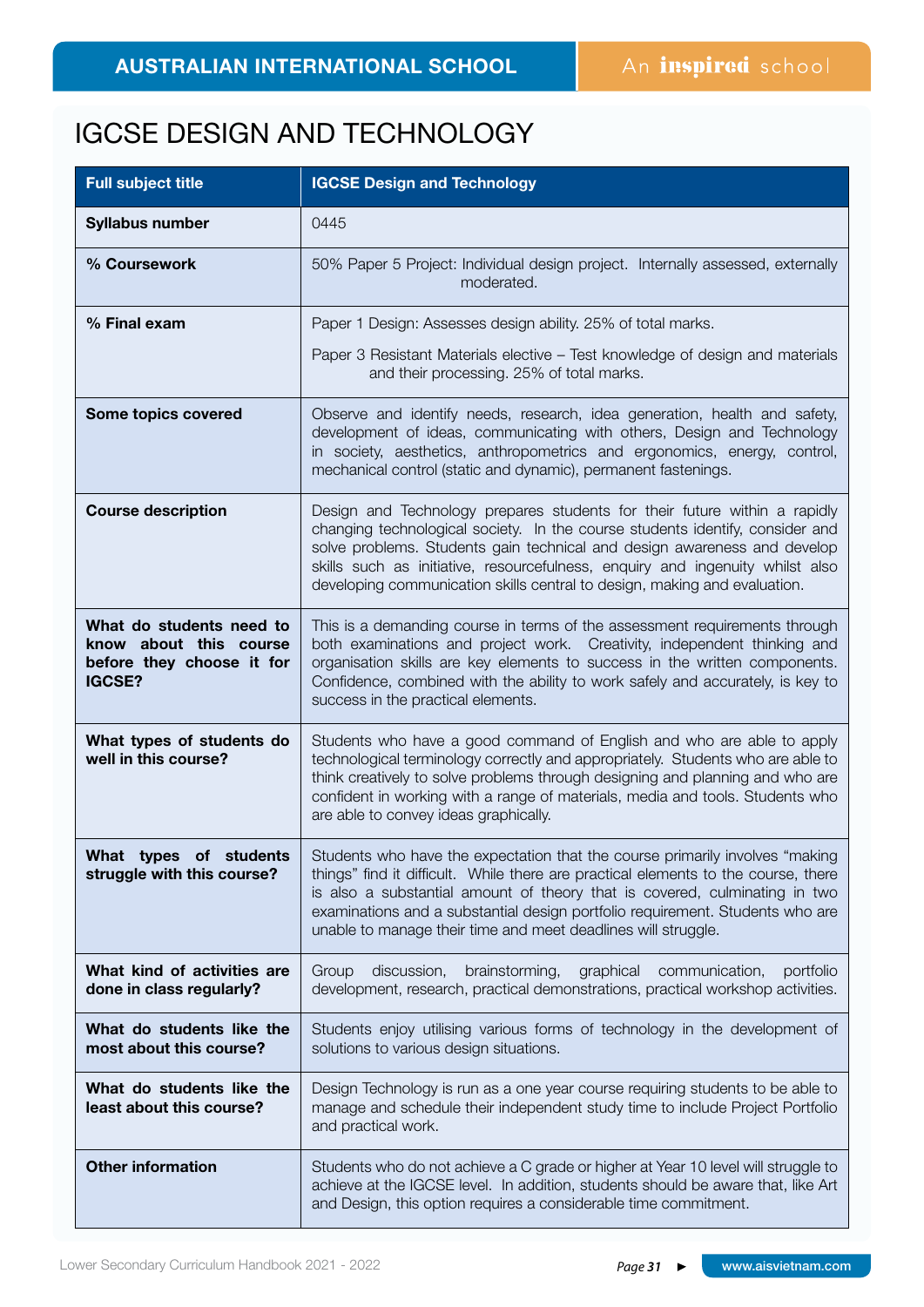### <span id="page-31-0"></span>IGCSE ECONOMICS

| <b>Full subject title</b>                                                                        | <b>IGCSE Economics</b>                                                                                                                                                                                                                                                                                                                                                                                                                                                                                                                                                                                                                                                                                                                        |
|--------------------------------------------------------------------------------------------------|-----------------------------------------------------------------------------------------------------------------------------------------------------------------------------------------------------------------------------------------------------------------------------------------------------------------------------------------------------------------------------------------------------------------------------------------------------------------------------------------------------------------------------------------------------------------------------------------------------------------------------------------------------------------------------------------------------------------------------------------------|
| <b>Syllabus number</b>                                                                           | 0455                                                                                                                                                                                                                                                                                                                                                                                                                                                                                                                                                                                                                                                                                                                                          |
| % Coursework                                                                                     | 0%                                                                                                                                                                                                                                                                                                                                                                                                                                                                                                                                                                                                                                                                                                                                            |
| % Oral assessment                                                                                | 0%                                                                                                                                                                                                                                                                                                                                                                                                                                                                                                                                                                                                                                                                                                                                            |
| % Final exam                                                                                     | Paper 1 Multiple Choice - 30%                                                                                                                                                                                                                                                                                                                                                                                                                                                                                                                                                                                                                                                                                                                 |
|                                                                                                  | Paper 2 Structured Question - 70%                                                                                                                                                                                                                                                                                                                                                                                                                                                                                                                                                                                                                                                                                                             |
| Some topics covered                                                                              | Scarcity, Opportunity Cost and Choice, Economics Systems and How Markets<br>Work, Money, Finance, and Banking, The Labour Market, Types of Business<br>Organizations, The Role of Government in an Economy, Inflation, Unemployment,<br>and GDP, Economic Development, International Trade.                                                                                                                                                                                                                                                                                                                                                                                                                                                   |
| <b>Course description</b>                                                                        | The IGCSE Economics syllabus will develop an understanding of economic<br>terminology and principles and of basic economic theory. Students will learn<br>about the economics of developed and developing nations and how these<br>interrelate. They will also learn to handle simple data and undertake economic<br>analysis, evaluate information and discriminate between facts and value<br>judgments in economic issues. A foundation for further study at IBDP, the<br>syllabus also encourages a better understanding of the world in which students<br>live, and helps them play an active part in the decision-making process, whether<br>as consumers, producers or citizens of the local, national and international<br>community. |
| What do students need to<br>know about this course<br>before they choose it for<br><b>IGCSE?</b> | No prior study is required.                                                                                                                                                                                                                                                                                                                                                                                                                                                                                                                                                                                                                                                                                                                   |
| What types of students do<br>well in this course?                                                | Literacy and numeracy skills are important in the study of Economics. Students<br>should also be able to read and interpret charts and graphs.                                                                                                                                                                                                                                                                                                                                                                                                                                                                                                                                                                                                |
| What types of students<br>struggle with this course?                                             | Students with poor literacy skills often struggle to understand some areas of the<br>course.                                                                                                                                                                                                                                                                                                                                                                                                                                                                                                                                                                                                                                                  |
| What kinds of activities are<br>done in class regularly?                                         | Cases Studies, classroom experiments, class individual response systems,<br>computer simulations, context-rich problems, cooperative learning, documented<br>problem solving, interactive lectures, interactive lecture demonstrations,<br>interdisciplinary approaches to teaching, writing, student research, using media<br>to enhance teaching and learning.                                                                                                                                                                                                                                                                                                                                                                              |
| What kinds of activities are<br>done in class occasionally?                                      | Tests, assignments and examinations.                                                                                                                                                                                                                                                                                                                                                                                                                                                                                                                                                                                                                                                                                                          |
| What do students like the<br>most about this course?                                             | This course gives students an increased understanding of real world events.                                                                                                                                                                                                                                                                                                                                                                                                                                                                                                                                                                                                                                                                   |
| What do students like the<br>least about this course?                                            | At times the pace of an IGCSE course can be a little overwhelming.                                                                                                                                                                                                                                                                                                                                                                                                                                                                                                                                                                                                                                                                            |
| <b>Other information</b>                                                                         | None                                                                                                                                                                                                                                                                                                                                                                                                                                                                                                                                                                                                                                                                                                                                          |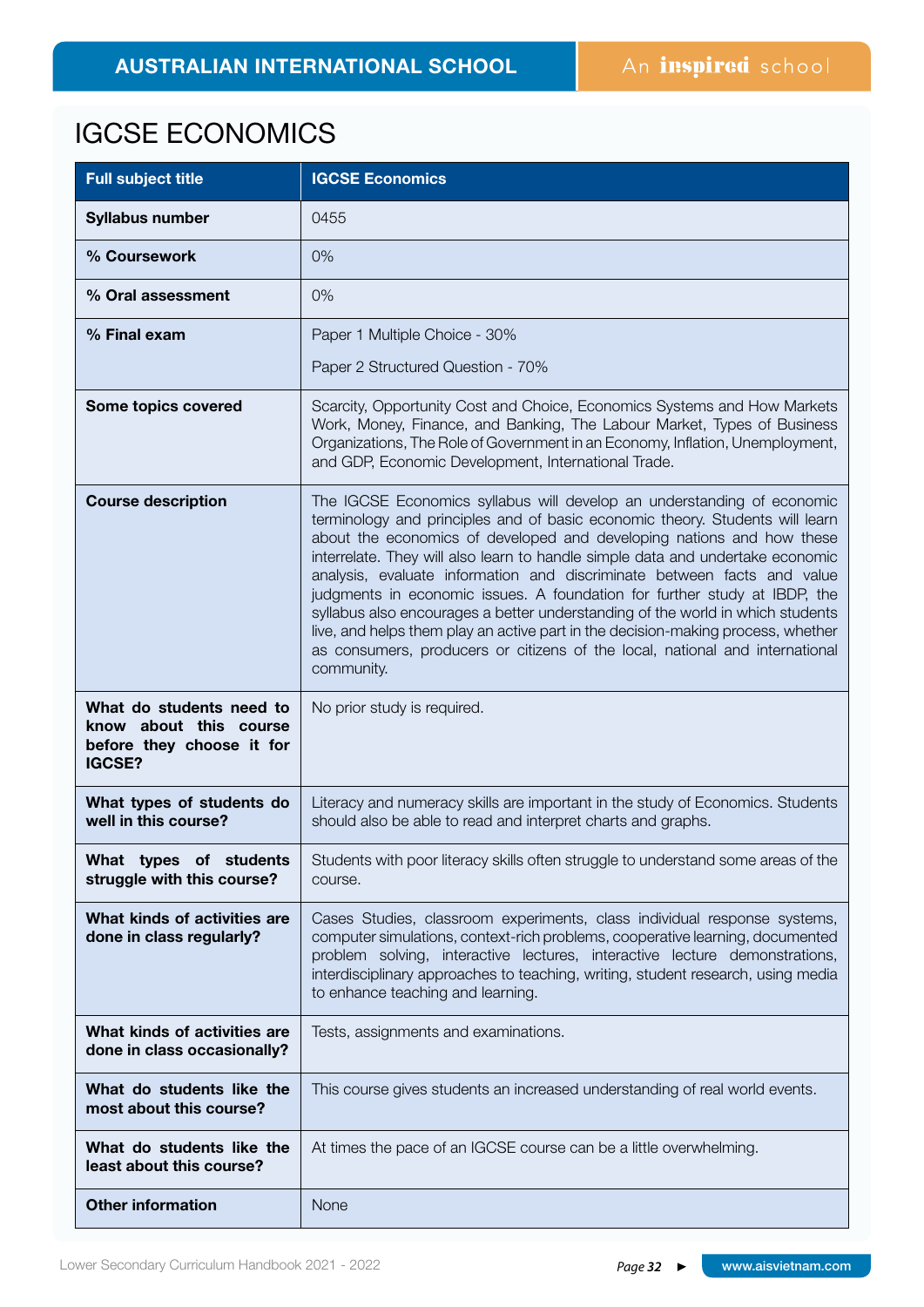### <span id="page-32-0"></span>IGCSE GEOGRAPHY

| <b>Full subject title</b>                                                                        | <b>IGCSE Geography</b>                                                                                                                                                                                                                                                                                                                                                                                                                                                                                                    |
|--------------------------------------------------------------------------------------------------|---------------------------------------------------------------------------------------------------------------------------------------------------------------------------------------------------------------------------------------------------------------------------------------------------------------------------------------------------------------------------------------------------------------------------------------------------------------------------------------------------------------------------|
| <b>Syllabus number</b>                                                                           | 0460                                                                                                                                                                                                                                                                                                                                                                                                                                                                                                                      |
| % Coursework                                                                                     | 0%                                                                                                                                                                                                                                                                                                                                                                                                                                                                                                                        |
| % Oral assessment                                                                                | $0\%$                                                                                                                                                                                                                                                                                                                                                                                                                                                                                                                     |
| % Final exam                                                                                     | Paper 1: 45% of final mark                                                                                                                                                                                                                                                                                                                                                                                                                                                                                                |
|                                                                                                  | Paper 2: 27.5% of final mark                                                                                                                                                                                                                                                                                                                                                                                                                                                                                              |
|                                                                                                  | Paper 3: 27.5% of final mark                                                                                                                                                                                                                                                                                                                                                                                                                                                                                              |
| Some topics covered                                                                              | Population and settlement, the natural environment, economic development<br>and the use of resources.                                                                                                                                                                                                                                                                                                                                                                                                                     |
| <b>Course description</b>                                                                        | IGCSE Geography is course that teaches about the world in which we live. The<br>study of Geography is unique in that it is a link between the Sciences; History,<br>Business, Economics, Biology, Physics and Chemistry. This course teaches skills<br>that can be used in the Sciences and the course content complements other<br>courses e.g. renewable energy in Physics, weathering in Chemistry, ecosystems<br>in Biology, migration in History and industry, tourism and agriculture in Business<br>and Economics. |
| What do students need to<br>know about this course<br>before they choose it for<br><b>IGCSE?</b> | Students need to know the interests they have about the world in which we<br>all live. Students considering taking the course should only really choose to<br>study the subject if they have an interest in it and enjoy studying it. Geography<br>looks at both human and physical Geography and their interactions, so there is<br>something for everyone to enjoy.                                                                                                                                                     |
| What types of students do<br>well in this course?                                                | Students who have a genuine curiosity of how the world works. A student of this<br>caliber will perform well because their own interests and curiosity will drive them<br>to learn more about our world and our responsibility in preserving it.                                                                                                                                                                                                                                                                          |
| What types of students<br>struggle with this course                                              | Because the topics of the course cover a wide area, students rarely struggle<br>with this course. If students do struggle it is due to English proficiency.                                                                                                                                                                                                                                                                                                                                                               |
| What kind of activities are<br>done in class regularly?                                          | Activities range from group/pair work presentations, individual presentations,<br>personal research an investigation.                                                                                                                                                                                                                                                                                                                                                                                                     |
| What kind of activities are<br>done in class occasionally?                                       | Essays                                                                                                                                                                                                                                                                                                                                                                                                                                                                                                                    |
| What do students like the<br>most about this course?                                             | Students like that there is a variety of topics within the content that interest<br>them. There are foreign concepts/ideas, different from other classes because<br>we have to study about faraway places and things.                                                                                                                                                                                                                                                                                                     |
| What do students like the<br>least about this course?                                            | Given the amount of new content, students least like the amount of reading and<br>independent research required for the course.                                                                                                                                                                                                                                                                                                                                                                                           |
| <b>Other information</b>                                                                         | It is recommended that students take IGSCE Geography if they wish to study it<br>later at IBDP level.                                                                                                                                                                                                                                                                                                                                                                                                                     |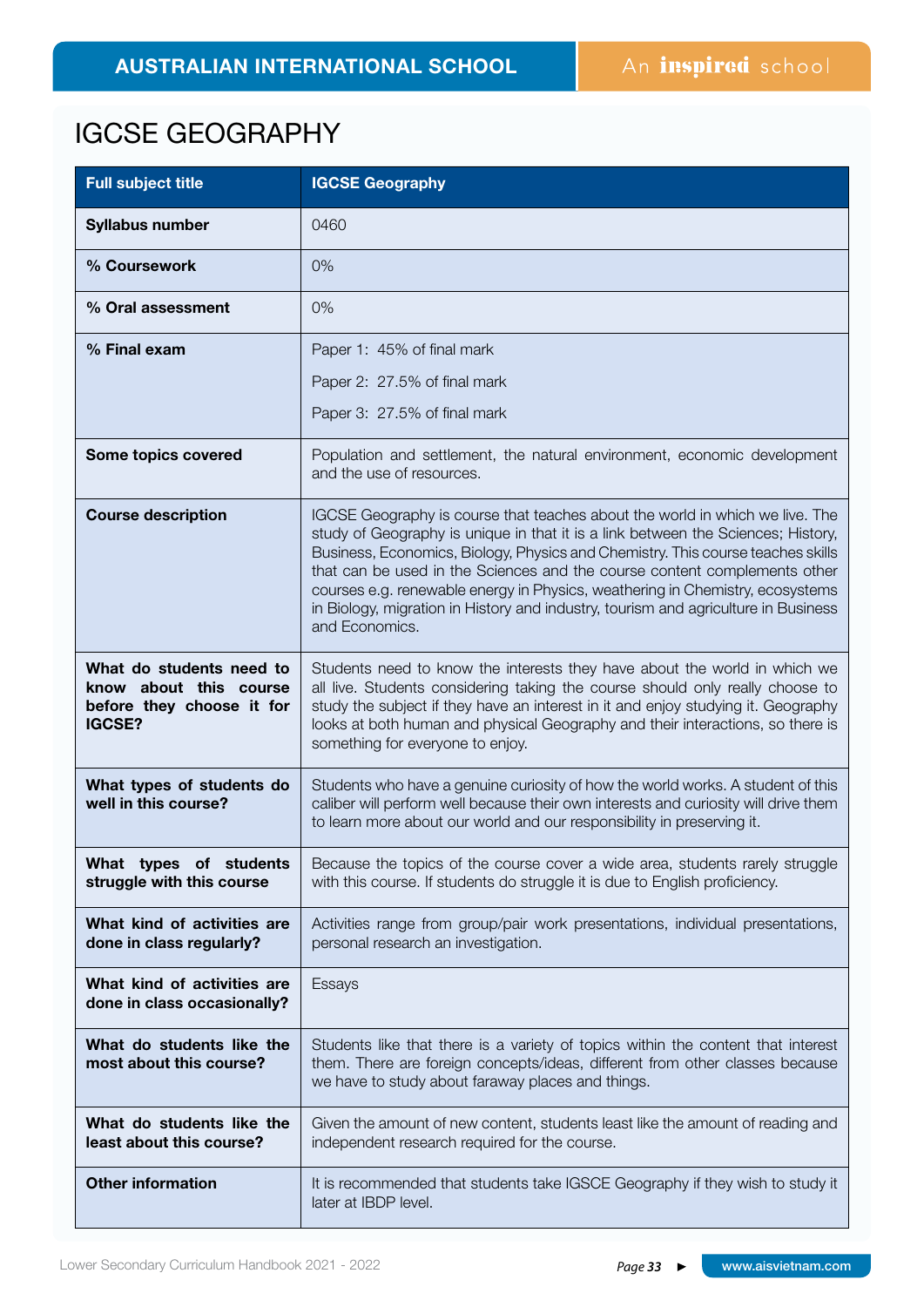### <span id="page-33-0"></span>IGCSE INFORMATION AND COMMUNICATION TECHNOLOGY (ICT)

| <b>Full subject title</b>                                                                        | <b>IGCSE Information and Communications Technology</b>                                                                                                                                                                                                                                                                                                                                                                                                                                                                                                                                                                             |
|--------------------------------------------------------------------------------------------------|------------------------------------------------------------------------------------------------------------------------------------------------------------------------------------------------------------------------------------------------------------------------------------------------------------------------------------------------------------------------------------------------------------------------------------------------------------------------------------------------------------------------------------------------------------------------------------------------------------------------------------|
| <b>Syllabus number</b>                                                                           | 0417                                                                                                                                                                                                                                                                                                                                                                                                                                                                                                                                                                                                                               |
| % Coursework                                                                                     | 0%                                                                                                                                                                                                                                                                                                                                                                                                                                                                                                                                                                                                                                 |
| % Oral assessment                                                                                | 0%                                                                                                                                                                                                                                                                                                                                                                                                                                                                                                                                                                                                                                 |
| % Final exam                                                                                     | Paper 1 - Written paper testing theoretical knowledge, weighted at 40% of<br>available marks                                                                                                                                                                                                                                                                                                                                                                                                                                                                                                                                       |
|                                                                                                  | Paper 2 - Practical test, weighted at 30% of the available marks                                                                                                                                                                                                                                                                                                                                                                                                                                                                                                                                                                   |
|                                                                                                  | Paper 3 - Practical test, weighted at 30% of the available marks                                                                                                                                                                                                                                                                                                                                                                                                                                                                                                                                                                   |
| Some topics covered                                                                              | The theoretical element (40%) include types and components of computer<br>systems, input and output devices, storage devices and media, computer<br>networks, data types, the effects of ICT, the ways in which ICT is used and systems<br>analysis and design. The practical element (60%) includes communication,<br>document production, data manipulation, integration, output data, data analysis,<br>website authoring and presentation authoring.                                                                                                                                                                           |
| <b>Course description</b>                                                                        | Cambridge IGCSE ICT will show students how to analyse, design, implement,<br>test and evaluate ICT systems. Students will also consider the impact which new<br>technologies will have on ways of working and the social, economic and ethical<br>issues associated with them.                                                                                                                                                                                                                                                                                                                                                     |
| What do students need to<br>know about this course<br>before they choose it for<br><b>IGCSE?</b> | This course has a heavy practical element with two 2.5 hour practical exams<br>alongside the 2 hour written paper. Students should consider their relationship<br>with a computer before taking on this course!<br>Careers: A qualification in ICT is a good foundation for any career based in the<br>technology world from using applications successfully in business to web design,<br>graphic design, games developers, programming, app builders, 3D modellers,<br>architects, almost any job you can think of uses a computer and specialist kinds<br>of software. Computer literacy is very important in the modern world. |
| What types of students do<br>well in this course?                                                | There are no pre-requisites for studying this course but an interest in technology<br>is essential. Students who find using a computer straight forward and intuitive<br>should do well in this course.                                                                                                                                                                                                                                                                                                                                                                                                                            |
| What types of students<br>struggle with this course?                                             | Students who find using computers confusing or that computers 'don't make<br>sense' perhaps might not do so well on this course.                                                                                                                                                                                                                                                                                                                                                                                                                                                                                                   |
| What kind of activities are<br>done in class regularly?                                          | Practical work, games, discussions and debate.                                                                                                                                                                                                                                                                                                                                                                                                                                                                                                                                                                                     |
| What kind of activities are<br>done in class occasionally?                                       | Role plays, group presentations.                                                                                                                                                                                                                                                                                                                                                                                                                                                                                                                                                                                                   |
| What do students like the<br>most about this course?                                             | Exploring software programmes and discussing technology in the modern world.                                                                                                                                                                                                                                                                                                                                                                                                                                                                                                                                                       |
| What do students like the<br>least about this course?                                            | Certain practical elements such as databases and spread-sheets.                                                                                                                                                                                                                                                                                                                                                                                                                                                                                                                                                                    |
| <b>Other information</b>                                                                         | An IGCSE in ICT is a very useful course to study if you wish to take ITGS<br>(Information Technology in a Global Society) at IB level.                                                                                                                                                                                                                                                                                                                                                                                                                                                                                             |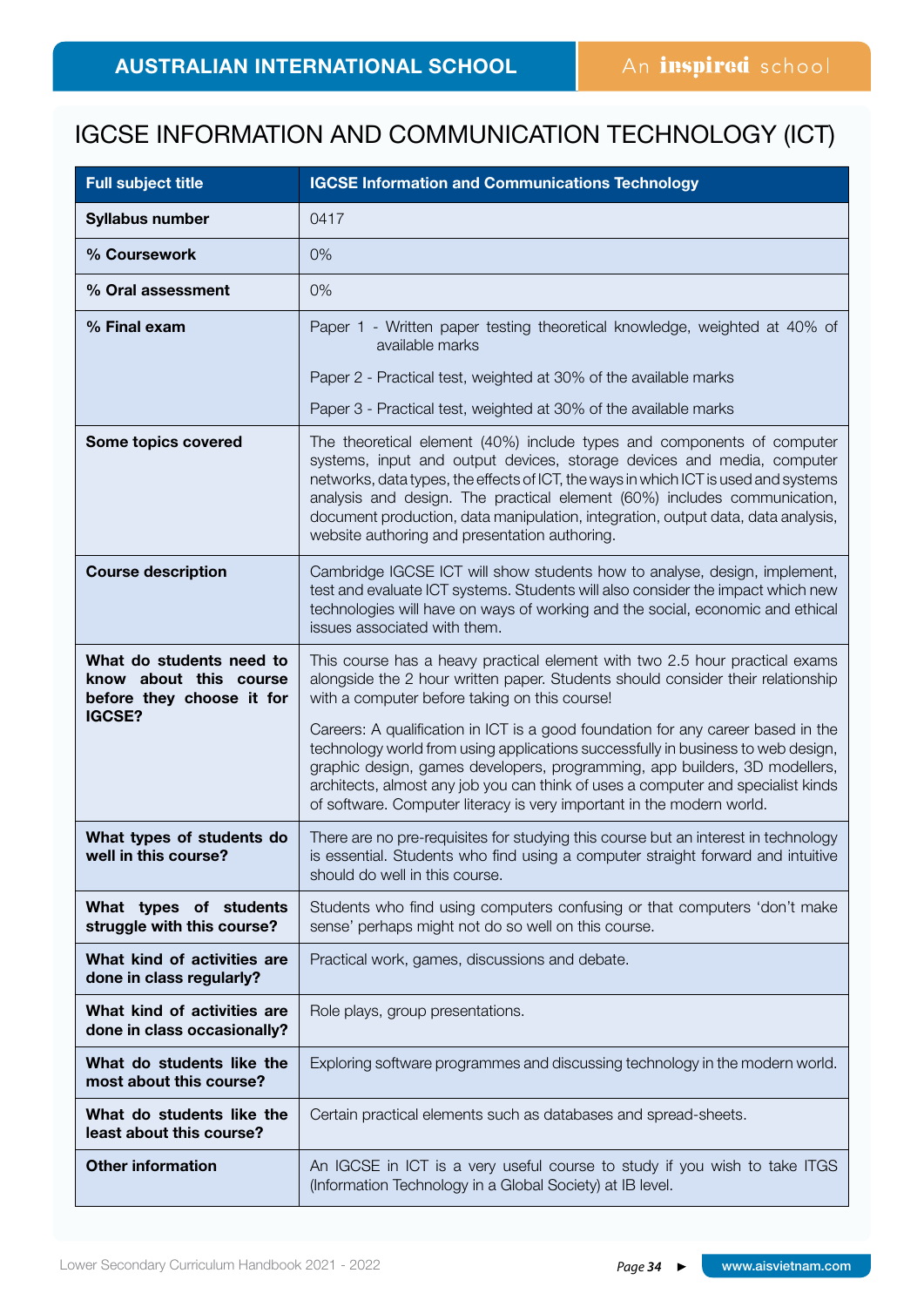### <span id="page-34-0"></span>IGCSE MUSIC

| <b>Full subject title</b>                                                                        | <b>Music</b>                                                                                                                                                                                                                                                                                      |
|--------------------------------------------------------------------------------------------------|---------------------------------------------------------------------------------------------------------------------------------------------------------------------------------------------------------------------------------------------------------------------------------------------------|
| <b>Syllabus number</b>                                                                           | 0410                                                                                                                                                                                                                                                                                              |
| % Coursework                                                                                     | 30% Performing<br>30% Composing                                                                                                                                                                                                                                                                   |
| % Oral assessment                                                                                | N/A                                                                                                                                                                                                                                                                                               |
| % Final exam                                                                                     | 40% Listening Examination                                                                                                                                                                                                                                                                         |
| Some topics covered                                                                              | Western classical music, world music, composition skills and performance skills.                                                                                                                                                                                                                  |
| <b>Course description</b>                                                                        | Music is one of the most enjoyable and creative subjects and provides students<br>with an opportunity for self-expression and creativity. Students are required to<br>push their performance abilities, their composition skills as well as developing<br>the comprehension and listening skills. |
| What do students need to<br>know about this course<br>before they choose it for<br><b>IGCSE?</b> | Prior experience in music is necessary. You will need to have a skill in performing<br>an instrument, which can include the voice, and should have an outside<br>instrumental teacher or vocal coach.                                                                                             |
| What types of students do<br>well in this course?                                                | Any student with a passion for music. Students that can show dedication and<br>commitment to improving their musical skills. Students who take this course<br>will realise a lot of work happens outside of the classroom as well as inside the<br>classroom.                                     |
| What types of students<br>struggle with this course?                                             | Students who cannot see projects through to the end. Students who are<br>unwilling to try new things and be adventurous.                                                                                                                                                                          |
| What kind of activities are<br>done in class regularly?                                          | Individual and group performances, music history and culture. Aural training,<br>music theory exercises, music composition.                                                                                                                                                                       |
| What kind of activities are<br>done in class occasionally?                                       | Individual and group performances, music history and culture. Aural training,<br>music theory exercises, music composition.                                                                                                                                                                       |
| What do students like the<br>most about this course?                                             | Playing and creating music.                                                                                                                                                                                                                                                                       |
| What do students like the<br>least about this course?                                            | Students tend to enjoy most areas of the course, but time demands provide the<br>biggest issues, as time needs to be dedicated to practising.                                                                                                                                                     |
| <b>Other information</b>                                                                         | Entry requirements include a basic knowledge in music theory and proficient<br>ability in a musical instrument.                                                                                                                                                                                   |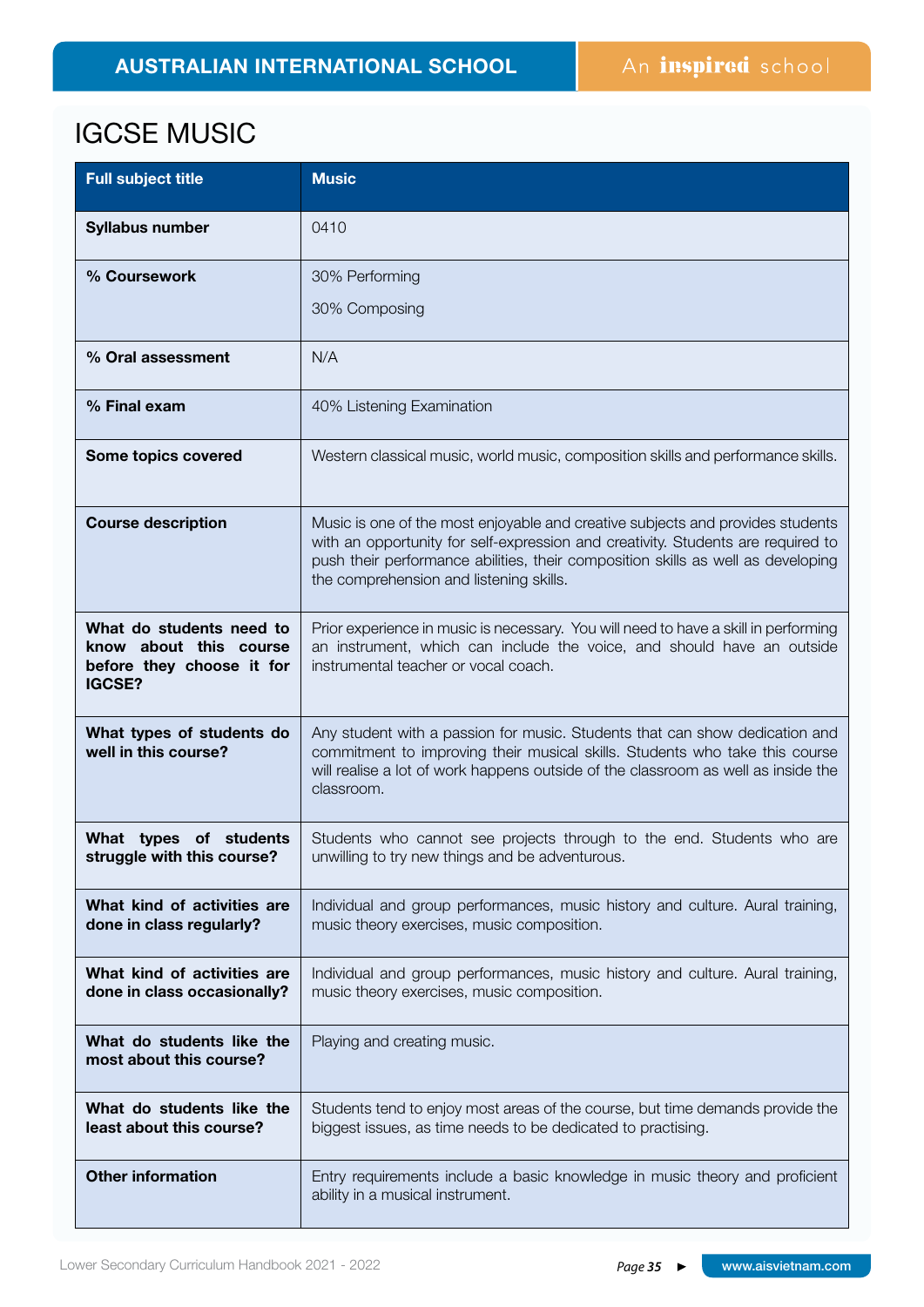### <span id="page-35-0"></span>IGCSE PHYSICS

| <b>Full subject title</b>                                                                        | <b>IGCSE Physics</b>                                                                                                                                                                                                                                                                                                                                                                                               |
|--------------------------------------------------------------------------------------------------|--------------------------------------------------------------------------------------------------------------------------------------------------------------------------------------------------------------------------------------------------------------------------------------------------------------------------------------------------------------------------------------------------------------------|
| <b>Syllabus number</b>                                                                           | 0625                                                                                                                                                                                                                                                                                                                                                                                                               |
| % Coursework                                                                                     | 0%                                                                                                                                                                                                                                                                                                                                                                                                                 |
| % Oral assessment                                                                                | 0%                                                                                                                                                                                                                                                                                                                                                                                                                 |
| % Final exam                                                                                     | Paper 1 or 2 Multiple choice - 30% of total marks.                                                                                                                                                                                                                                                                                                                                                                 |
|                                                                                                  | Paper 3 or 4 Theory paper - 50% of total marks.                                                                                                                                                                                                                                                                                                                                                                    |
|                                                                                                  | Paper 6 Alternative to practical paper - 20% of total marks.                                                                                                                                                                                                                                                                                                                                                       |
| Some topics covered                                                                              | Forces and motion, waves and sounds, energy, thermal effects, rays and<br>waves, electricity, electrons and electronics, magnets and currents, atoms and<br>radioactivity.                                                                                                                                                                                                                                         |
| <b>Course description</b>                                                                        | The IGCSE Physics course consists of a basic treatment of kinematics,<br>mechanical energy, thermal Physics, electricity and magnetism, electronics<br>and elementary nuclear Physics. These topics serve as a foundation for those<br>wishing to continue with Physics beyond Year 11. To be successful in this course,<br>students will need to have a degree of competence with Year 10 Mathematics<br>methods. |
| What do students need to<br>know about this course<br>before they choose it for<br><b>IGCSE?</b> | This subject relies on understanding, not memorising. You cannot memorise<br>Physics. A competence in basic Mathematics methods should be a rerequisite.                                                                                                                                                                                                                                                           |
| What types of students do<br>well in this course?                                                | Students that are good at Maths and/or genuinely like Physics.                                                                                                                                                                                                                                                                                                                                                     |
| What types of students<br>struggle with this course?                                             | Students who cannot think logically and who lack the ability to do basic<br>Mathematics with competence.                                                                                                                                                                                                                                                                                                           |
| What kind of activities are<br>done in class regularly?                                          | Lab practical's and investigations.                                                                                                                                                                                                                                                                                                                                                                                |
| What kind of activities are<br>done in class occasionally?                                       | Interactive websites.                                                                                                                                                                                                                                                                                                                                                                                              |
| What do students like the<br>most about this course?                                             | The logical, sequential nature of Physics, practical experiments.                                                                                                                                                                                                                                                                                                                                                  |
| What do students like the<br>least about this course?                                            | Memorising formulas.                                                                                                                                                                                                                                                                                                                                                                                               |
| <b>Other information</b>                                                                         | It is recommended to take Physics IGCSE if you wish to do Physics at IBDP<br>next year. Physics is essential for students who may wish to study Engineering.                                                                                                                                                                                                                                                       |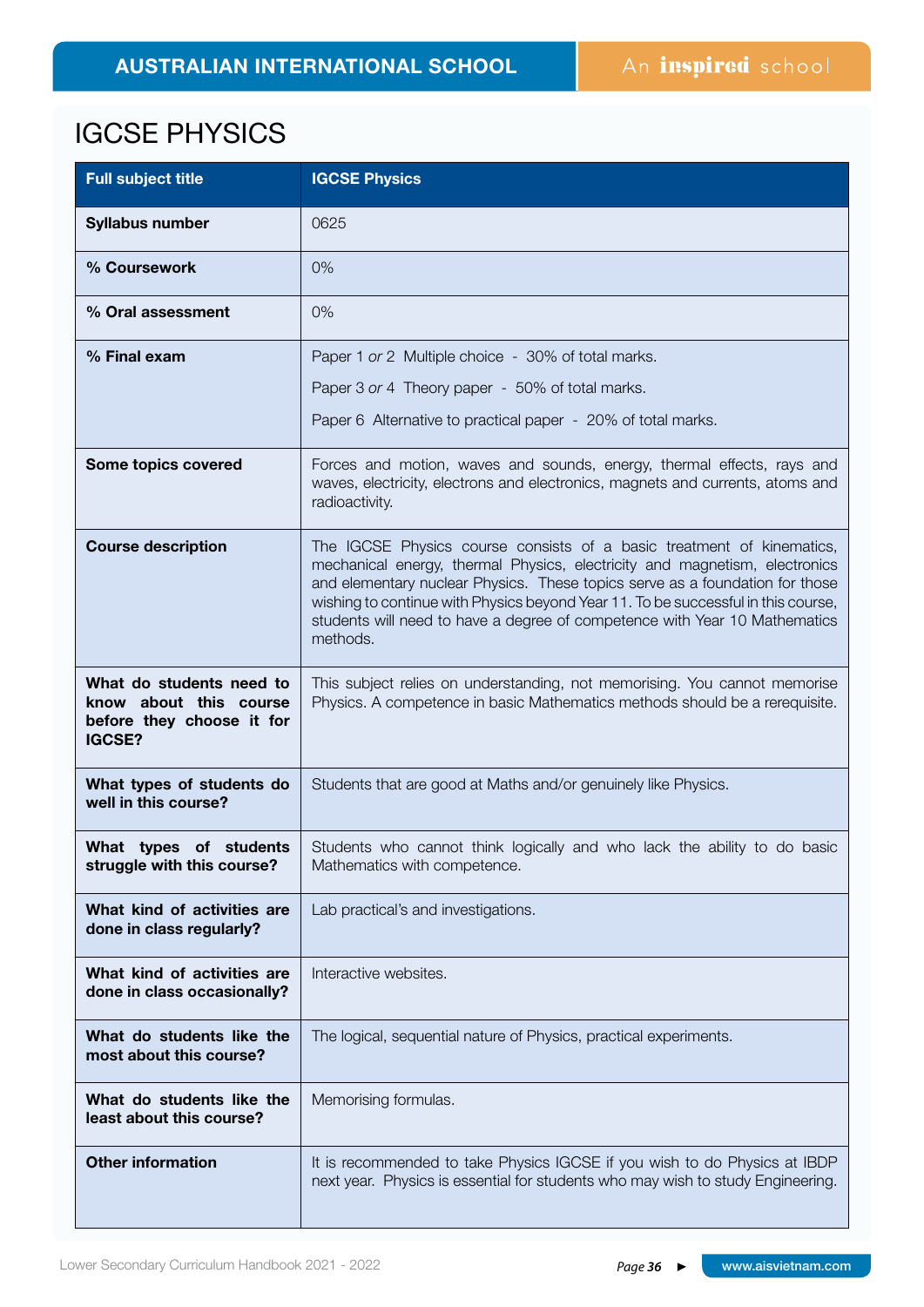